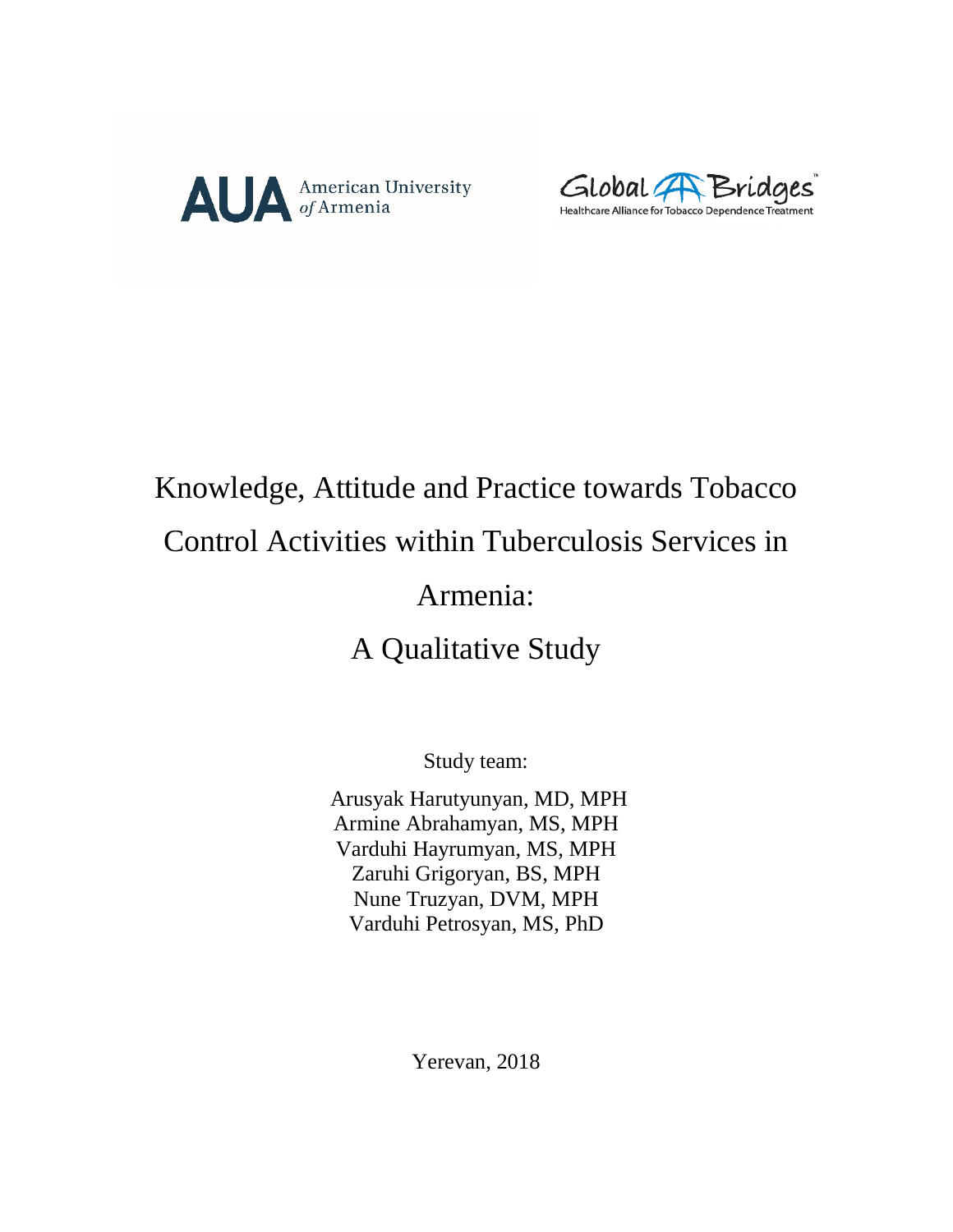| <b>Table of Contents</b> |  |  |
|--------------------------|--|--|
|--------------------------|--|--|

| 1.             |        |                                                                                 |
|----------------|--------|---------------------------------------------------------------------------------|
| 2.             |        |                                                                                 |
| 3.             |        |                                                                                 |
| 4.             |        |                                                                                 |
| 5.             |        |                                                                                 |
| 6.             |        |                                                                                 |
|                |        |                                                                                 |
| 1.             |        |                                                                                 |
| 1.1.           |        |                                                                                 |
|                | 1.1.1  |                                                                                 |
|                | 1.1.2  |                                                                                 |
|                | 1.1.3  |                                                                                 |
| 1.2.           |        |                                                                                 |
|                | 1.2.1. |                                                                                 |
|                | 1.2.2. |                                                                                 |
| 1.3.           |        |                                                                                 |
|                | 1.3.1. |                                                                                 |
|                | 1.3.2. |                                                                                 |
|                | 1.3.3. |                                                                                 |
| $\mathbf{2}$ . |        |                                                                                 |
| 2.1.           |        |                                                                                 |
| 2.2.           |        |                                                                                 |
| 2.3.           |        |                                                                                 |
| 3.             |        | Management support to implement tobacco control activities into TB treatment 21 |
| 3.1.           |        |                                                                                 |
| 3.2.           |        |                                                                                 |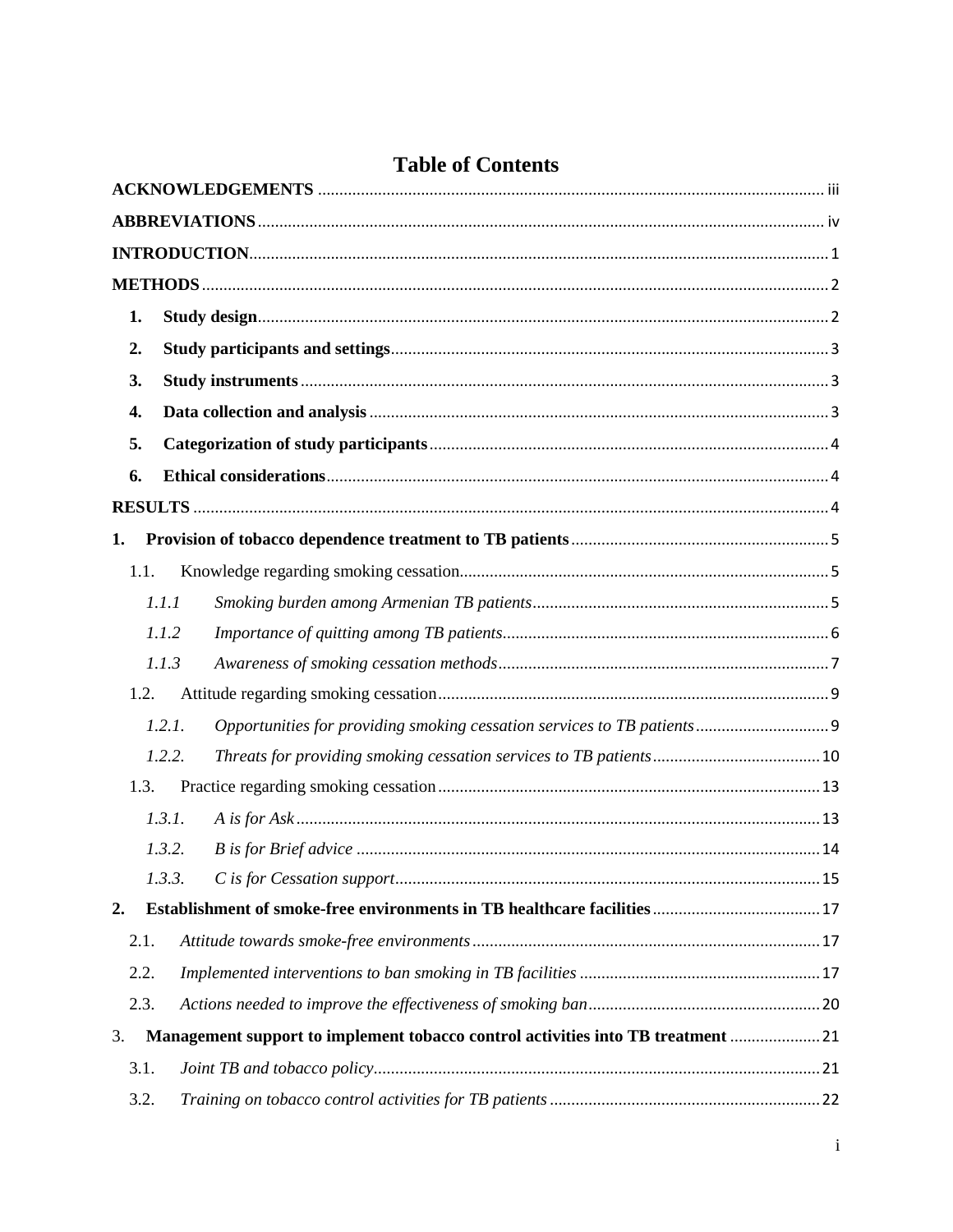| 3.3. Monitoring and evaluation of joint TB and tobacco control interventions26 |  |
|--------------------------------------------------------------------------------|--|
|                                                                                |  |
|                                                                                |  |
|                                                                                |  |
|                                                                                |  |
|                                                                                |  |
|                                                                                |  |
|                                                                                |  |
|                                                                                |  |
|                                                                                |  |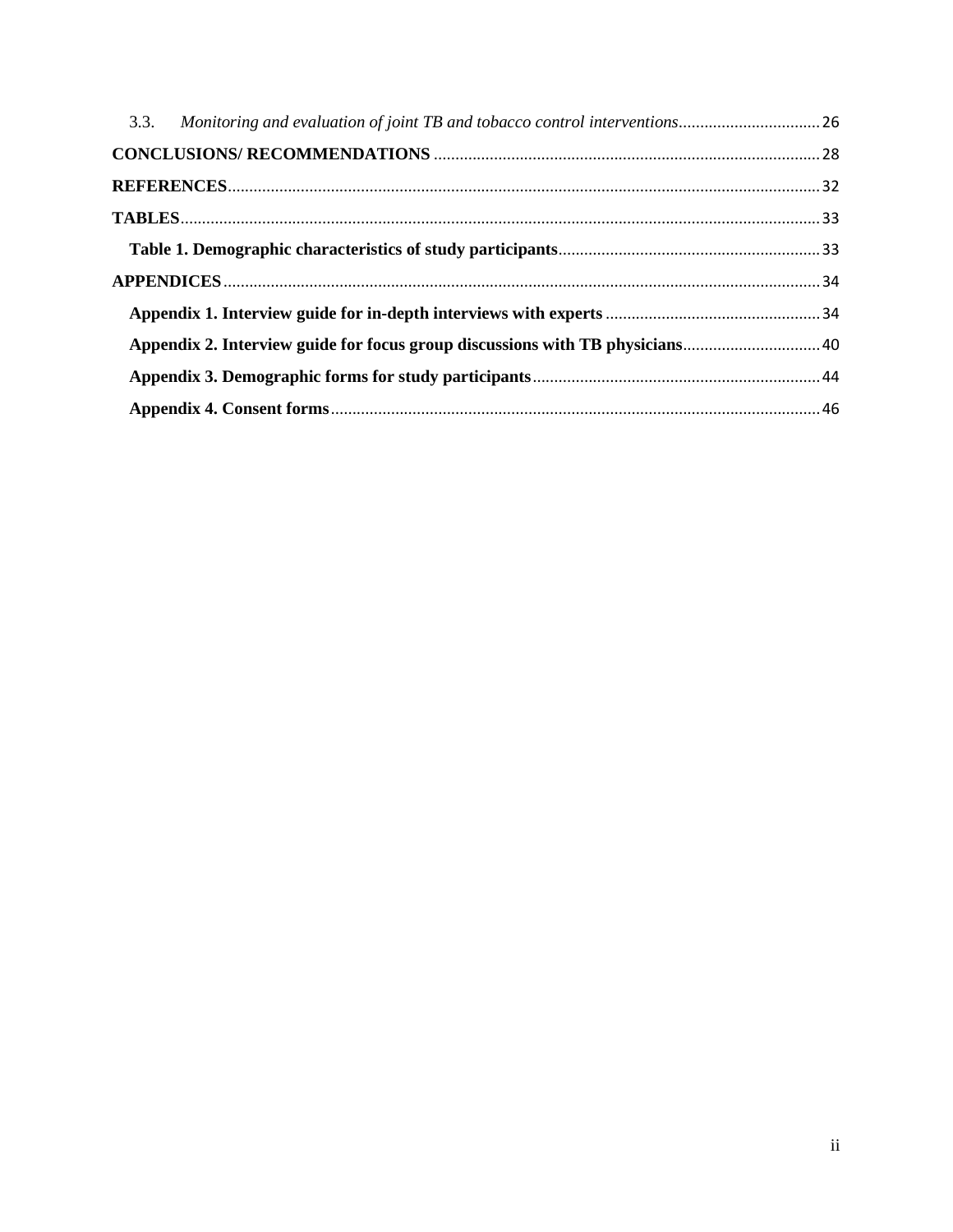#### <span id="page-3-0"></span>**ACKNOWLEDGEMENTS**

The research team is thankful to all study participants for providing valuable information and bringing this needs assessment to fruition. The research team is also grateful to the Director of the National TB Control Center Dr. Armen Hayrapetyan for continuous support and assistance during participants' recruitment and data collection. The project is funded by the grant, presented by the Global Bridges Healthcare Alliance for Tobacco Dependence Treatment, hosted by Mayo Clinic and Pfizer Independent Grants for Learning & Change. The greatest appreciation is reserved for the American University of Armenia, Zvart Avedisian Onanian Center for Health Services Research and Development intern Emeline Janigan for active involvement in the report development.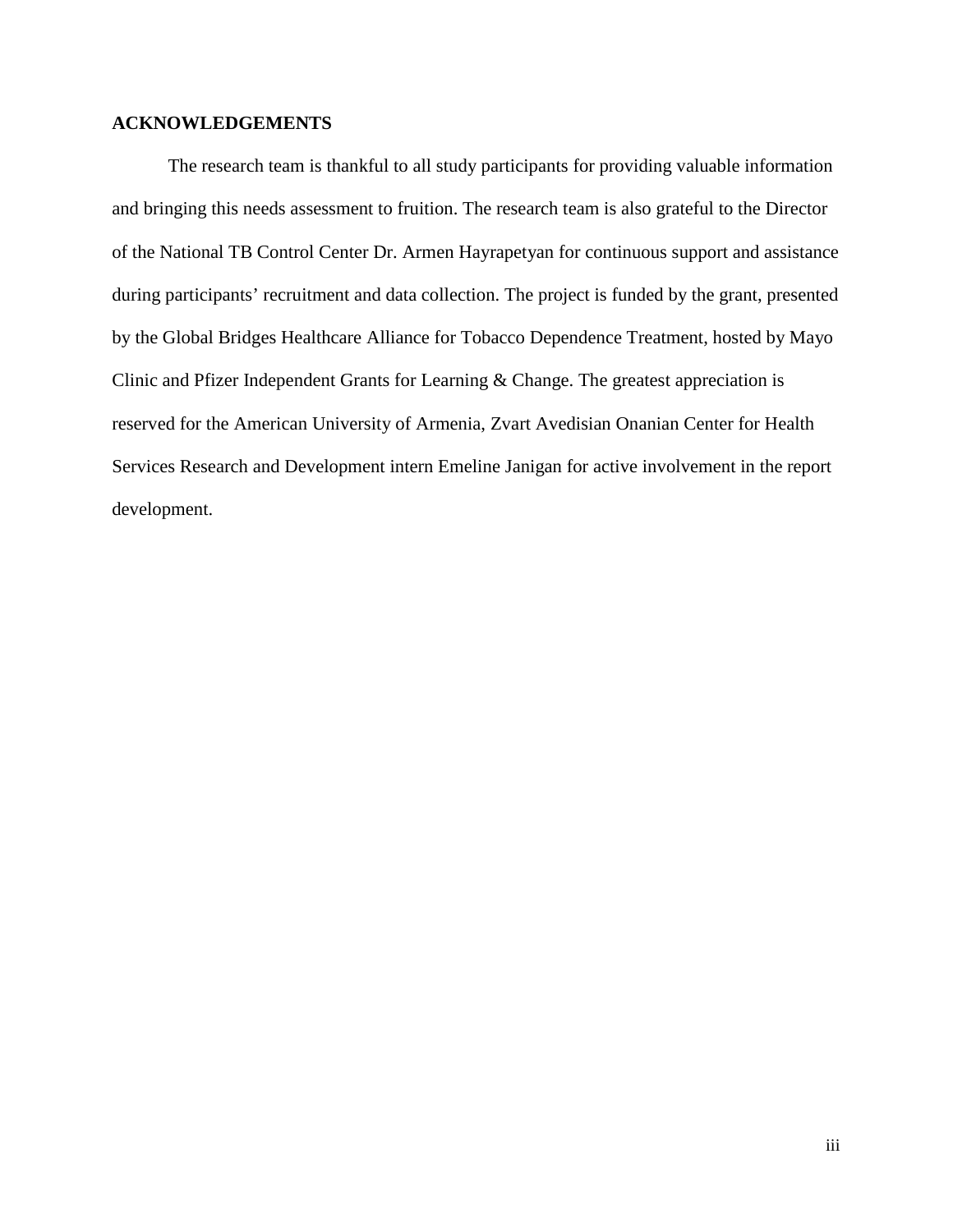# <span id="page-4-0"></span>**ABBREVIATIONS**

| <b>AUA</b>  | American University of Armenia           |
|-------------|------------------------------------------|
| <b>CME</b>  | Continuous medical education             |
| <b>DOTS</b> | Directly observed treatment short course |
| <b>FCTC</b> | Framework Convention on Tobacco Control  |
| FGD         | Focus group discussion                   |
| <b>HIV</b>  | Human immunodeficiency virus             |
| IDI         | In-depth interview                       |
| <b>MDR</b>  | Multi-drug resistant tuberculosis        |
| <b>MOH</b>  | Ministry of Health                       |
| <b>NRT</b>  | Nicotine replacement therapy             |
| <b>NTCC</b> | <b>National TB Control Center</b>        |
| RR-TB       | Rifampicin resistant tuberculosis        |
| TB          | Tuberculosis                             |
| <b>WHO</b>  | World Health Organization                |
| <b>YSMU</b> | <b>Yerevan State Medical University</b>  |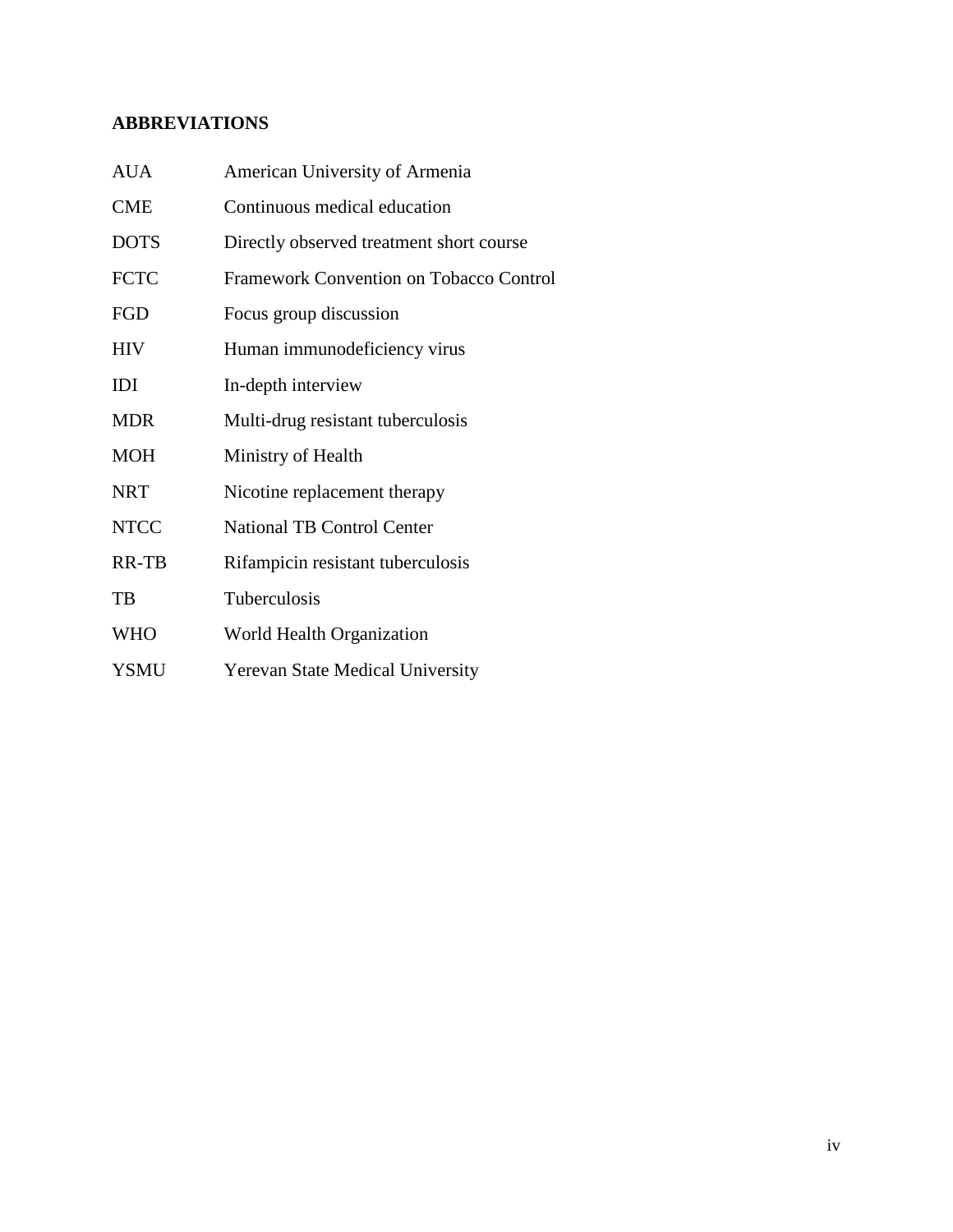#### **EXECUTIVE SUMMARY Introduction**

According to the Global TB Report 2017, in Armenia the estimated TB incidence rate was 44 per 100,000 population and the mortality rate was 2.6 per 100,000 population in 2016. According to the 2016 Health System Performance Assessment, the smoking rate among Armenian males was one of the highest in the European region: 53.4%, aged 15 and above. However, only 2.3% of surveyed females reported a positive smoking status. Current epidemiological evidence supports the association between smoking and TB. Both active and passive exposures to tobacco smoke are significantly associated with TB infection, disease, recurrent TB and TB mortality. The recent study conducted by the American University of Armenia, Zvart Avedisian Onanian Center for Health Services Research and Development (AUA/CHSR) revealed that smoking prevalence among male and female TB patients was even higher than in the general population, 67.5% and 5.8%, respectively. Moreover, the proportion of recurrent TB among smokers was significantly higher compared to non-smokers and smoking status was positively associated with the recurrence of TB. The aim of this study was to explore TB physicians' and experts' knowledge, attitude, and practices (KAP) towards tobacco control activities within TB services in Armenia.

#### **Methods**

The research team developed and implemented a qualitative research through in-depth interviews (IDI) and focus group discussions (FGD) with TB physicians and experts in the fields of TB and tobacco control. Semi-structured guides were developed to moderate IDIs and FGDs. Overall, 21 inpatient/outpatient TB physicians and 5 experts participated in ten IDIs and four FGDs. The study was conducted in Yerevan (the capital city), Syunik, and Gegharkunik marzes. Directed deductive approach was utilized for the data analysis. Three predetermined themes were developed based on the key recommendations identified by the WHO/International Union against Tuberculosis and Lung Diseases that guided the analysis of the study. The three themes were the following: 1) provision of tobacco dependence treatment to TB patients, 2) establishment of smoke-free environments in TB healthcare facilities, and 3) management support to joint TB and tobacco control interventions.

#### **Results**

*Provision of tobacco dependence treatment to TB patients* – TB physicians acknowledged the health impact of tobacco use on TB treatment and outlined several benefits of quitting for TB treatment. However, knowledge on evidence based tobacco dependence treatment methods among TB physicians was insufficient and TB physicians tended to prioritize the role of individuals' willpower for quitting. TB physicians identified several opportunities associated with TB treatment that can predispose to initiating smoking cessation counseling with their patients, such as the time of the TB diagnosis, regular encounter with TB patients, patients' trust in TB physicians. In the meantime, psychological distress at the point of TB diagnosis, anxiety because of TB treatment, withdrawal symptoms and reluctance to receive pharmacological interventions were listed as possible threatening factors for smoking cessation counseling. TB physicians stated they did not follow a universal algorithm in their practice. They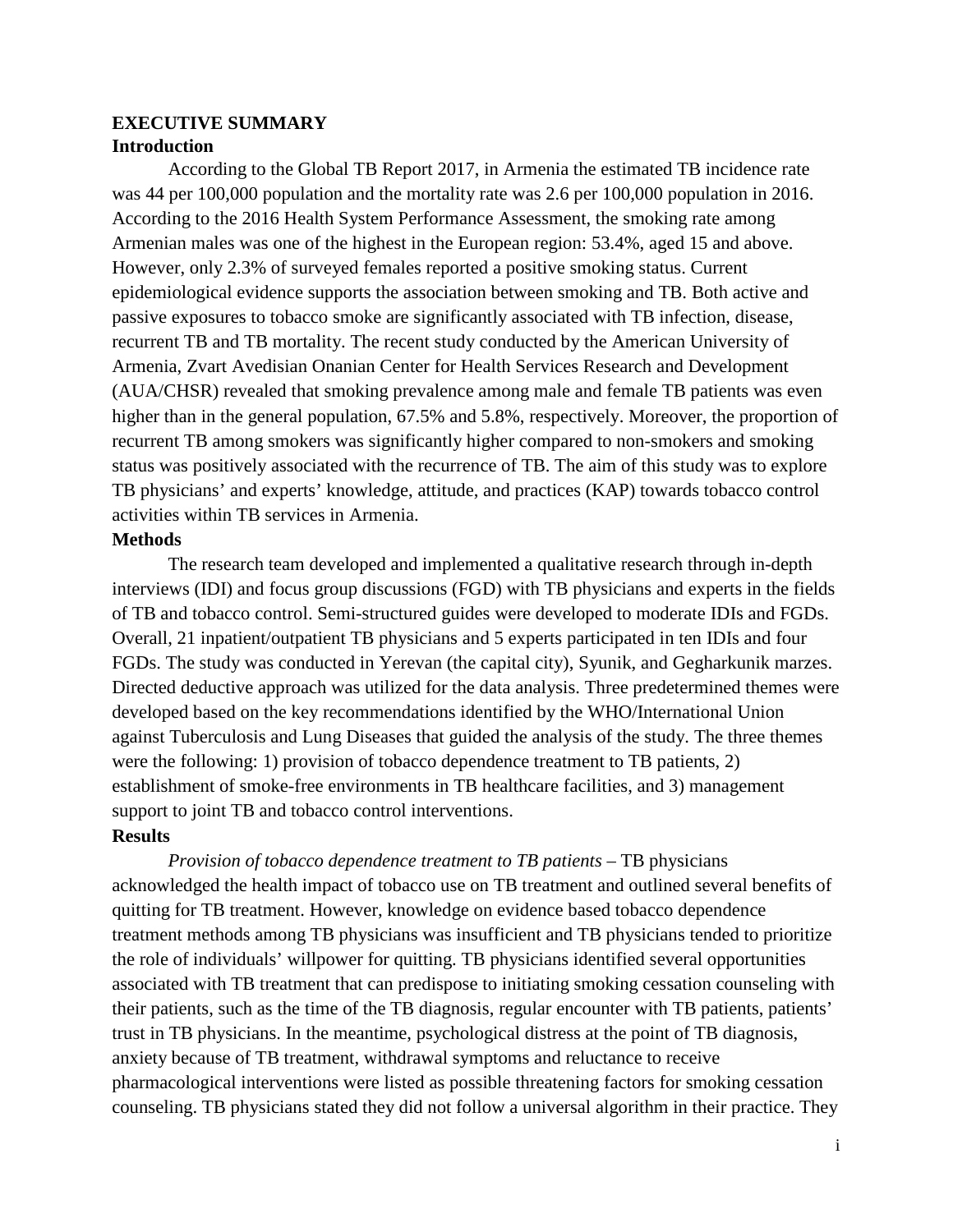usually asked their patients about their smoking status, documented it in the medical records and in the e-TB electronic database, and advised their patients to quit. Physicians did not prescribe smoking cessation medicine and more often they employed behavioral and psychological techniques to help their patients to quit smoking.

*Establishment of smoke-free healthcare settings* – Study participants were supportive to the policy for establishing smoke-free environments in healthcare facilities. They were satisfied with the level of implementation of the policy in TB healthcare settings and listed some measures for banning indoor smoking, such as posting of "No smoking" signs, written warnings, designation of smoking areas in few TB facilities, posting of pictures of lungs damaged by the smoke, and warnings on financial penalties in case of smoking.

*Managerial support for integration of tobacco control into TB care – The study findings* suggested the absence of any policy or regulation on joint TB and tobacco control activities. The study participants highlighted the need for integrating tobacco dependence treatment into TB treatment guidelines. Absence of trainings on knowledge and skills for providing smoking cessation counseling to TB patients was mentioned as another weakness of managerial support. Though the patients' smoking status was usually reported in the medical records and the e-TB electronic database, no monitoring and evaluation was performed to track the tobacco use trends among TB patients.

#### **Conclusion/Recommendations**

Based on the study findings, the research team developed several recommendations directed to strengthening the existing activities and developing new actions for joint TB and tobacco control, including: 1) establishment of a nationwide healthcare professional partnership between the National TB Control Center and the National Tobacco Control Program; 2) building smoking cessation capacity among TB healthcare providers through development and implementation of smoking cessation training on patient counseling and treatment of tobacco dependence for healthcare providers; 3) development of capacity for enforcing a policy of smoke-free environments for all facilities where outpatient and inpatient services are delivered to TB suspects and TB patients.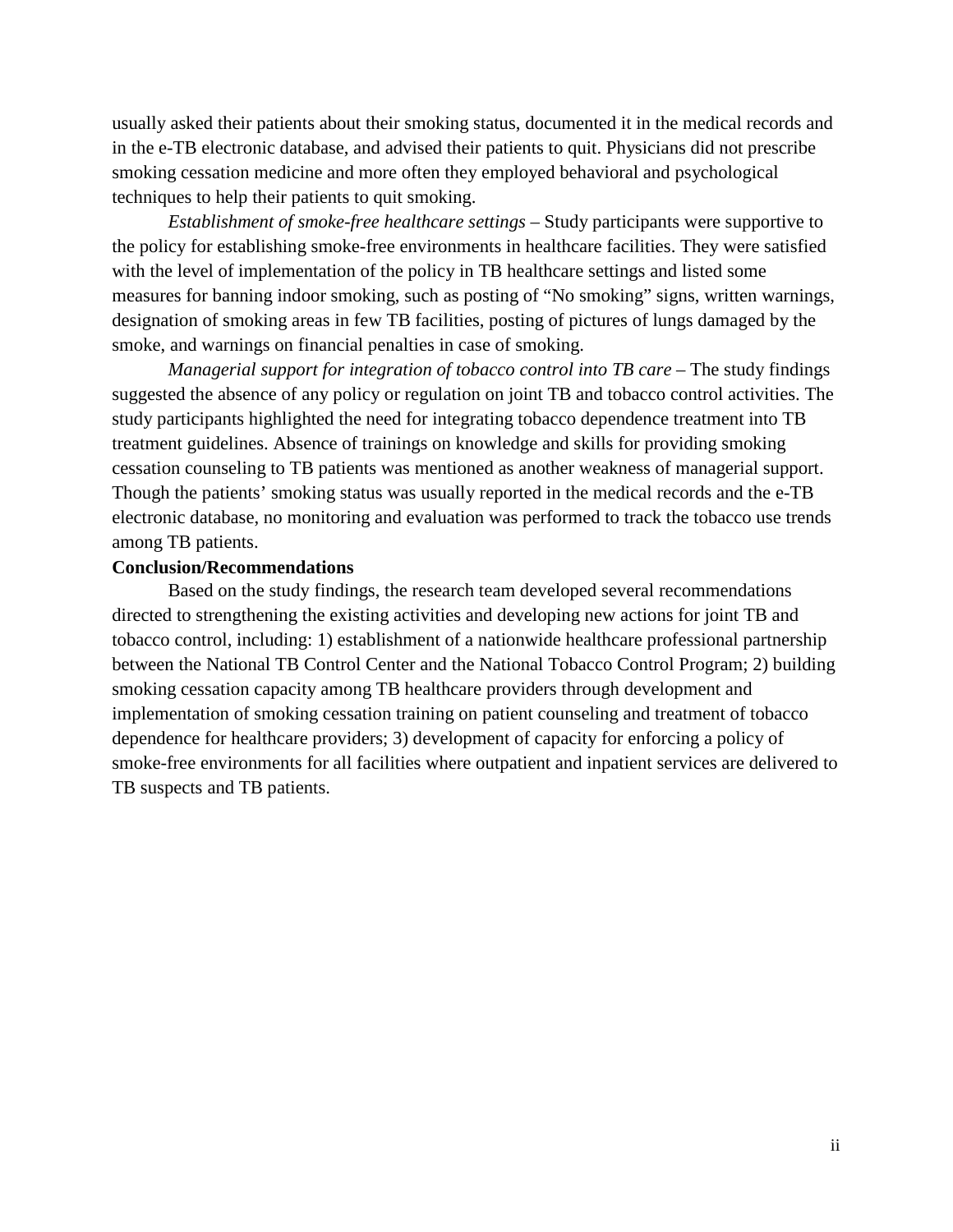#### <span id="page-7-0"></span>**INTRODUCTION**

Though 2004-2014 was marked as a period of constant decline in the TB burden, Armenia still faces challenges on its path to achieving the Global TB Program goals. According to the Global TB Report 2017, in 2016, the estimated TB incidence rate was 44 per 100,000 population in Armenia, 11% of which were drug-resistant cases.<sup>1</sup> According to the recent data, 47% of Armenian TB patients receiving retreatment have developed drug resistance.<sup>1</sup> In 2016, the overall incidence rate of multi-drug/rifampicin resistant TB (MDR/RR-TB) was 9.6 per 100,000 population.<sup>1</sup> The mortality rate of TB alone was estimated to be 2.1 per  $100,000$ population in 2016, with an additional 0.52 per 100,000 resulting from the deaths of HIV positive TB cases. <sup>1</sup> However, the overall TB mortality (including HIV positive cases) has declined by 26% between 2015 and 2016 from 3.5 to 2.6 per  $100.000^{2,1}$ 

Armenia was the first among former Soviet Union countries to accede to the World Health Organization (WHO) Framework Convention on Tobacco Control (FCTC) (November 2004). Armenia has since adopted a set of policy measures to reduce tobacco consumption and exposure to tobacco smoke in accordance with the requirements of WHO/ FCTC. Tobacco control in Armenia is primarily regulated by the law "On Restrictions of Tobacco Sales, Consumption, and Usage" (2004) and the law "On Advertising" (2002). <sup>3</sup> However, the current legislation has several limitations and the enforcement of the laws is still insufficient.

According to 2016 Health System Performance Assessment, the smoking prevalence among the general Armenian population aged 15 and above was 26.2%, with one of the highest male smoking rates in the European region: 53.4% among males aged 15 and above.<sup>4</sup> Smoking prevalence among males was the highest within the 20-34 and 35-49 age groups: 64.4% and 62.1%, respectively. In contrast, the smoking prevalence statistics for the adult female population in Armenia were drastically different. Overall, only 2.3% of surveyed females reported a positive smoking status, with the highest prevalence in the 50-64 age group  $(3.8\%)$ .<sup>4</sup> These numbers are likely underestimated as female smoking is often underreported.

The adverse effects of smoking on a wide range of health conditions is firmly documented, including its effect on cancer and cardiovascular and respiratory diseases, $5$  while its association with TB has been studied since 1918.<sup>6</sup> Current epidemiological evidence supports the association between smoking and TB.7 A systematic review conducted by the International Union against Tuberculosis and Lung Disease (The Union) concluded that both active and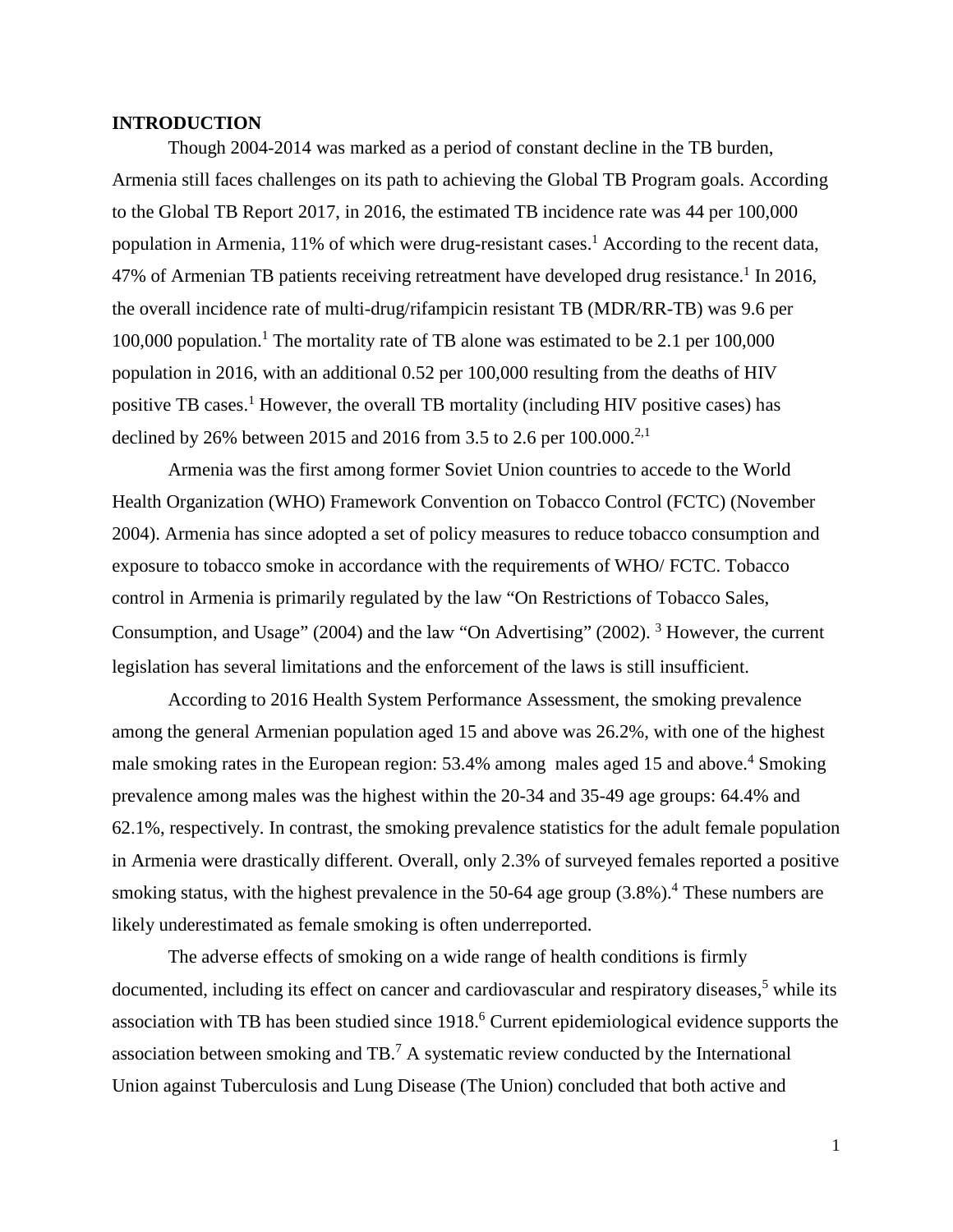passive exposure to tobacco smoke are significantly associated with TB infection, disease, recurrent TB and TB mortality.<sup>7</sup>

The recent study conducted by the American University of Armenia, Zvart Avedisian Onanian Center for Health Services Research and Development (AUA/CHSR) revealed that the smoking prevalence among male and female TB patients was even higher than in the general population, 67.5% and 5.8%, respectively.<sup>8</sup> Moreover, the proportion of recurrent TB among smokers was significantly higher compared to non-smokers and smoking status was positively associated with the recurrence of TB.

The WHO/The Union "Monograph on TB and tobacco control" points out the need to join efforts between TB and tobacco national control programs and provides guidelines to managers of these two programs on the implementation of tobacco control activities as an integral part of TB case management interventions. <sup>9</sup> Addressing tobacco use during provision of TB treatment services, delivery of TB treatment services in smoke-free environments and the managerial support for implementation of tobacco control activities are the key three groups of recommendations for joining TB and tobacco control activities within clinical settings.

The WHO and The Union recommend targeting national TB programs for implementing smoking cessation programs among TB patient population. <sup>10</sup> Smoking cessation programs are envisioned to be even more effective once implemented within the DOTS scheme. According to the WHO estimations, regular contact and delivery of smoking cessation interventions to TB patients within the DOTS scheme have a potential of reaching more than 1 million smokers worldwide, triggering an estimated 40% of patients to make a quit attempt and 67% of those patients to quit successfully.<sup>11</sup>

The aim of this qualitative research was to explore TB physicians' and experts' knowledge, attitude and practices (KAP) towards tobacco control activities within TB services in Armenia.

#### <span id="page-8-1"></span><span id="page-8-0"></span>**METHODS**

#### **1. Study design**

The qualitative study was conducted among TB physicians and experts in the fields of TB and tobacco control to acquire profound understanding of study participants' KAP towards tobacco control activities within TB care in Armenia. Data were collected through in-depth interviews (IDIs) and focus group discussions (FGDs).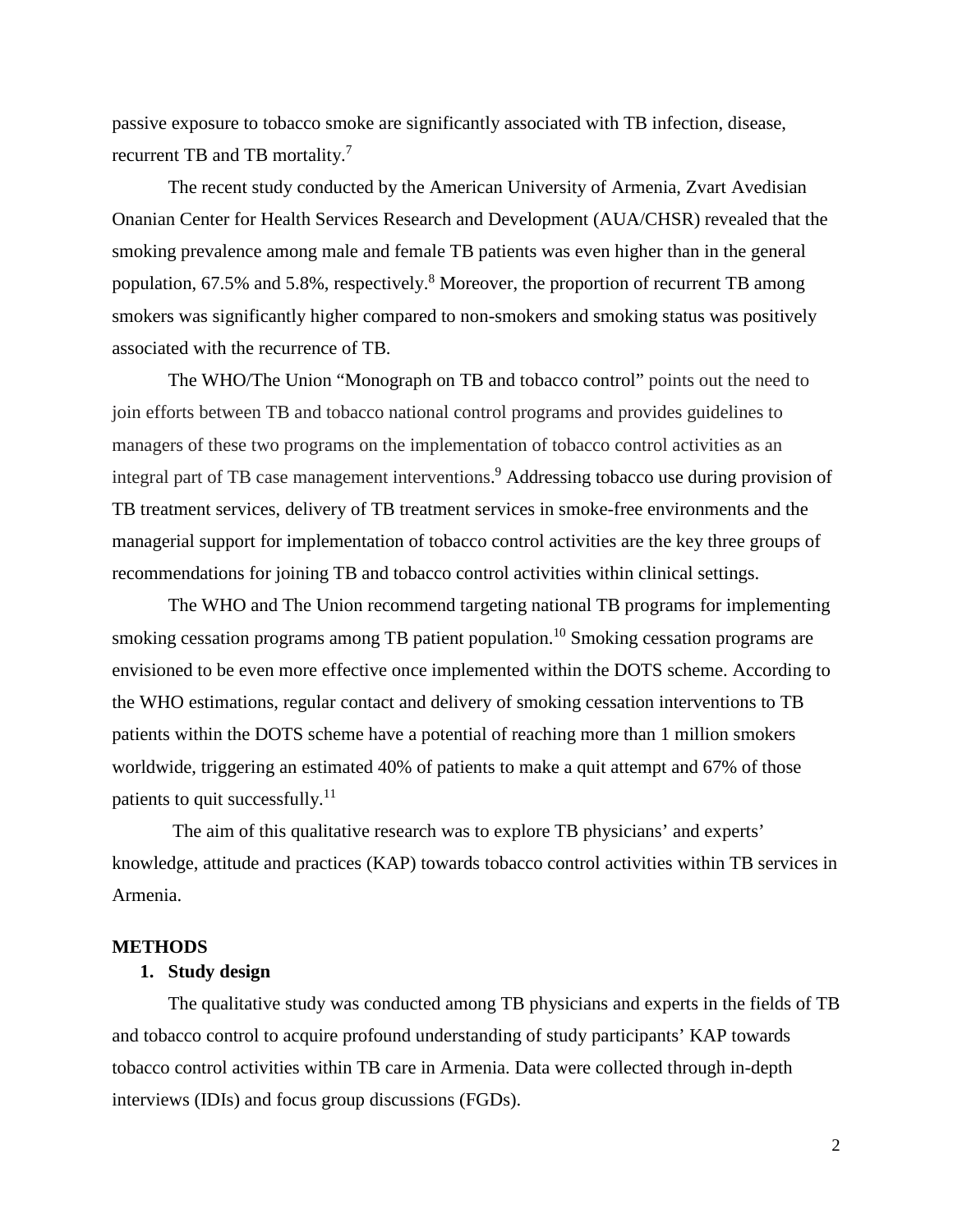#### <span id="page-9-0"></span>**2. Study participants and settings**

TB physicians and experts in the fields of TB and tobacco control from Yerevan (the capital city) and two marzes (Syunik and Gegharkunik) participated in the study. To ensure variability in responses and explore tobacco control activities during both intensive and continuation phases of TB treatment, physicians from inpatient and outpatient TB facilities were invited to participate. Overall, 21 outpatient and inpatient TB physicians were recruited with the help of the National Tuberculosis Control Center (NTCC). Five prominent experts in TB and tobacco control participated in the interviews.

#### <span id="page-9-1"></span>**3. Study instruments**

Two semi-structured interview guides were developed based on the evidence-based key recommendations for joint TB and tobacco control activities (Appendix 1 and 2). The interview guide for TB physicians included domains on knowledge on smoke-free environments, KAP regarding smoking cessation, barriers for provision of smoking counseling and perceived needs for training and future actions. The interview guide for experts/policy makers incorporated sections on joint TB and tobacco control activities, training needs for TB physicians, smoke-free environments, and recommendations on future actions.

The research team also developed a short demographic information form to be completed by participants after FGDs and IDIs (Appendix 3). Guides were developed in English and translated into Armenian by the research team of the CHSR/AUA.

#### <span id="page-9-2"></span>**4. Data collection and analysis**

The data collection was conducted in June 2017. The IDIs and FGDs were held at the American University of Armenia, NTCC, regional TB facilities and in the workplaces depending on the participants' preferences. The IDIs and FGDs were conducted by trained moderators and the FGDs were accompanied by a note-taker. The sessions were audio recorded with permission of all study participants. All IDIs and FGDs were transcribed and translated into English.

The deductive content analysis approach was utilized for the data analysis. Three predetermined themes were developed based on the key recommendations identified by the WHO/The Union "Monograph on TB and tobacco control" that served as an analysis framework and guided the analysis of the study. The themes were the following: 1) provision of tobacco dependence treatment to TB patients, 2) establishment of smoke-free environments in TB healthcare facilities, and 3) management support to join TB and tobacco control interventions.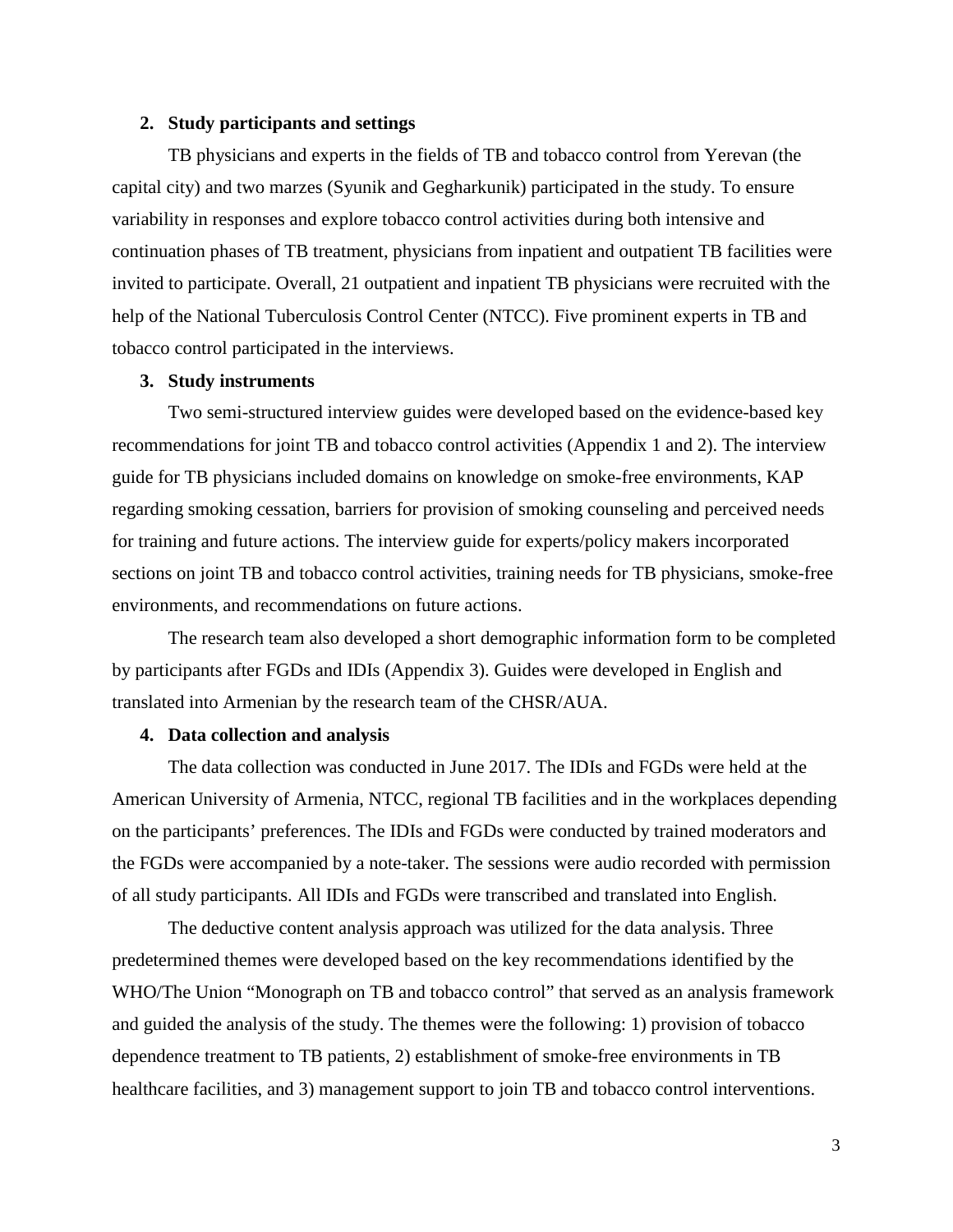#### <span id="page-10-0"></span>**5. Categorization of study participants**

The direct quotes provided in the boxes in the Results section were abstracted from both IDIs and FGDs. The study participants were categorized into three groups: 1) Outpatient TB physician, 2) Inpatient TB physician, and 3) Experts. The individual informant identifiers specify the category of participants who provided the quote (e.g., Outpatient TB physician), the subhead of the report (e.g., 3.1.1.), and the sequential number of the given category of participant who provided the quote for the given subheading (e.g., 1.). If the same participant provided more than one quote within a single box, these quotes are provided under the same identifier. A single informant who provided quotes in more than one box has different identifiers for each box. After each identifier, the type of applied data collection method (FGD or IDI) and the geographic area of the participant's practice or residency (Yerevan or marz) is provided. Here is an example of a complete identifier for a TB physician from Yerevan, who works in inpatient TB facility and participated in FGD, who provided the first quote for the box under the Results section's subtitle 3.1.1 (Inpatients TB physician 3.1.1.1, FGD, Yerevan).

#### <span id="page-10-1"></span>**6. Ethical considerations**

The Institutional Review Board of the AUA approved the study for compliance with locally and internationally accepted ethical standards. All participants were informed of their rights (their participation was voluntary, they could stop at any time and refuse to answer any question they chose, and their anonymity and confidentiality were fully respected). Audiorecording was possible only with permission of all participants; if a participant did not want to be audio-recorded, only written notes were taken. The final report does not contain respondents' names, positions, institutions, or any other details that could identify the participants.

#### <span id="page-10-2"></span>**RESULTS**

Overall, four FDGs (two for inpatient services and two for outpatient services) and 10 IDIs (five with experts and five with physicians) were conducted. The mean duration of the FGDs and IDIs were 44 and 32 minutes, respectively. The overwhelming majority of TB physicians were female  $(n=19)$  with the mean age 53.43 (range 27-70). Eleven TB physicians worked in inpatient healthcare facilities (Yerevan n=1, marzes n=10) and 10 worked in outpatient facilities (Yerevan n=8, marzes n=2). On average, they worked as TB physicians for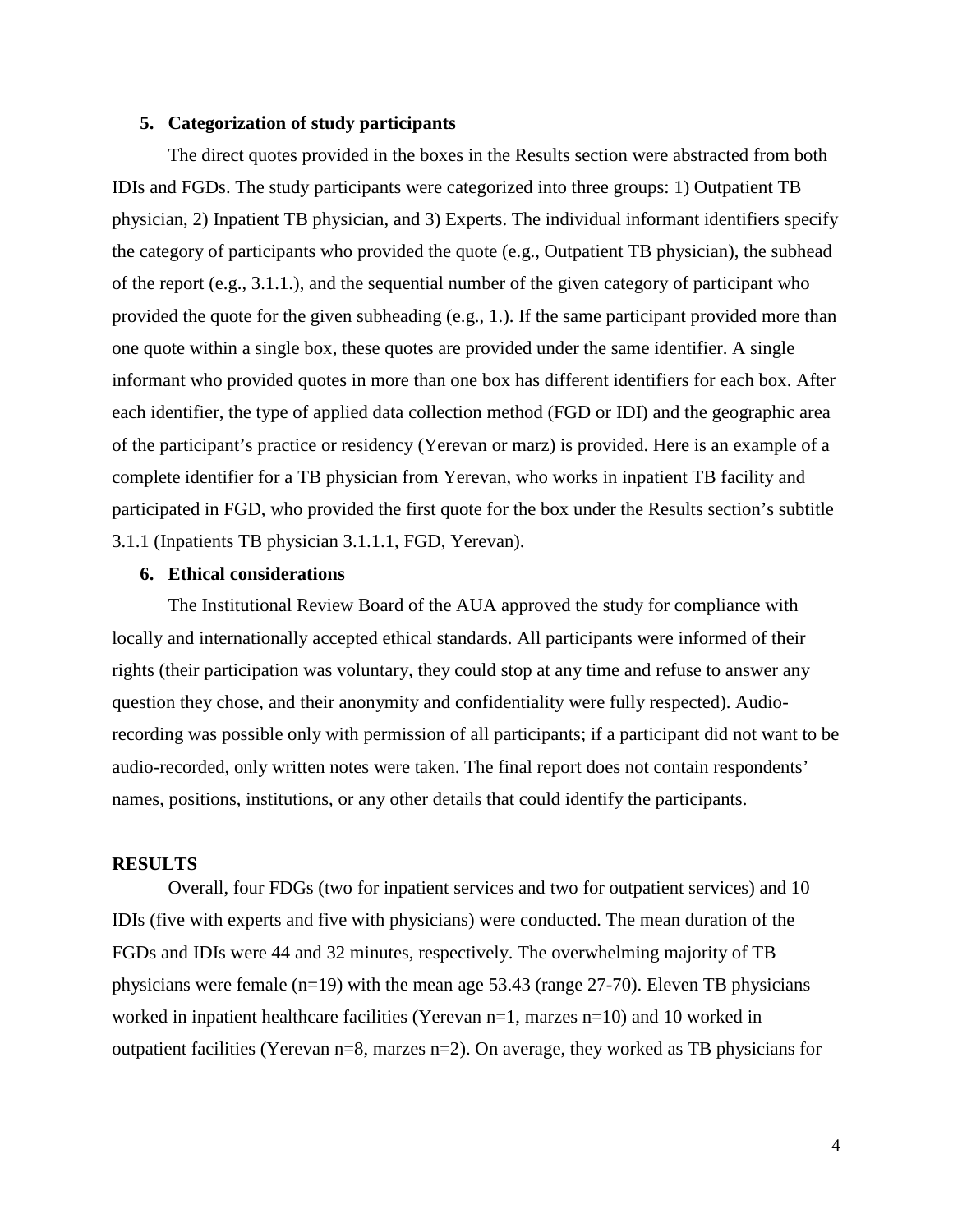22.57 years (range 3-41). Only three TB physicians reported being smokers. Only one of the TB physicians reported about participation in a smoking cessation training in the past (Table 1).

The analysis of *tobacco dependence treatment theme* utilized KAP framework KAP to assess the TB physicians' KAP regarding smoking cessation services for TB patients. TB physicians' practices related to provision of smoking cessation services were analyzed by the ABC smoking cessation approach for TB patients recommended by The Union.<sup>10</sup> The ABC is a simple three-step approach that stands for the A-Ask, provision of B-Brief advice and C-Cessation Support processes.

#### <span id="page-11-0"></span>**1. Provision of tobacco dependence treatment to TB patients**

The theme was analyzed by employing the KAP framework. The major categories identified within the theme were 1) knowledge, 2) attitude, and 3) practice regarding smoking cessation.

<span id="page-11-1"></span>1.1. Knowledge regarding smoking cessation

The category of knowledge encompasses three subcategories: smoking burden among Armenian TB patients, importance of quitting among TB patients, and awareness of smoking cessation methods.

#### *1.1.1 Smoking burden among Armenian TB patients*

<span id="page-11-2"></span>Almost all TB physicians agreed that tobacco use is a major problem for their TB patients. The TB physicians noted that smoking is more prevalent among male TB patients, whereas the prevalence of tobacco use among female TB patients is negligible. Some of the respondents mentioned that high smoking prevalence among TB patients was determined by the fact that TB is a social disease that affects socially vulnerable and poor populations.

*"In 90% of cases, most of them* [male TB patients] *are smokers."*  **Inpatient TB physician, 1.1.1.1, FGD, marz** *"Of course, the majority of them are males. I very rarely had smoker female patients."* **Outpatient TB physician, 1.1.1.2, FGD, Yerevan** *"Our patients are specific. They are from jails and other places, mainly males aged 40 to 60* 

*years old. That is why almost everybody smokes."* **Outpatient TB physician, 1.1.1.3, FGD, Yerevan**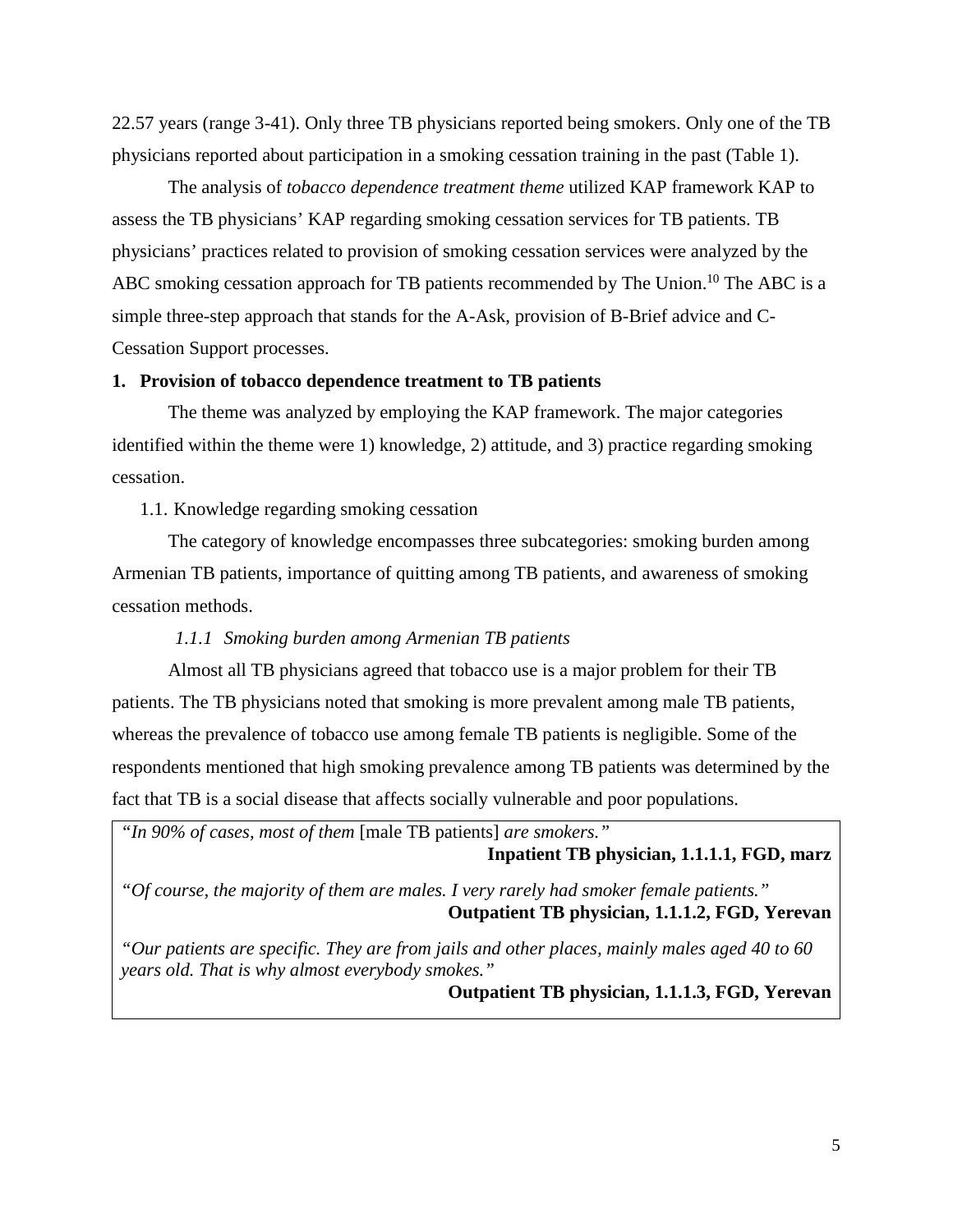# <span id="page-12-0"></span>*1.1.2 Importance of quitting among TB patients*

The overwhelming majority of the TB physicians consistently agreed on the need for TB patients to quit smoking. They identified various reasons rationalizing the urgency of smoking cessation, particularly in case of TB. Improved TB treatment effectiveness and outcomes, accelerated recovery, and decreased risk of TB relapse were identified as the most common positive effects of smoking cessation among TB patients, particularly among pulmonary TB patients. Moreover, a few physicians reported patients' weight gain after quitting as another health benefit for TB patients that could accelerate the recovery. Some physicians mentioned other benefits of quitting smoking which were not directly linked to improving TB treatment outcomes, such as improved general health, less intoxication, improved metabolism and immune system.

*"…Of course the smoking status affects the treatment process and outcomes. It* [smoking] *adversely affects the outcomes making it more difficult to treat patients. Smoking negatively affects the recurrence, complications, mortality of TB. I have noticed that***.**"

#### **Outpatient TB physician, 1.1.2.1, IDI, marz**

*"…* [after quitting] *the immune system gets stronger, TB treatment process goes faster, and the recovery process accelerates. The patient also feels better from the psychological perspective."*

# **Outpatient TB physician, 1.1.2.2, IDI, marz**

*"All patients should quit smoking, especially pulmonary TB patients as they receive longlasting treatment for six months. When the TB patient smokes, the smoke penetrates into the lungs. In the meantime, the medication the patient takes reaches the lungs and tries to recover the wound there. When the patient smokes, the smoke irritates the bronchi, the lungs, causes cough, which in its turn injures the site of recovery. Of course, smoking hurts the lungs."*

# **Outpatient TB physician, 1.1.2.3, IDI, marz**

*"…Nowadays the prevalence of chronic obstructive pulmonary disease is growing and one of the causes of the disease is tobacco smoking. Smoking is a big problem for all types of TB, especially, for pulmonary TB, because the respiratory tract and the tissues are damaged, and accordingly, the effectiveness of the treatment declines."*

#### **Inpatient TB physician,1.1.2.4, FGD, marz**

*"I explain them that weight gain is a positive change for TB patients … and I warn them not to keep diets".*

#### **Outpatient TB physician,1.1.2.5, FGD, Yerevan**

*"It will be good if they quit smoking. It depends on them. First of all, intoxication will diminish. Oxygen will be enough which will change the metabolism.* 

# **Outpatient TB physician, 1.1.2.6, FGD, Yerevan**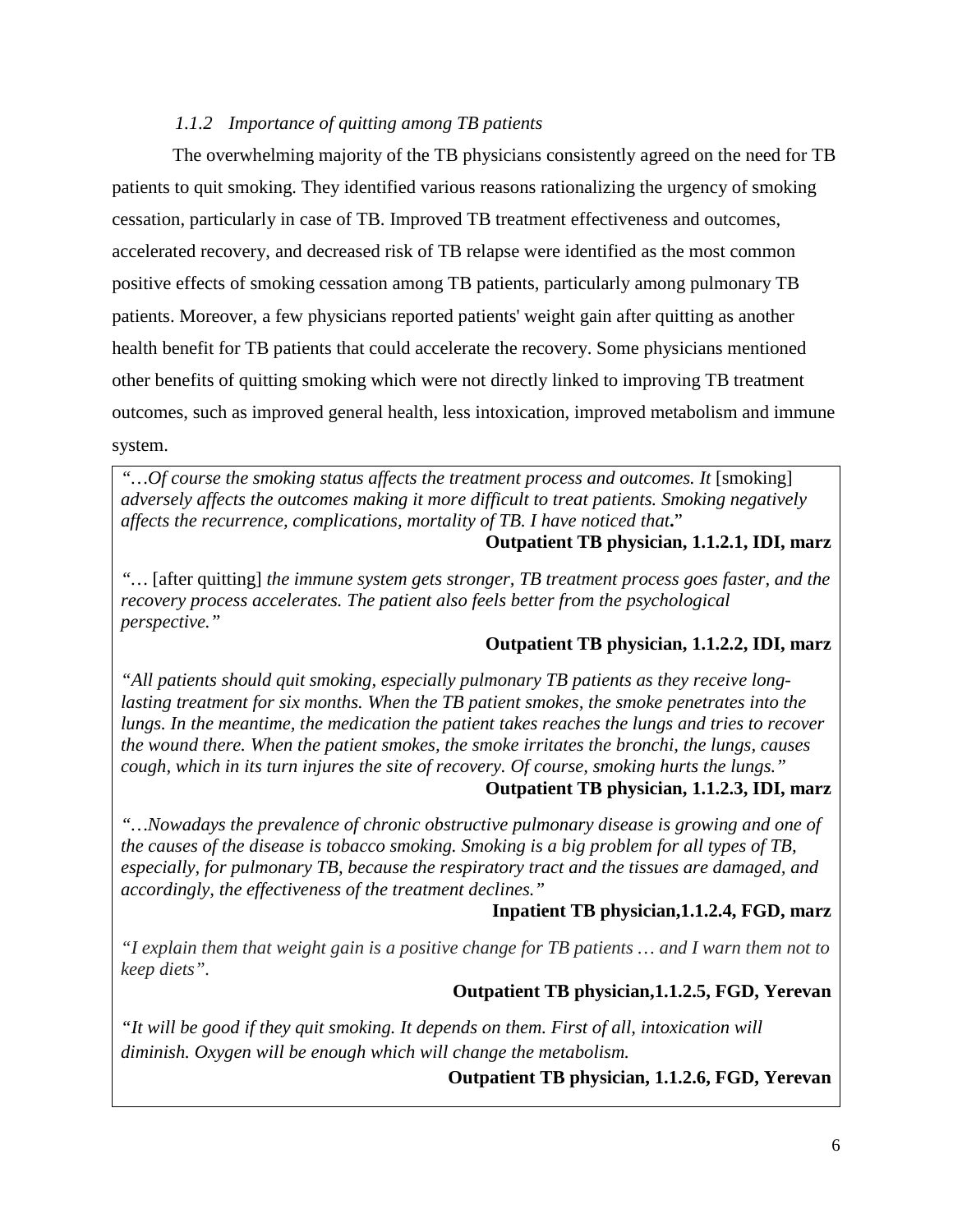A few TB physicians were skeptical about the link between smoking and TB and the adverse effects of smoking on the TB treatment process and outcomes. Several comments were made which demonstrated the physicians' doubt of this connection, such as the shortage of statistical data to support the direct effect of smoking and the perception that smoking harms the body but does not specifically impede the process of TB treatment.

*"There must be many cases in order to be able to compare* [the benefits of quitting smoking among patients]*".*

# **Inpatient TB physician, 1.1.2.6, FGD, marz**

*"If you are asking about TB, I would say that smoking does not have direct effect on TB. It has an influence on bronchial asthma, cardiovascular disease but not on TB. In general, yes, it somehow influences TB but not directly."*

#### **Outpatient TB physician, 1.1.2.7, FGD, Yerevan**

*"I don't think that tobacco use has significant effect on TB treatment outcomes. Patients receive huge amount of medication that will lead to healing anyway. Obviously, if the lungs are healthy, the process of recovery will be faster. There are TB treatment regimens and schemes that treat TB."* 

#### **Outpatient TB physicians, 1.1.2.8, IDI, marz**

#### *1.1.3 Awareness of smoking cessation methods*

<span id="page-13-0"></span>In general, TB physicians demonstrated poor knowledge of evidence-based smoking cessation methods. Many of the respondents mentioned that they are unaware of specific methods for smoking cessation and in their practice they are inclined to apply only "psychological" [that is behavioral counselling] methods to convince their patients to quit. Some respondents listed smoking cessation methods including nicotine replacement therapy (NRT), (gum and patches), electronic cigarettes and tablets; however, the physicians had doubts about the effectiveness of these methods. Most of the time, physicians emphasized the role of willpower in quitting smoking. According to the participants, the formal smoking cessation methods would only be helpful if the patients were conscious of the problem and had the willpower to quit.

*"No, we are not* [aware of smoking cessation methods]*… I do not know any method."* **Inpatient TB physician, 1.1.3.1, FGD, marz**

*"…Only psychological* [behavioral counseling methods]*. The patients themselves should be prepared to either decrease smoking or quit abruptly"*

**Outpatient TB physician, 1.1.3.2, FGD, Yerevan**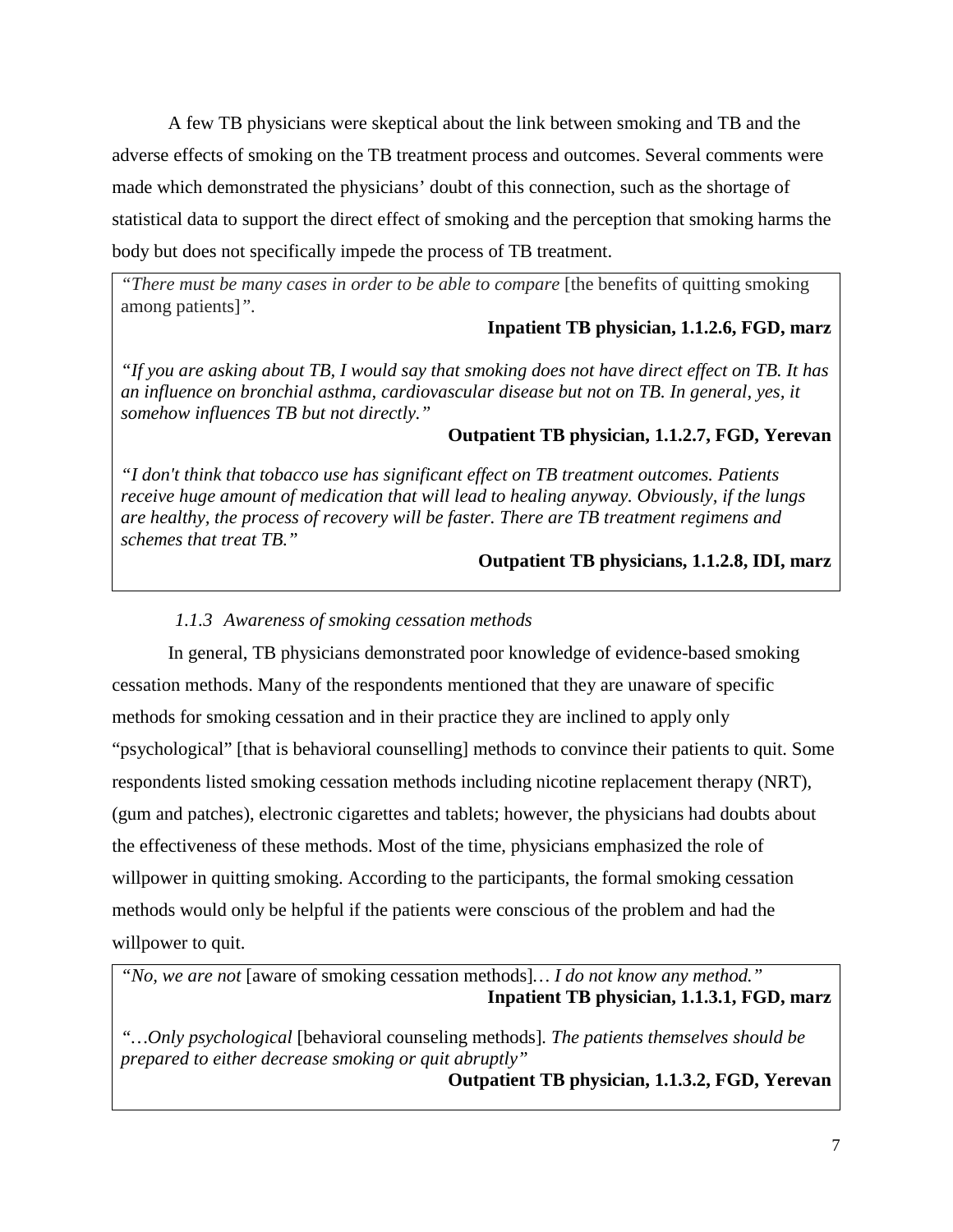*"I have heard that there were some gums but I do not know about their effectiveness. Or sunflower seeds. There were also gums and Cytisine in the form of tablets*….*the only method I know is psychological* [behavioral counseling methods]*."*

#### **Outpatient TB physician, 1.1.3.3, FGD, Yerevan**

*"I know there were patches to apply to the skin. There are also electronic cigarettes: they pretend to smoke but do not actually smoke."*

**Inpatient TB physician, 1.1.3.4, FGD, marz**

*"If the patients are not willing to quit, no medications will help."* **Outpatient TB physician, 1.1.3.5, FGD, Yerevan**

The vast majority of experts consistently noted that TB physicians did not have the appropriate knowledge and skills to provide evidence-based tobacco dependence treatment services to their patients. Additionally, they elaborated that their lack of appropriate skills and knowledge was a result of the healthcare system which does not value or emphasize the importance of smoking cessation. Furthermore, some of the experts noted that within the TB control sphere, the majority of training programs have focused on TB physicians' TB-related medical knowledge and did not cover smoking cessation for TB patients.

*… TB healthcare providers do not have appropriate knowledge and skills for the provision of smoking cessation counseling… From the very start, no one places value on smoking cessation, no one requires TB healthcare providers to provide smoking cessation services, and thus they are not ready to address this issue. For sure they* [TB healthcare providers] *have enough time to provide smoking cessation counseling if needed."*

# **Expert, 1.1.3.6, IDI, Yerevan**

*"I think that the skills for providing smoking cessation assistance are weak in the overall system, not only among TB healthcare providers but also among other healthcare providers. During their medical education and professional activities physicians do not cover the above mentioned problem."*

# **Expert, 1.1.3.7, IDI, Yerevan**

<span id="page-14-0"></span>*"They* [TB physicians] *do not have skills, because there are no specific educational programs for them. Specifically, in the frame of the Global Fund grant projects always targeted pharmacological and medical knowledge/skills purely in a professional sense."*

# **Expert, 1.1.3.8, IDI, Yerevan**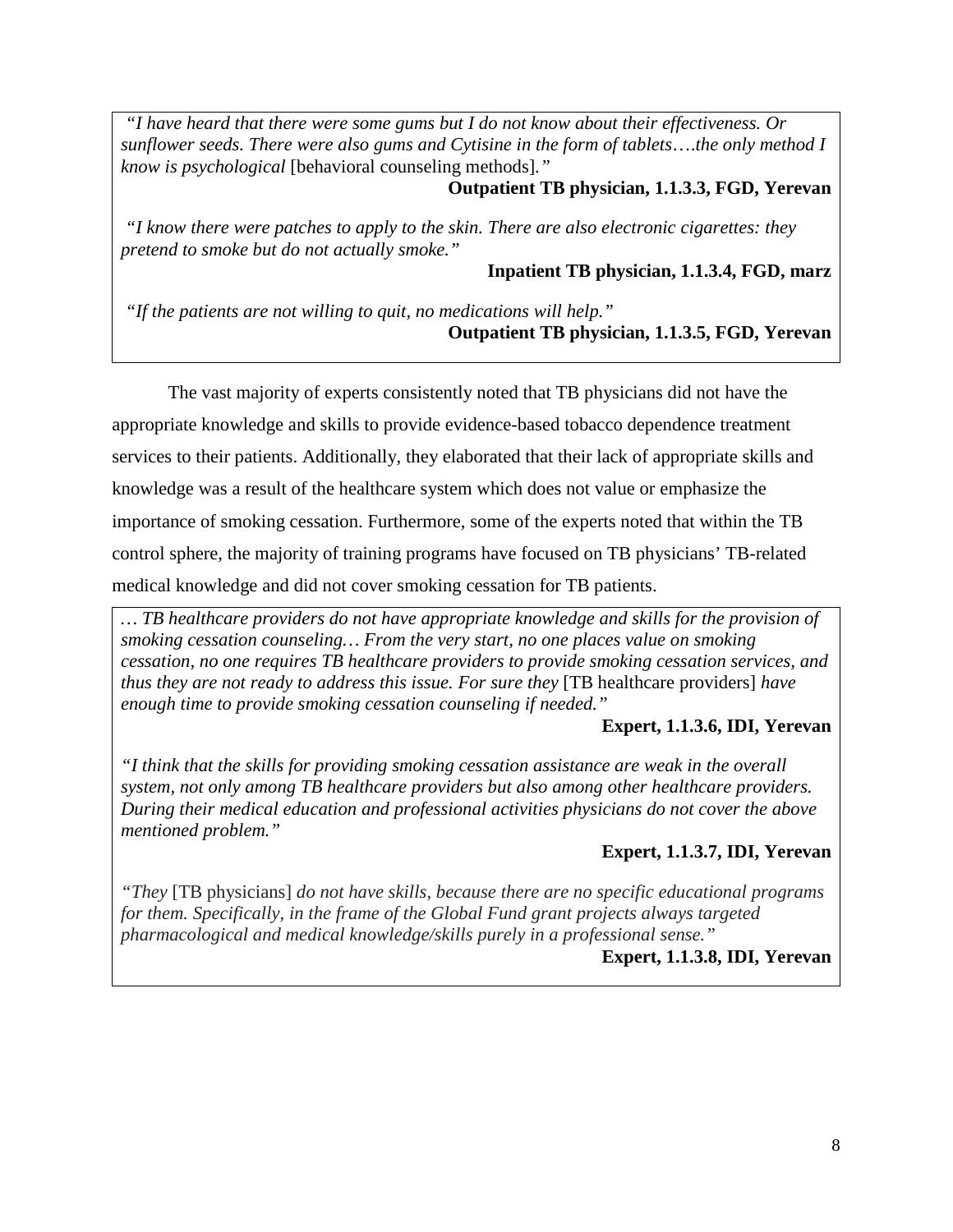#### 1.2. Attitude regarding smoking cessation

TB physicians' attitude regarding smoking cessation is presented in two subcategories on main perspectives that emerged from participants' responses: opportunity for and threats against providing smoking cessation services to their TB patients.

#### *1.2.1. Opportunities for providing smoking cessation services to TB patients*

<span id="page-15-0"></span>According to the TB physicians, TB diagnosis was a key teachable moment when they could initiate smoking cessation services among their patients. The TB physicians mentioned that after being diagnosed with TB and admitted to an inpatient TB facility, some patients tend to quit smoking, yet they were suspicious about the consistency of quitting behavior among those patients. TB physicians noted that during the continuous patient-provider encounters patients demonstrated strong trust in TB physicians, which might be used as an opportunity to engage their patients in smoking cessation counselling.

TB physicians and experts believed that physicians had a significant role in convincing and motivating their patient to quit. TB physicians and the experts consistently indicated that the long duration of TB treatment enabled physicians to continuously initiate discussions on smoking cessation. Moreover, according to one of the experts, provision of tobacco dependence treatment should be formally integrated into TB healthcare providers' job responsibilities and be applied in their daily practice.

*"When smokers get infected and become familiar with the disease, after the counseling they mainly say that they do not smoke since last week. Initially there are many smokers, firstly because our patients are poor people*."

#### **Outpatient TB physician, 1.2.1.1, FGD, Yerevan**

*"I do not even believe when they say they quit smoking, it is clear that they will smoke again and we always smell it".*

#### **Outpatient TB physician, 1.2.1.2, FGD, Yerevan**

*"I had cases when patients came and said that they had quit smoking right after starting the TB treatments… Although, they smoked for many years, they quitted smoking when they started to take the TB medications."*

#### **Inpatient TB physician, 1.2.1.3, FGD, marz**

*"When the patients are admitted to the hospital, one of the first questions we ask is about bad habits. And when we talk about smoking, they state that they do not smoke. To the next question "When did you quit?" they say "It has already been 2 days."*

**Inpatient TB physician, 1.2.1.4, FGD, marz**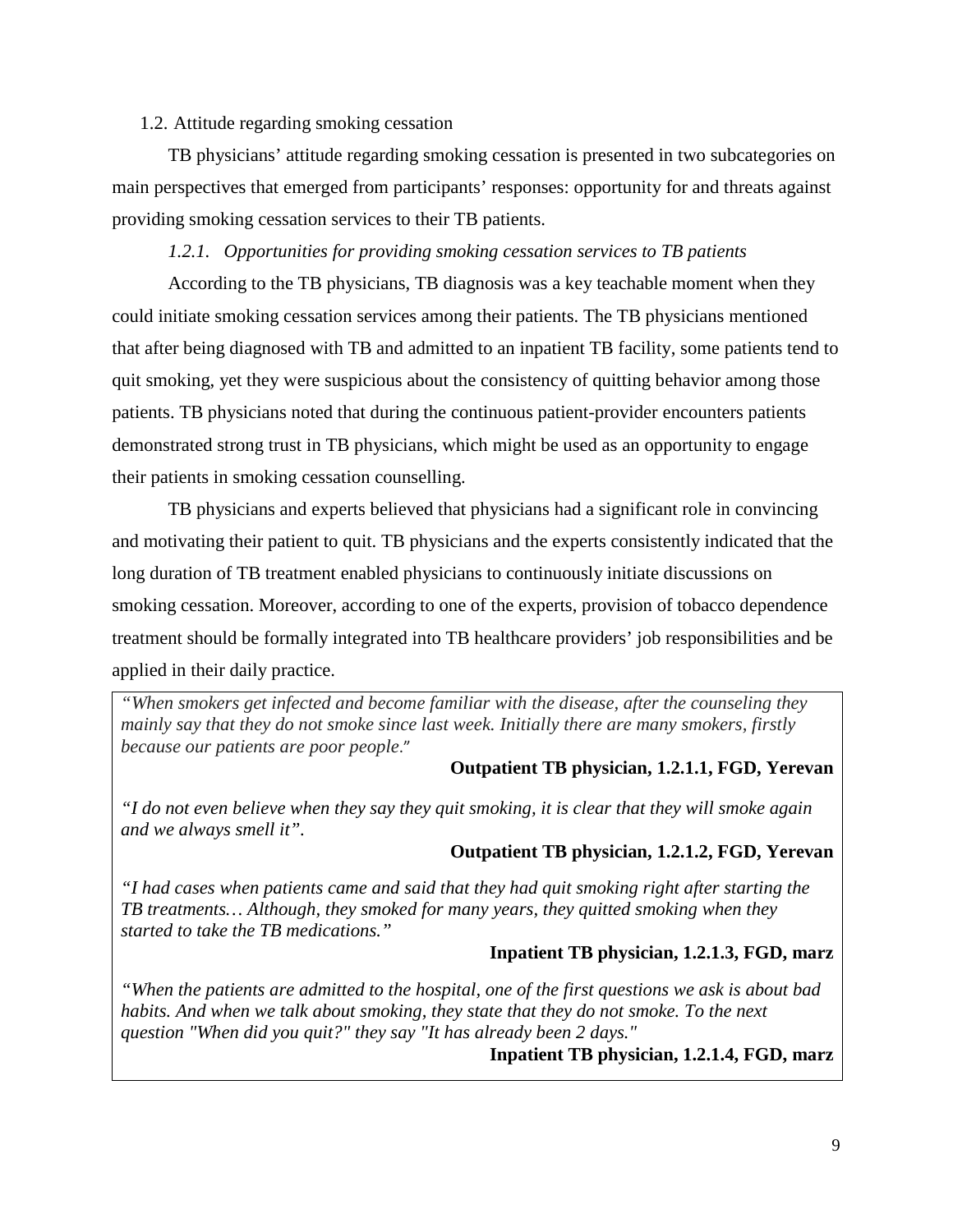*"When the patients come to us they expect us to authoritatively dictate how they should "breathe". Our role is huge, and we need to tell them what will happen if they continue to smoke or quit smoking. Our role is to present the complications adequately."*

#### **Outpatient TB physician, 1.2.1.5, FGD, Yerevan**

*"I have noticed that my patients trust me a lot. This is very important. Patients come and tell me: "Doctor, I will do whatever you tell me". It is a huge thing".*

#### **Outpatient TB physician, 1.2.1.6, IDI, marz**

*"The difference between us and other physicians is that we are in contact with our patients for a very long time. It is not a week or two, this last for months and even longer."*

#### **Inpatient TB physician, 1.2.1.7, FGD, marz**

*"They* [TB healthcare providers] *have a significant role in providing smoking cessation counselling. Moreover, the provision of smoking cessation counselling should be officially included in TB healthcare providers' job descriptions, and should be integrated into their direct routine functions."*

#### **Expert, 1.2.1.8, IDI, Yerevan**

*…the treatment is long and their interaction with the physician is very long, and they undergo DOTS every day. Thus, the healthcare provider becomes a person who can have a significant impact on the TB patient."* 

#### **Expert, 1.2.1.9, IDI, Yerevan**

#### *1.2.2. Threats for providing smoking cessation services to TB patients*

<span id="page-16-0"></span>The majority of physicians expressed their concerns about several factors which can threaten the provision of smoking cessation counseling, including psychological distress which patients experience upon discovering their diagnosis; anxiety because of the nature of TB treatment (long duration, fear of infecting others, isolation); withdrawal symptoms and; reluctance to accept pharmacological interventions in the scope of TB treatment. Physicians were deeply concerned about the pharmacological interventions for smoking cessation. Presumed interaction between smoking cessation and anti-TB medications, patient resistance to take smoking cessation pharmacotherapy in addition to TB medications, and the possible side effects of smoking cessation pharmacotherapy were mentioned as major drawbacks of acceptance of pharmacotherapy for tobacco dependence treatment. Some of the TB physicians did not consider provision of smoking cessation as their immediate duty and characterized it as a burden. Following this further, TB physicians believed that tobacco dependence treatment is the responsibility of other healthcare professionals (e.g. psychologists, epidemiologists, social workers).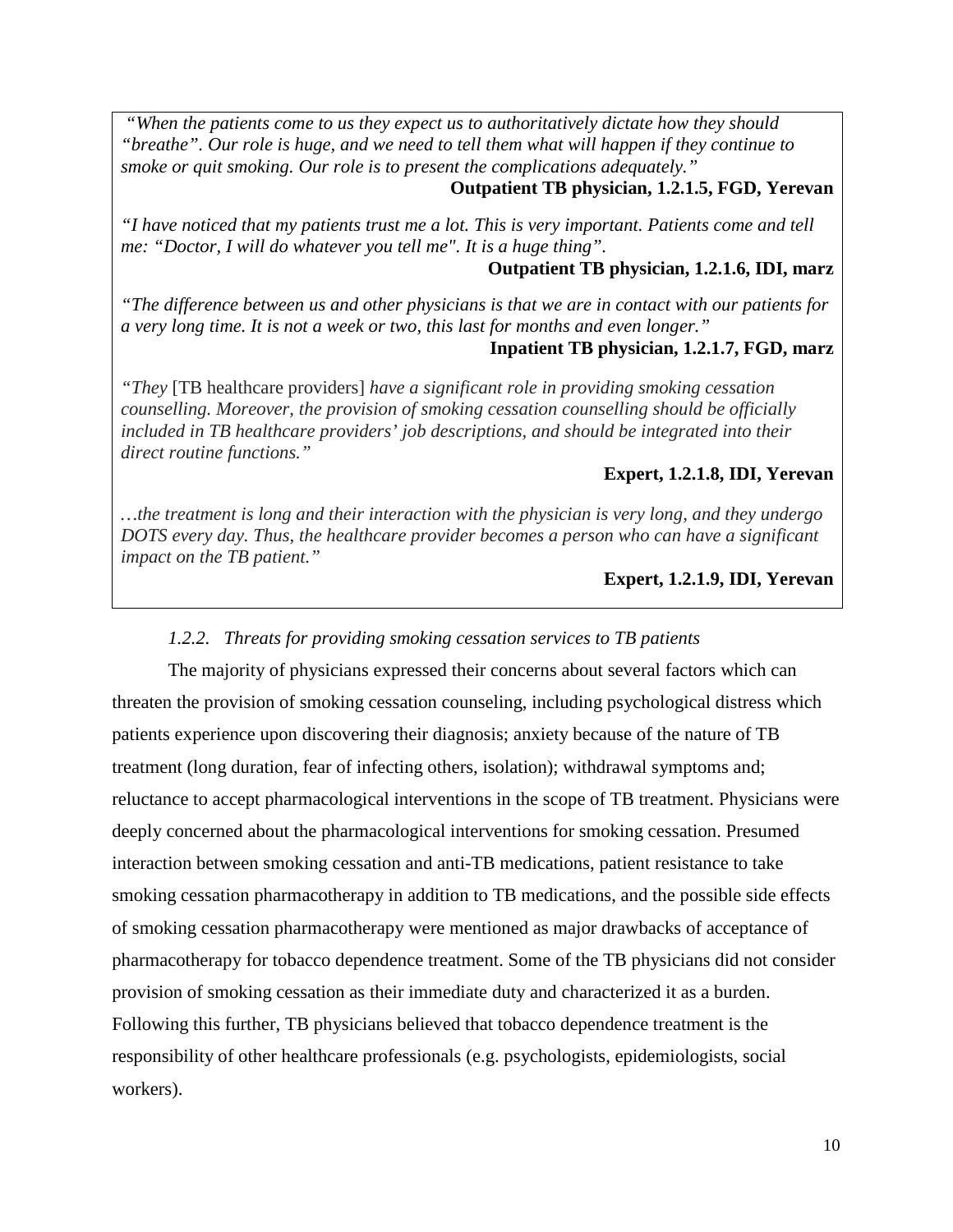*"Tobacco is a narcotic substance…* [after quitting] *Patients get depressed, irritated, fight at home, feel bad, and they also may become hyperactive. I have patients who do not know how*  to quit, and they try chewing gum, and eating candy or sunflower seeds. This condition [being] diagnosed with TB] *is very difficult and it hampers smoking cessation."*

# **Outpatient TB physician, 1.2.2.1, IDI, marz**

*"TB patients are already stressed and depressed, they are scared of infecting their family members, they visit their relatives less frequently, and the relatives themselves visit them less frequently. These all have an influence on them and those stressful conditions make them smoke."*

# **Outpatient TB physician, 1.2.2.2, FGD, Yerevan**

*"First, they have TB. Not everyone would say "Oh good, I have TB", this is a big problem. Second, they are isolated from their natural environment. These factors lead patients to continue to smoking or even to start smoking more."* 

# **Inpatient TB physician, 1.2.2.3, FGD, marz**

*"…* [After quitting] *they start coughing and complaining: "When we smoke we did not cough so much". It seems to me it is more psychological rather than somati*c."

# **Inpatient TB physician, 1.2.2.4, FGD, marz**

*"If the* [tobacco dependence] *treatment is pharmacological, we would not offer it to our patients. Our patients receive many medications. Even if they have pain, we cannot prescribe Analgin or Vitamin, they do not want to take it because they take a large amount of medications."*

# **Outpatient TB physician, 1.2.2.5, FGD, Yerevan**

*"It depends on what influence those medications would have. For example, our medications have many side effects on the liver... on all other organ systems... So, we should know that, in order not to worsen the condition."*

# **Outpatient TB physician, 1.2.2.2, FGD, Yerevan**

TB physicians were concerned about the interaction between alcohol and anti-TB medications. The majority noted that they prioritize addressing alcohol intake over quitting smoking among their TB patients. Furthermore, physicians believed that TB patients faced too many restrictions throughout TB treatment, therefore, they did not force their patients to quit smoking. One of the experts supported the idea of not burdening TB patients with an additional restriction (smoking ban) given that TB patients already experience a lot of stress.

*"I had patients who were strictly prohibited to use alcohol alongside their medications They did not believe me and used alcohol as a result they felt into a coma."*

**Outpatient TB physician, 1.2.2.6, FGD, Yerevan**

*"Do not get into contact with people, do not use alcohol, do not smoke... We have so many "Do nots" that we already do not know which one to emphasize. They have so many*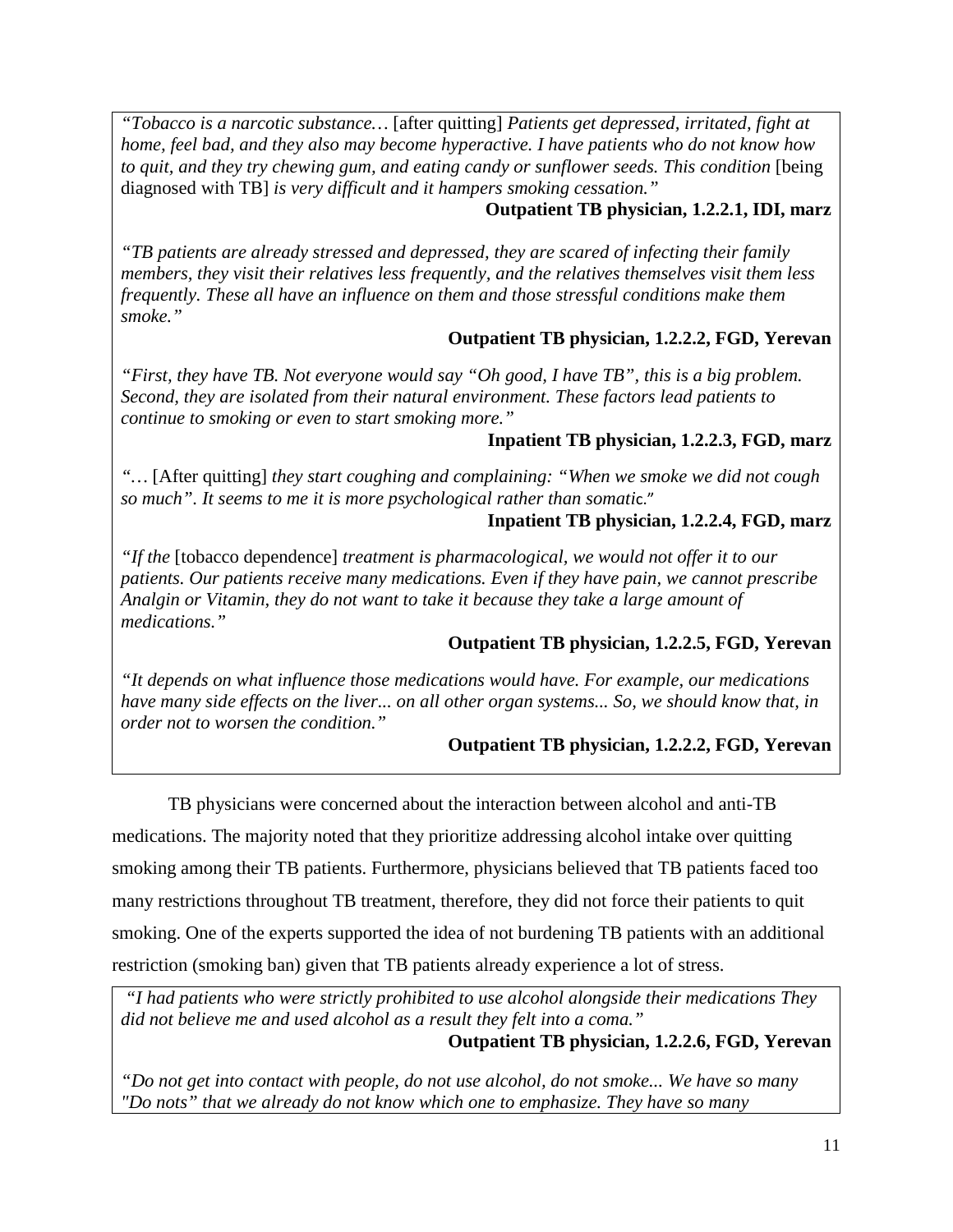*restrictions that they go into psychological shock. If we emphasize quitting smoking so much, that patient will be in very poor condition".*

# **Outpatient TB physician, 1.2.2.7, FGD, Yerevan**

*"If they* [TB healthcare providers] *had to burden such patients with additional treatment or speaking to them about lifestyle changes, they would be afraid to irritate or frighten the patient. In addition to difficult social conditions, these people* [TB patients] *have other behavioral problems, such as alcohol and drug abuse. Burdening them with extra tasks makes their lives even more difficult."*

**Expert, 1.2.2.6, IDI, Yerevan**

TB physicians were uncertain about TB patients' readiness to receive tobacco dependence treatment. The majority of physicians assumed that their patients' response to the formal tobacco dependence treatment along with TB treatment would not be positive. Very few TB physicians projected a positive attitude among patients regarding tobacco dependence treatment.

They also pointed out several factors that could potentially facilitate acceptance of tobacco dependence treatment, such as type of medications, patients' general health condition, patients' individual characteristics, and family support.

*"Some patients would like to receive tobacco dependence treatment, some would not. We will know this exactly when we implement it."*

# **Outpatient TB physician, 1.2.2.8, FGD, Yerevan**

*"These are patients who will smoke till the last breath. They say "go and let me die, I know what is going on with me."*

# **Inpatient TB physician, 1.2.2.9, FGD, marz**

*"I think patients will react very positively, as the majority want to quit but don't know how".* **Outpatient TB physician, 1.2.2.10, IDI, marz**

*"It depends on the form of medication - whether those medications are in the form of tablets, liquids, syrup, or something for injections, especially, for drug resistant TB patients...."*

# **Outpatient TB physician, 1.2.2.11, FGD, Yerevan**

*"It* [acceptance of tobacco dependence treatment] *depends on who the patient is. I think that young patients that don't have any psychological problems and are comfortable in the family will agree to take* [smoking cessation medications] *if the adverse effects of medications are moderate."*

# **Outpatient TB physician, 1.2.2.8, FGD, Yerevan**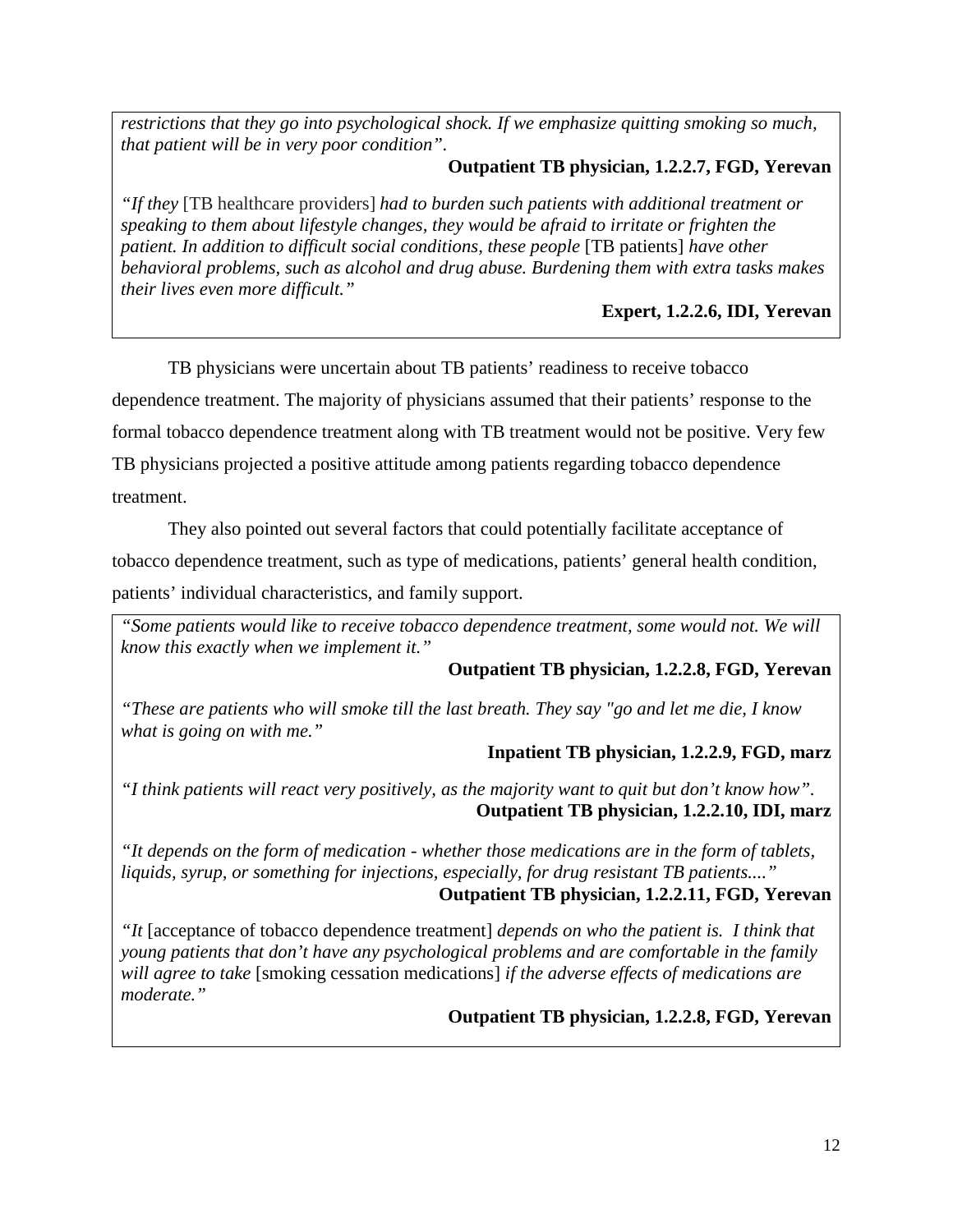An interesting finding regarding the peculiarity of tobacco use among female TB patients emerged while discussing quitting behavior among male and female TB patients. According to the physicians, smoking female TB patients were less receptive to smoking cessation interventions because of their weaker willpower as compared with male smokers.

*"Males are more compliant and panicky, that is why they quit smoking easier* [compared to women]*."*

### **Outpatient TB physician, 1.2.2.12, FGD, Yerevan**

*"I noticed that smoker women are more depressed. For example, I had a patient who said that she will die if not smoking. Maybe they reduce smoking a little from 10 cigarettes to 7 or 8 and that is all"*

### **Outpatient TB physician, 1.2.2.13, FGD, Yerevan**

*"…I think quitting smoking is more difficult for women, and the process* [of smoking cessation] *is longer. We can ask a male patient to decrease the amount of smoked cigarettes by half but in case of women it does not work. They continue to smoke as usual, as they wish"* **Outpatient TB physician, 1.2.2.12, FGD, Yerevan**

#### <span id="page-19-0"></span>1.3. Practice regarding smoking cessation

The category of practice on smoking cessation has been analyzed through ABC approach that identified three subcategories: A is for Ask, B is for Brief advice, and C is for Cessation support.

#### *1.3.1. A is for Ask*

<span id="page-19-1"></span>During their routine practice TB physicians usually ask their TB patients' smoking status and record their responses in the medical records and e-TB electronic database. After inquiring smoking status of the patients, some physicians also ask about the duration and amount of cigarettes smoked per day. Outpatient TB physicians further specified that sometimes they learn about the smoking status of newly referred patients from e-TB electronic database.

*"There is a special area* [for smoking status in medical records]*. It is written "Yes" or "No" and we tick it."*

### **Inpatient TB physician, 1.3.1.1, FGD, marz**

*"Of course, we ask. We ask about the duration of smoking and daily amount of smoked cigarettes.*

#### **Outpatient TB physician, 1.3.1.2, FGD, Yerevan**

*"I am just asking if the patient is a smoker or not, and report "yes" or "no", but I am not asking about the number of smoked cigarettes*."

#### **Inpatient TB physician, 1.3.1.3, FGD, marz**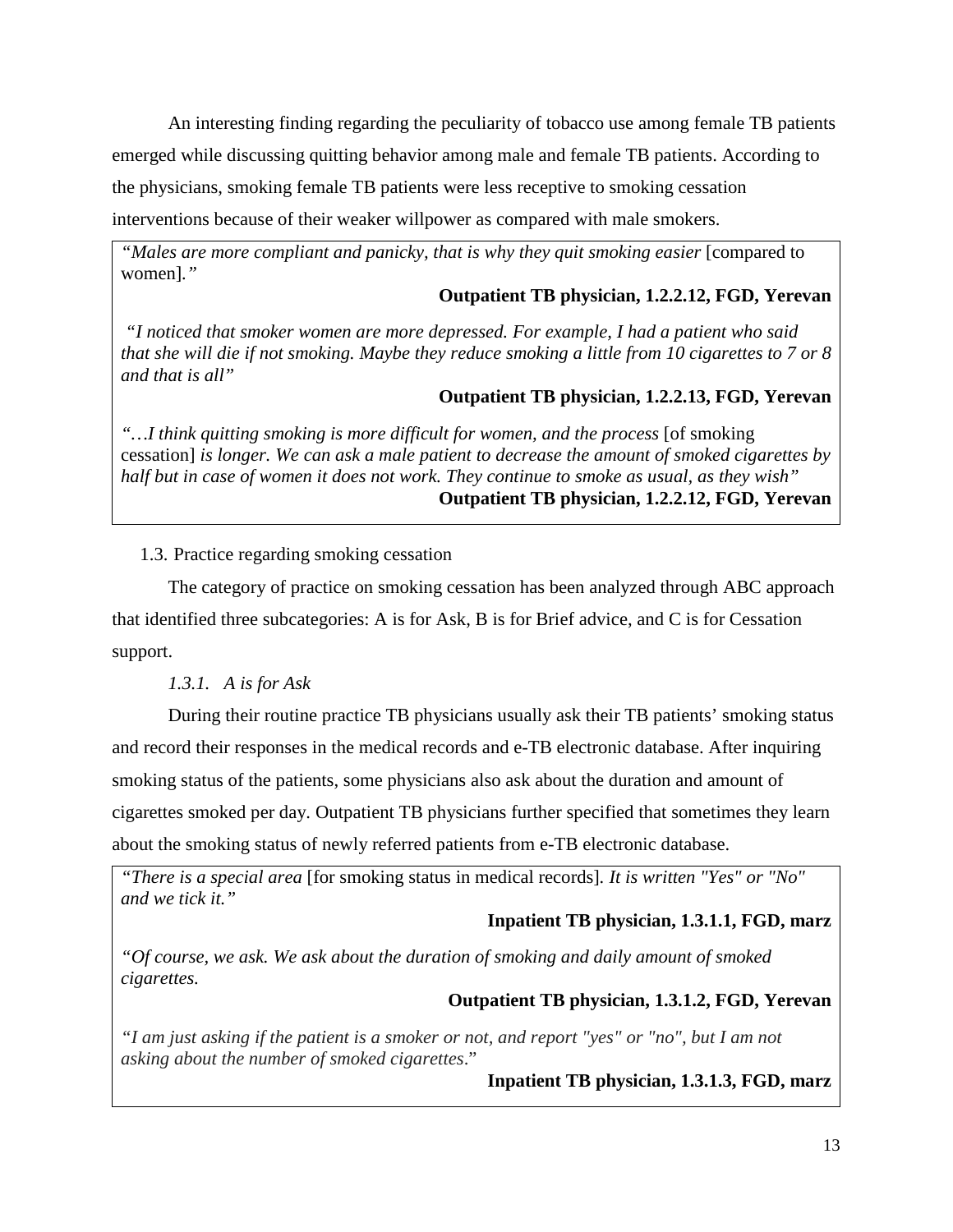*"When patients come from the hospital* [intensive treatment phase]*, in e-TB forms it is already written and we have the information about it* [smoking status]*."* **Outpatient TB physician, 1.3.1.4, FGD, Yerevan**

# *1.3.2. B is for Brief advice*

<span id="page-20-0"></span>After inquiring patients' smoking status, TB physicians often provide advice on smoking cessation. The overwhelming majority of TB physicians reported that they felt confident while providing smoking cessation advice to their patients. Most physicians shared their concern that there was no universal algorithm to discuss smoking with their patients, and each of them had different approaches. Furthermore, TB physicians added that their patients have very unique needs and the "explanatory" or "psychological" work should be conducted "softly" to prevent the TB patients from becoming more depressed. Most physicians noted that when they provide smoking cessation advice, they emphasize the harmful effect of smoking on the TB treatment process, the severity of the disease and the possible problems the patient might encounter if they continue smoking.

*"They* [TB patients] *may say that it is difficult to quit and I explain to all of them that smoking is very harmful and is a risk factor for this disease* [TB]*. We also explain that the treatment process will be difficult and there might be problems in the future."*

# **Outpatient TB physician, 1.3.2.1, FGD, Yerevan**

*"We understand how to approach the patient. For one patient you should shout, the other one needs to be cared for, for the third patient, you should bring examples, for the fourth patient, you should show his lung's x-ray and explain that the smoking leads to unhealthy conditions."* **Inpatient TB physician, 1.3.2.2, FGD, marz**

<span id="page-20-1"></span>*"…there is no special algorithm to talk to the patient. I have my approach, the other physician has hers/his and so on. Our patients are different from each other and that is why everything is very individual. However, we talk to every patient about the harms of smoking, except those who have already quitted."*

**Inpatient TB physician, 1.3.2.3, FGD, marz**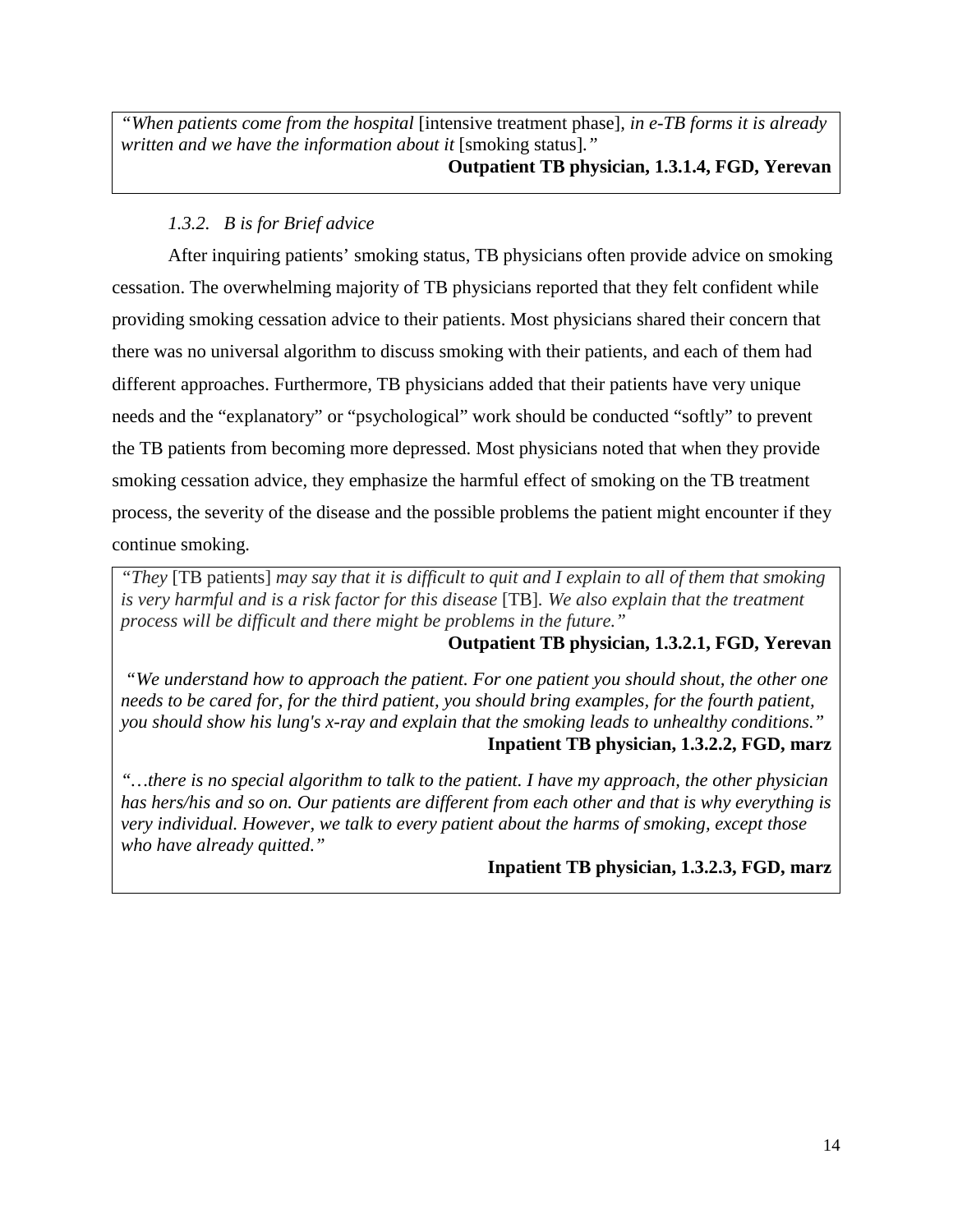### *1.3.3. C is for Cessation support*

TB physicians discussed their practices related to their patients' smoking cessation process. The majority of them commonly spoke about the dominating role of willpower by stating that patients who are capable of unaided quitting, do it on their own. As of the smoking cessation assistance, physicians listed several behavioral and psychological techniques they offer to smoking TB patients. Some of the TB physicians shared that they commonly use "scaring" strategies to motivate patients to make a quit attempt. For those patients, who are willing to quit they usually offer behavioral tips (sunflower seeds, chewing gum, candies, etc.) to help them to cope with the withdrawal symptoms. Some of the physicians advised reduction of the number of smoked cigarettes especially for those who failed quitting.

*"Sometimes we show their x-rays and the patients see those "holes", as they used to say, and it is very impressive."*

### **Inpatient TB physician, 1.3.3.1, FGD, marz**

*"There are patients who ask to provide some smoking cessation medications to overcome the dependence faster. I suggest using sweets, gums* [not nicotine] *or something else. At that moment they can chew those gums for 5 to 10 minutes, overcome that situation and forget about smoking or skip next several cigarettes. That is also an option."*

# **Outpatient TB physician, 1.3.3.2, FGD, Yerevan**

*"When I examine the patients' lungs I tell: "What a good lungs do you have but unfortunately you smoke and I feel that something is wrong with them." Patient replies that he/she tried to quit. I recommend to try again for a month and tell that I will examine the lungs again to see if cessation helps. Of course it is not a reality but some people believe."*

#### **Inpatient TB physician, 1.3.3.3, IDI, marz**

*"We can just scare them, some of them will be scared and will quit, and some will not. But I do not believe that when facing a stressful situation they will refrain from smoking."*

# **Outpatient TB physician, 1.3.3.4, FGD, Yerevan**

*"I tell the younger patients, older ones as well, to decrease the amount of smoked cigarettes. They say that they cannot decrease smoking and I advise them to quit abruptly. I heard that there are people who abruptly quitted smoking by willpower, but there are also people who failed."*

#### **Outpatient TB physician, 1.3.3.5, FGD, Yerevan**

*"If the patient smokes 20 cigarettes per day, I advise to reduce it to 6…I tell the patients that any type of treatment is less effective if the patient smokes... especially TB treatment. If the patient tells that he/she can't quit smoking I still continue to talk about harms of smoking for several minutes. But the patient replies that he/she knows that perfectly but is unable to quit."* **Inpatient TB physician, 1.3.3.6, IDI, marz**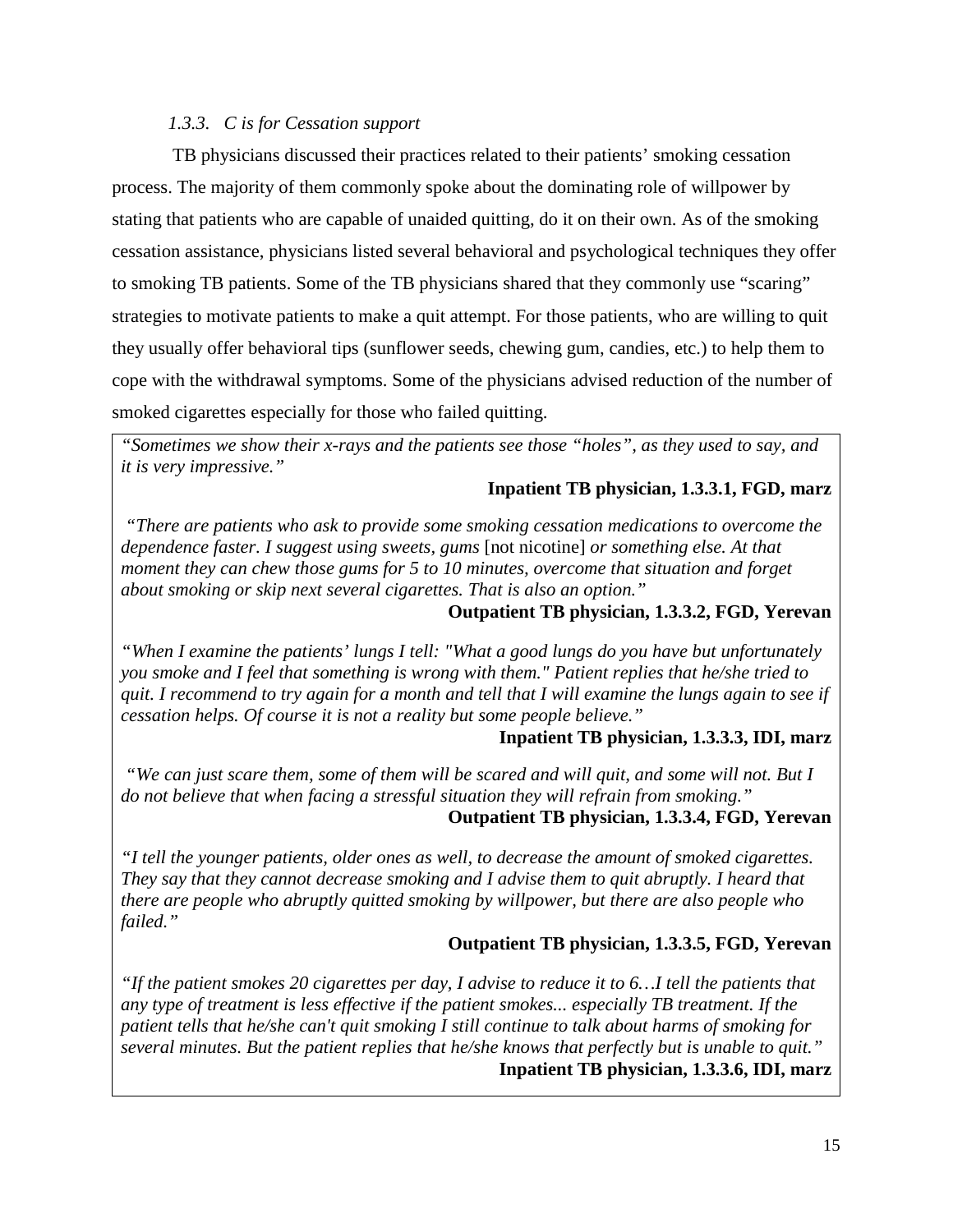The overwhelming majority of TB physicians commonly reported that they did not prescribe smoking cessation medication to their patients. The most cited reasons for that were lack of knowledge and experience on tobacco dependence treatment, possible interaction with TB medication, and uncertainty about the effectiveness of smoking cessation drugs. Moreover, the TB physicians noted that their patients were reluctant to receive additional medication and had never asked for those medications. Absence of formal tobacco dependence treatment protocols for TB patients approved by the NTCC and the Ministry of Health (MOH) was mentioned as a major factor impeding physicians in providing pharmaceutical treatment for tobacco dependence interventions.

*"… I don't know how those medications will interact with TB treatment. These medications for tobacco dependence treatment may harm patients even more. This is why it is better for patient to continue smoking rather quitting."* 

### **Inpatient TB physician, 1.3.3.7, IDI, marz**

*"First of all, we do not have any information about these medications* [for smoking cessation] *and we are unaware of their side effects. This is why we don't prescribe them to our patients. We do not have that practice. We do not know the side effects of those medications in general and for TB patients in particular."*

### **Outpatient TB physician, 1.3.3.8, FGD, Yerevan**

*"I don't prescribe medication* [for smoking cessation] *as there are no effective medications. I have tried some, I tried Cytisine, dig the internet but there was no effect. My relatives, my husband tried some, but the medications were not effective that is why I am not confident."* **Inpatient TB physician, 1.3.3.9, IDI, marz**

*"They* [patients] *never asked for smoking cessation medications."*

# **Outpatient TB physician, 1.3.3.10, FGD, Yerevan0**

<span id="page-22-0"></span>*"It should be included in the* [TB treatment] *scheme* [approved by the NTCC and MOH]. *For each patient we have schemes separately. We need to include smoking cessation medications there for those smokers, who would not be able to quit smoking by psychological interventions or on his/her own. Otherwise, we cannot prescribe the medications."*

# **Outpatient TB physician, 1.3.3.8, FGD, Yerevan**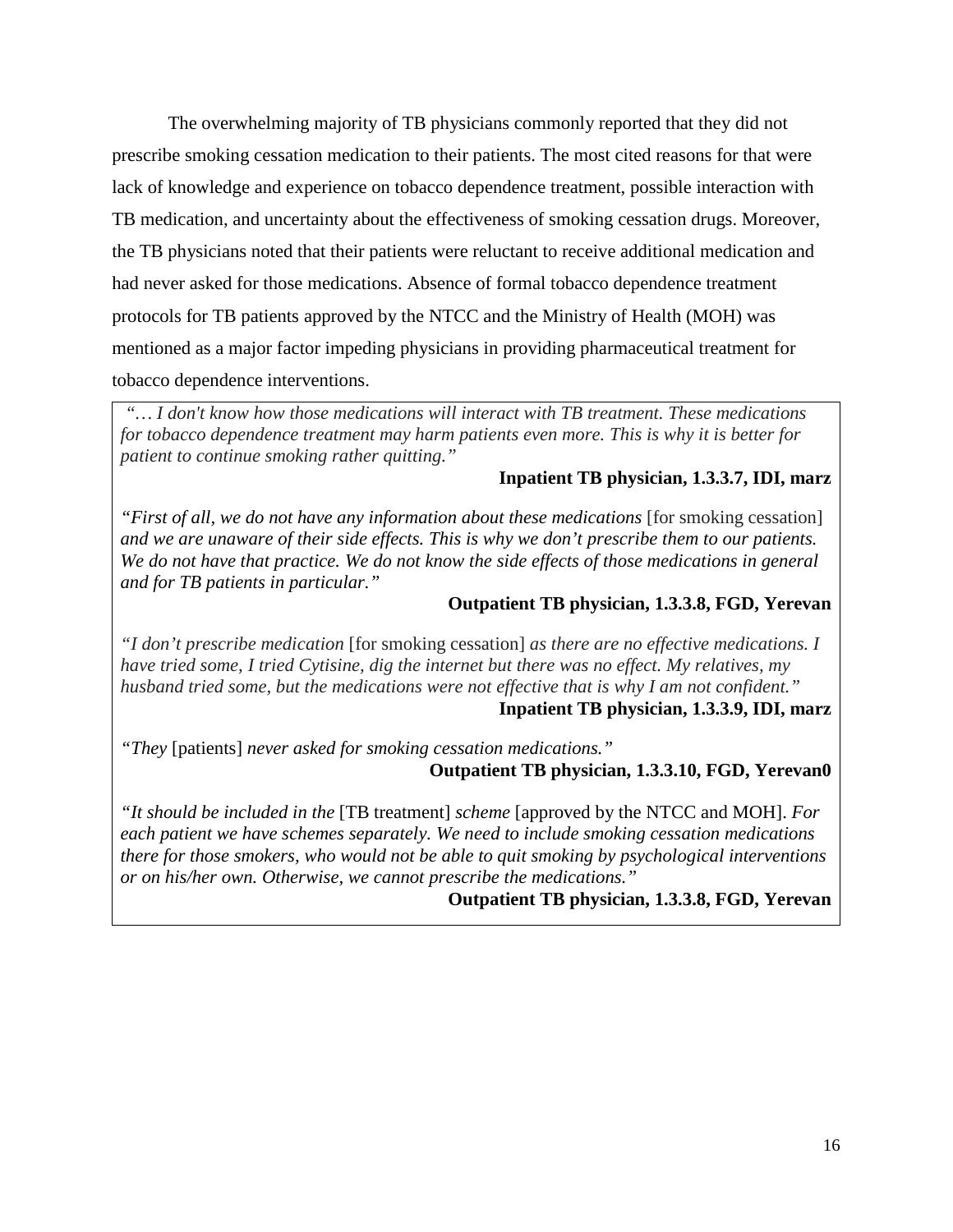#### **2. Establishment of smoke-free environments in TB healthcare facilities**

Three major categories that emerged from the data to characterize the needs and importance of establishment of smoke-free environment in TB facilities were the following: attitude towards smoke-free environments, implemented interventions to ban smoking in TB facilities, and actions needed to improve the effectiveness of smoking ban.

#### <span id="page-23-0"></span>2.1. *Attitude towards smoke-free environments*

All TB physicians expressed positive attitude towards the idea of establishing smoke-free environment in public places, including TB facilities. They listed several benefits of having smoke-free environments in TB healthcare settings, including positive image of the facility, promotion of non-smoking culture, helping patients to smoke less and/or to make a quit attempt. However, some of them doubted about success on having complete smoke-free environment.

*"Smoking should be prohibited everywhere. Smoking should not be allowed in public places such as shops, polyclinics, etc. where people come and go, It should be allowed only in special outdoor places."*

#### **Outpatient TB physician, 2.1.1, FGD, Yerevan**

*I definitely support the idea of establishing smoke-free environments. I think agitation of smoking cessation should be a norm both within and outside of a healthcare setting.*  **Outpatient TB physician, 2.1.2, IDI, marz**

*Smoke-free environments positively affect the healthcare facility. If the patient enters the hospital and knows that in the hospital it is not allowed to smoke, it triggers patients to at least smoke less. Refraining from smoking even in the hospital is a positive aspect for the patient.*  **Outpatient TB physician, 2.1.3, IDI, marz**

*It's not only about image, but also it* [being smoke-free environment] *creates the culture that in this hospital smoking is banned.* 

#### **Expert, 2.1.4, IDI, Yerevan**

*"Yes, we all agree* [with the smoke-free environments] *but it is impossible to reach such* [100% smoke-free] *results."*

#### **Inpatient TB physician, 2.1.5, IDI, marz**

#### <span id="page-23-1"></span>2.2. *Implemented interventions to ban smoking in TB facilities*

The majority of TB physicians were excited to mention that they have smoke-free environments established in their TB facilities. The TB physicians commonly shared the idea that their patients cannot smoke inside the facility rather they should go outside. A few TB physicians reported that in the psychiatric TB department of the NTCC patients smoke inside the department and they did not think it was realistic to ensure smoking ban there because of the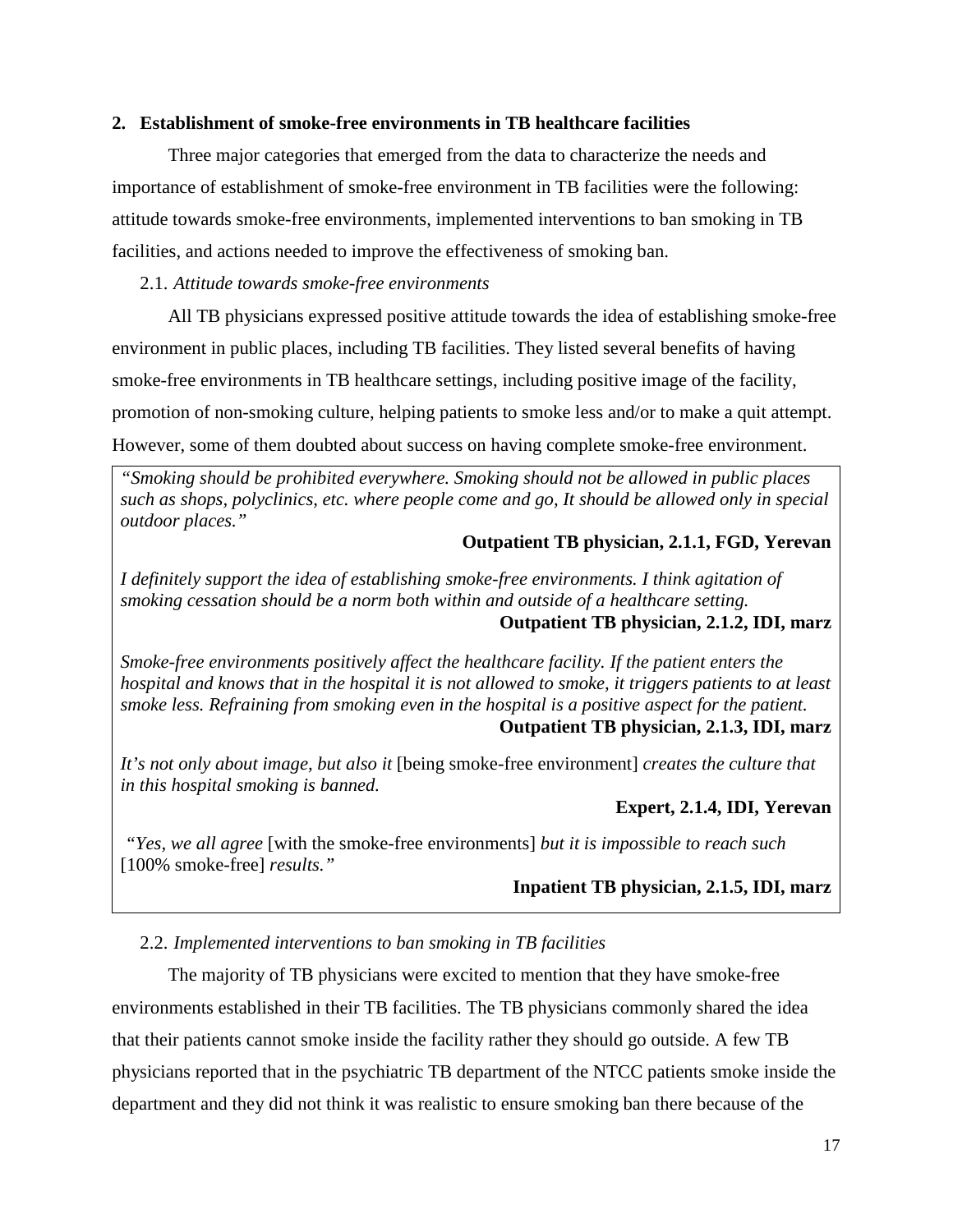patients' mental conditions. Some of them were also uncertain about smoking restriction in the penitentiary hospital. While discussing smoking practice among the personnel, TB physicians mentioned that majority of TB healthcare providers are females and they do not smoke. The successful implementation of smoke-free policy in TB healthcare facilities was supported by several experts, who mentioned that indoor smoking was prohibited and that smoke-free environments were enforced by administration.

*"We are happy that we have a smoke-free hospital now."*

### **Inpatient TB physician, 2.2.1, IDI, marz**

*"Patients can go to smoke out of the facility but not inside."*

**Outpatient TB physician, 2.2.2, FGD, Yerevan**

*"Of course, if patients want to smoke they go out."*

# **Inpatient TB physician, 2.2.3, FGD, marz**

*"The majority of our physicians are women and they do not smoke as it is shameful for women in our region. In our region we don't have smoking women. The ban mostly concerns men. We tell them that if they smoke they will be financially penalized."*

# **Inpatient TB physician, 2.2.4, IDI, marz**

*"Our colleagues are mainly women and 90% of them do not smoke. Maybe some physicians informally smoke."*

# **Outpatient TB physician, 2.2.5, FGD, Yerevan**

*"I do believe that the administration of the Republican TB Dispensary ensures "smoke free" environment even from Soviet Union times. But if I am not mistaken, the Republican TB Dispensary has different departments, and I do not know for sure about other departments that are not under the Republican TB Dispensary, for instance, the Penitentiary department."*

# **Expert, 2.2.6, IDI, Yerevan**

*"Patients from other departments smoke only outside of the facility. We have yard view windows and I noticed that even our employees go to smoke at that place which is allocated for smoking. My patients* [psychiatric patients] *cannot go there…they smoke inside the hospital. At some hours of the day we take them for a walk and they smoke outside, but during the day our windows and doors (besides entrance door) are always open. …Because they smoke we have to open the windows and doors not to harm non-smokers. We at least ask them to smoke near the windows."*

# **Inpatient TB physician, 2.2.7, FGD, marz**

*"Yesterday I was in TB hospital, and saw people smoking in the yard. I did not meet any smoker inside the hospital; I did not see any smoker physician also. In TB healthcare facilities medical personnel wear masks, which means that there is no way to smoke inside* [TB healthcare facility]*.* 

**Expert, 2.2.8, IDI, Yerevan**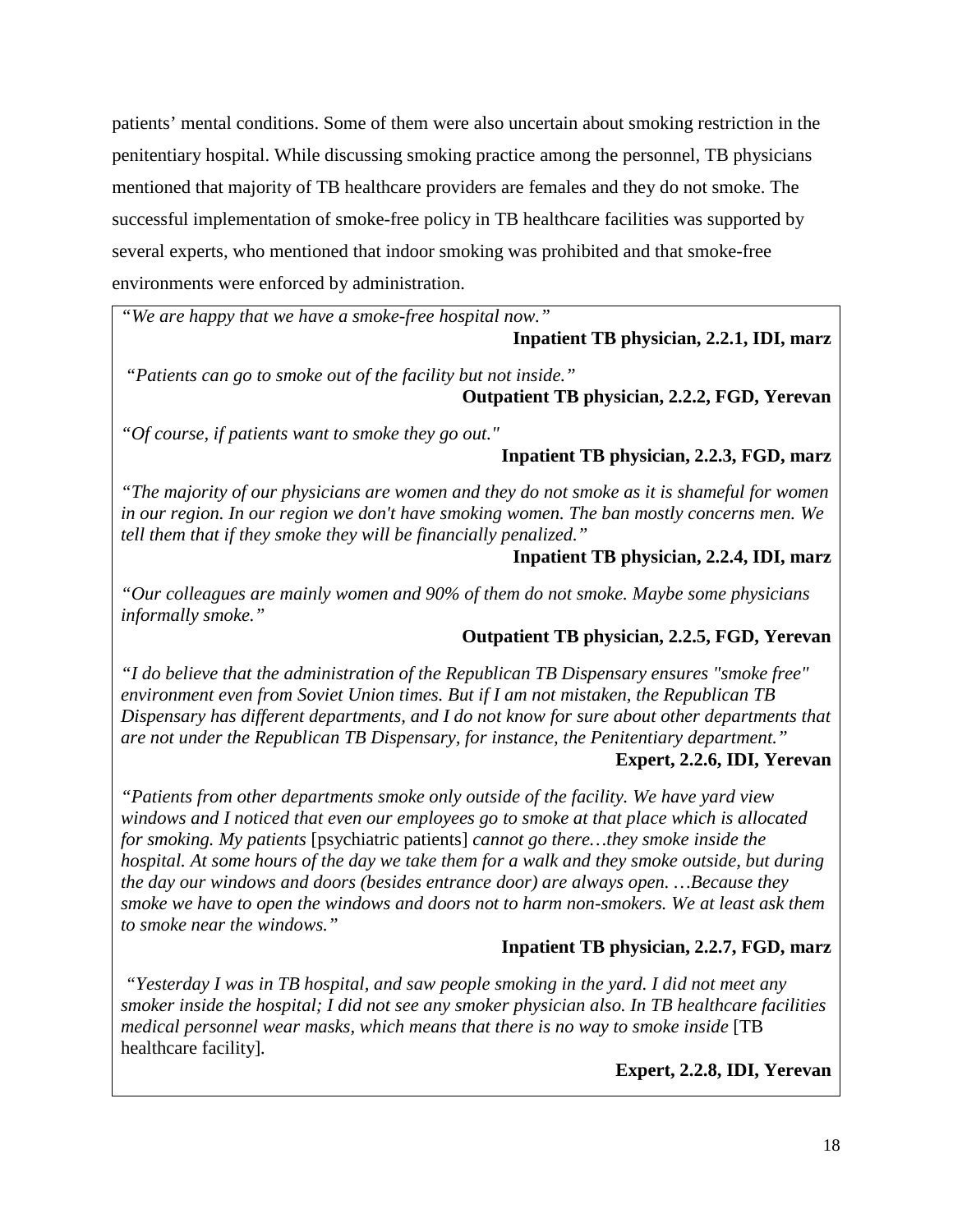Respondents presented several interventions that have been implemented in TB facilities to ban indoor smoking, e.g. posting of "No smoking" signs, written warnings stating that smoking is prohibited, designation of smoking areas in some TB facilities, posting of pictures of lungs damaged by the smoke, and warnings on financial penalties in case of smoking. Some TB physicians stated that smoking ban had been enforced by managers of the respective TB facilities through round-table discussions, directives and other methods. Some of the TB physicians recalled cases when they employed extreme measures to ban smoking inside inpatient healthcare facilities. In contrast to this, there were physicians who could not recall any specific action that had been implemented in their TB facilities for banning smoking and establishing smoke-free environments. Infection control measures, like wearing masks, were mentioned as factor that facilitates the implementation of smoke-free policy in TB healthcare settings.

*"We have written warnings on the walls that smoking is prohibited."* **Outpatient TB physician, 2.2.9, FGD, Yerevan**

*"We have a sign and note in our facility that smoking is prohibited."* **Outpatient TB physician, 2.2.10, FGD, Yerevan**

*"The fine for smoking is 20 000 drams."*

**Inpatient TB physician, 2.2.11, FGD, marz**

*"We have directives from the managerial staff. Non-smoking signs and information on fines for smoking are posted everywhere in all the departments."*

**Inpatient TB physician, 2.2.12, FGD, marz**

*"We even discharged a patient* [for smoking]*. I had 2 patients who were discharged from the hospital as a punishment, but the next day we had to readmit them because the infection is more dangerous for the environment than smoking. There was no alternative option."*

#### **Inpatient TB physician, 2.2.13, FGD, marz**

*"In the upper floors there are signs and people know that smoking is allowed only in allocated places in the corridors, near the windows."*

# **Outpatient TB physician, 2.2.10, FGD, Yerevan**

*"There were no special interventions, only discussions, explanations."*

#### **Outpatient TB physician, 2.2.14, FGD, Yerevan**

*"It is strictly prohibited to smoke inside the department. I can't tell what specific actions are implemented by the administration. Maybe there are some posters displayed, I don't know. I haven't encountered a specific strategy to ban smoking in the healthcare facility. I just know that it is prohibited to smoke, that is it."*

**Inpatient TB physician, 2.2.18, IDI, marz**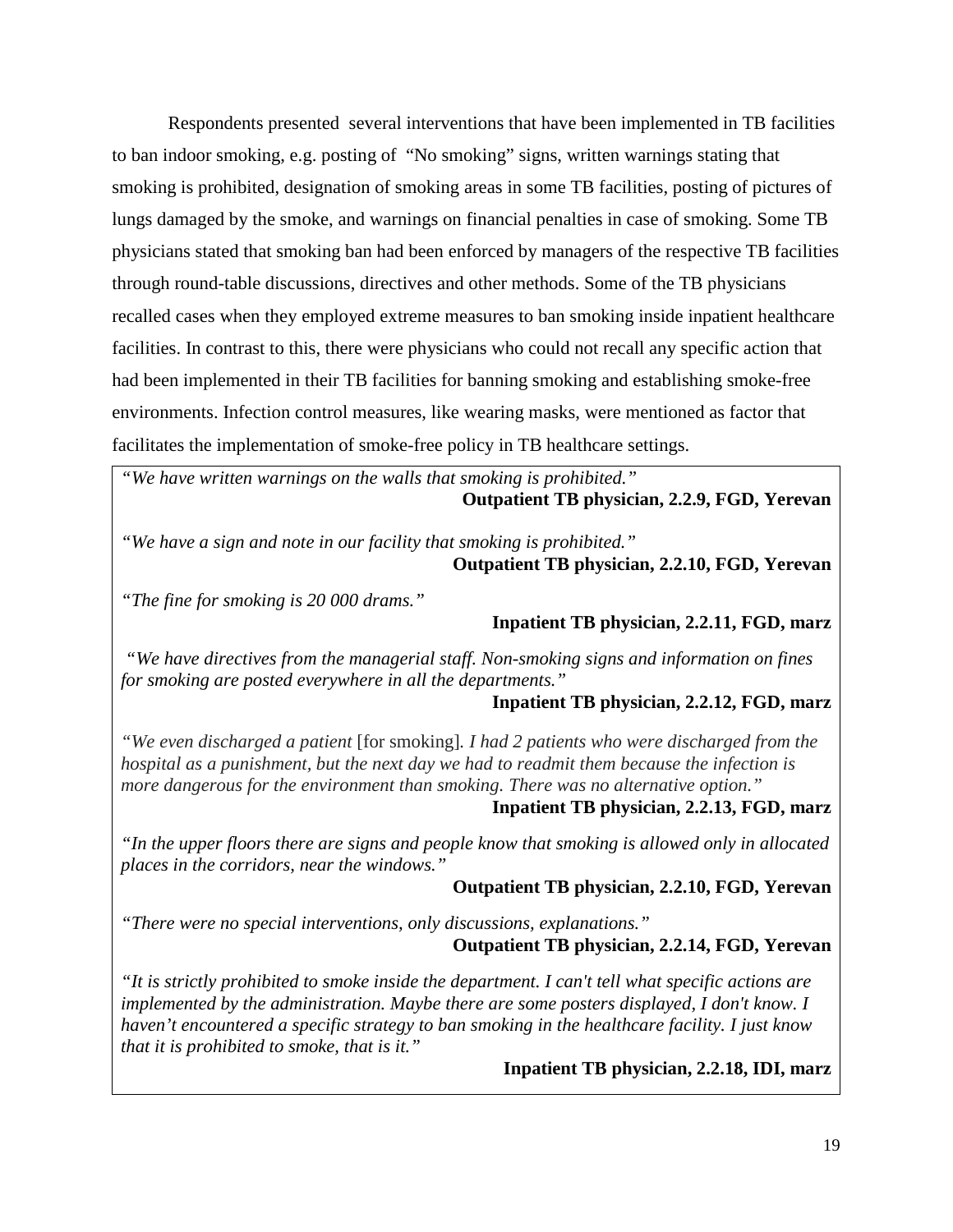#### <span id="page-26-0"></span>2.3. *Actions needed to improve the effectiveness of smoking ban*

The majority of TB physicians were satisfied with the level of implementation of smokefree policy in TB healthcare facilities and stated that no more actions were needed in this regard. Meanwhile some of them outlined several directions of actions, such as distribution of patient educational and video materials, implementation of financial penalties, as one of the most effective means for further enforcement of the smoking ban. One of the respondents from the largest inpatient TB facility shared their experience of having built-in alarm system to detect smoke in some patients' rooms and recommended having those systems incorporated in all TB healthcare facilities to foster effective enforcement of the smoking ban. According to the TB physicians everyone, including administration members, heads of departments, and TB physicians, should be responsible for implementing and enforcing smoke-free ban in their TB facilities.

*"I think, whatever is done is enough. I cannot imagine what else could be done."* **Inpatient TB physician, 2.3.1, FGD, marz**

*"The same actions should be continued and be implemented even frequently. In fact, the actions are implemented and we don't have flaws with that regards."*

**Inpatient TB physician, 2.3.2, IDI, marz**

*"Maybe we need didactic materials, for example, some interesting pictures. Those materials should be freely available for patients so they could take them if they want."*

#### **Outpatient TB physician, 2.3.3, FGD, Yerevan**

*"I noticed that almost in all TB patients' rooms there are TVs. It would be good if once a week we could play a video or seminar* [about smoking and smoke-free policy]*."*

#### **Inpatient TB physician, 2.3.4, FGD, marz**

*"I would like to have brochures to give them to patients. I think reading is more informative."* **Inpatient TB physician, 2.3.5, FGD, marz**

*"To increase the effectiveness I guess posters should be displayed describing what happens with the body because of smoking, and video materials should be displayed to show the positive consequences of smoking cessation."*

#### **Inpatient TB physician, 2.3.6, IDI, marz**

*"The most important measures are fines."*

#### **Inpatient TB physician, 2.3.7, FGD, Yerevan**

*"We are trying to ensure smoking ban in the hospital as much as we can…In some of patients' rooms we have fire alarms that is smoke sensitive device. Fire alarms keep the patients away of smoking. As the renovation of the hospital is still in progress and, not all patients' rooms are equipped with fire alarms yet."*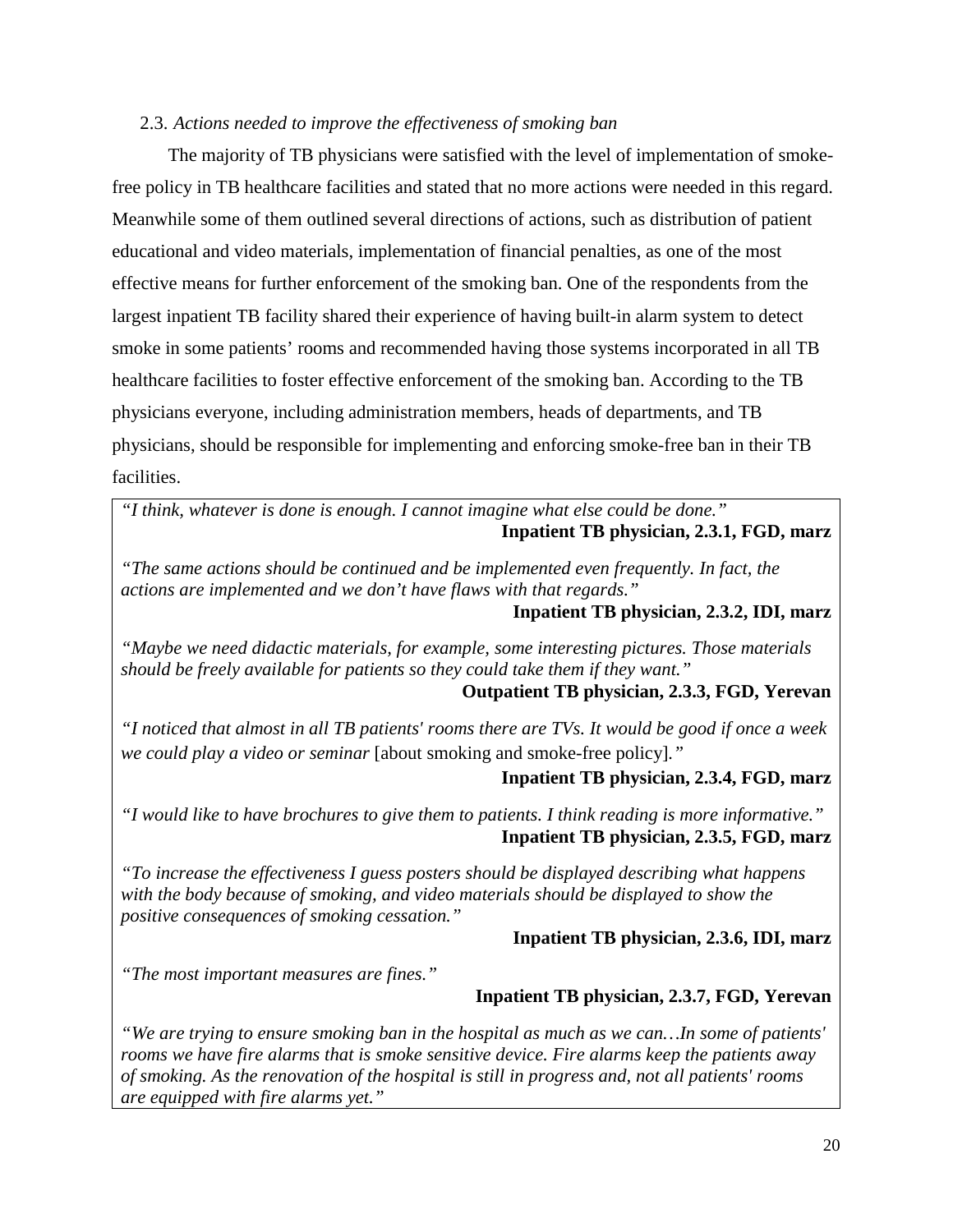**Expert, 2.3.8, IDI, Yerevan**

*"Directors of the organizations [are responsible for these actions]."* **Outpatient TB physician, 2.3.9, FGD, Yerevan**

"*Hmmm. I think administration, heads of the departments, physicians and other healthcare providers are responsible for implementing actions."*

**Inpatient TB physician, 2.3.10, IDI, marz**

*"Actions implemented towards smoking prohibition are effective. There are no problems. I think there is no specific person who should be responsible; rather all of us are responsible."* **Inpatient TB physician, 2.3.11, IDI, marz**

#### <span id="page-27-0"></span>3. **Management support to implement tobacco control activities into TB treatment**

The major categories identified from this theme are joint TB and tobacco policy, training on tobacco control activities for TB patients, monitoring and evaluation of joint TB and tobacco control interventions.

#### <span id="page-27-1"></span>3.1. *Joint TB and tobacco policy*

TB physicians did not discuss any existing policy or regulation that guided joint TB and tobacco control activities in Armenia. The experts confirmed the absence of such regulations in Armenia. One of the experts clarified this situation and explained that two different divisions of MOH deal with TB control and tobacco control issues.

While discussing future actions on strengthening tobacco control activities in TB management process, the majority of TB physicians highlighted the need for integrating smoking cessation interventions into TB care. TB physicians recommended formalizing provision of tobacco dependence treatment to TB patients through its integration into NTCC approved TB treatment schemes. They also suggested to pilot a small scale program in the NTCC inpatient care department to check the effectiveness of joint TB and tobacco dependence treatment and ask TB patients' opinion on this matter. Following this further, the study participants identified several organizations that could be responsible for developing and implementing policies and joint actions. One of the experts highlighted the necessity of developing policies for the whole healthcare system in general and not targeting only TB control sphere.

*"The whole problem is that one of the subdivisions of MOH deals with TB issues, meanwhile, another subdivision is responsible for Tobacco Control issues. The Public Health department of the MOH and the National Institute of Health (I am not sure about its involvement) are responsible for Tobacco Control issues), while TB deals with Health State Inspectorate, NTCC. Some joint work is needed."*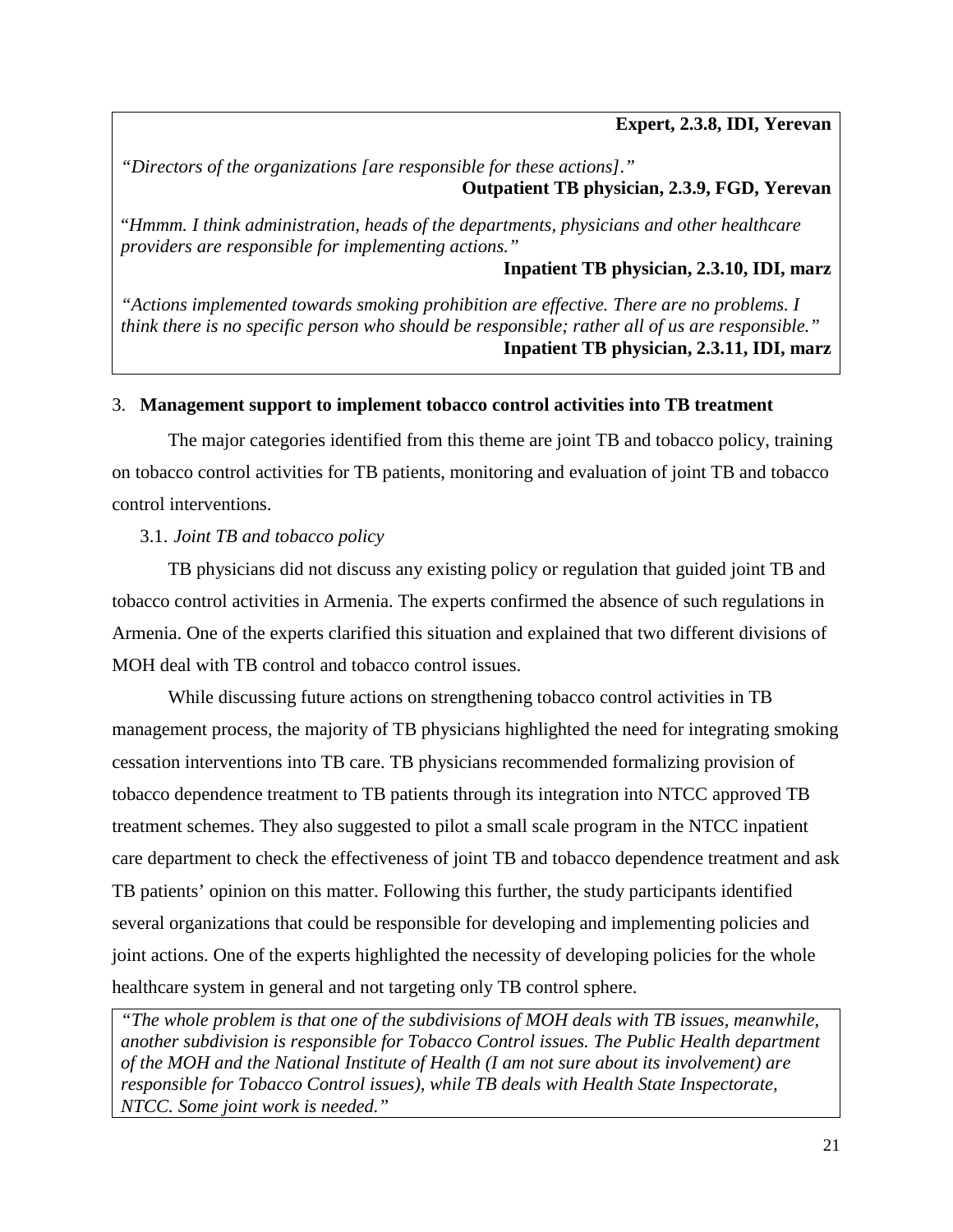# **Expert, 3.1.1, IDI, Yerevan**

*"The MOH should confirm the inclusion of tobacco dependence treatment in TB treatment schemes.*"

#### **Outpatient TB physician, 3.1.2, FGD, Yerevan**

*"First, we should pilot it* [joint TB and Tobacco program] *and gain some experience. Afterwards, we will see how it works. We need to train physicians and implement it* [tobacco dependence treatment into TB care] *and see whether it is effective."*

# **Outpatient TB physician, 3.1.3, FGD, Yerevan**

*"The tobacco dependence treatment among TB patients can be initiated… as a pilot program in the Abovyan inpatient unit to see whether it will be effective or not. It is also possible to try to approach patients and ask whether they will be interested in simultaneous tobacco dependence treatment. A new department can be developed where such TB patients will be treated thus the effectiveness of the program could be measured."*

### **Outpatient TB physician, 3.1.4, IDI, marz**

*"Joint TB and Tobacco control programs and policies can be developed by Ministry of Health, National Institute of Health and National Tuberculosis Control Center. I would also mention about American University of Armenia and Yerevan State Medical University."* **Expert, 3.1.5, IDI, Yerevan**

*"In general any particular healthcare facility needs to have development plan, its' strategy, policy. I think in its internal regulations definitely should be provisions of smoke free environments."*

# **Expert, 3.1.6, IDI, Yerevan**

# <span id="page-28-0"></span>3.2. *Training on tobacco control activities for TB patients*

The majority of study participants reported about the absence of trainings on knowledge and skills needed to perform tobacco control activities during TB treatment, including tobacco dependence treatment and establishment of smoke-free environments in TB healthcare settings.

Physicians' attitude towards possibility of enhancing their knowledge in the field of tobacco control was not certain across all physicians that participated in the study. Some of the participants expressed strong willingness and need to learn new practices related to tobacco dependence treatment through participation in trainings and later applying new knowledge into their practice. Following this further, one of the experts suggested to include tobacco dependence treatment into formal medical education. However, a few TB physicians were not sure if trainings were needed and had several reasons for being unwilling to participate in trainings. The most common reasons reported were perceived irrelevance of tobacco dependence treatment to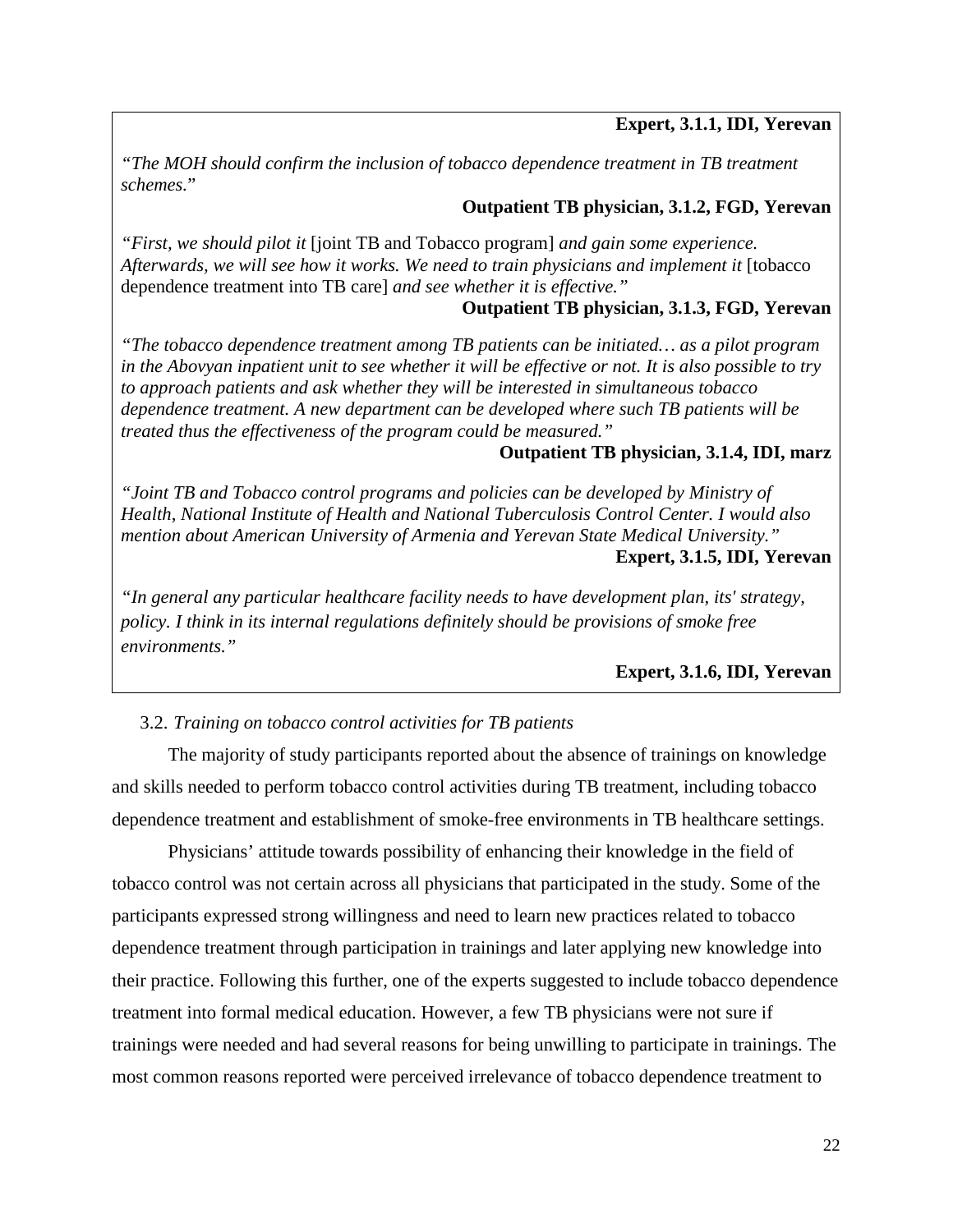TB physicians' core activities (TB diagnosis and treatment), lack of time, and technical and personal issues.

*"… we have never been taught on dependence treatment, we had no such trainings, we do not know the details."*

# **Outpatient TB physician, 3.2.1, FGD, Yerevan**

*"Educating physicians is one of the proven way to combat smoking."*

# **Expert, 3.2.2, IDI, Yerevan**

*"Yes, with great pleasure* [will participate in the training]*. I like learning and I have not learnt new things way back."*

# **Outpatient TB physician, 3.2.3, IDI, marz**

*"Having a training module on smoking cessation intervention could be helpful. Instead of a training program, it would be better to have a reading material distributed to everybody. I would read that and try to implement."*

# **Outpatient TB physician, 3.2.4, IDI, marz**

*"…I know a method trough which I advise my patients or others* [to quit smoking]*, but I know only this method. If I knew another method I would use different approaches."*

# **Inpatient TB physician, 3.2.5, FGD, marz**

*"In order to improve TB healthcare providers' knowledge and skills on tobacco dependence treatment, educational programs should be implemented in their curriculum. It should be included in residency curriculum as well as should be continued in post graduate education. Knowledge on medications and counselling skills acquired during residency cannot stay with you for a long period, it should be updated."*

# **Expert, 3.2.6, IDI, Yerevan**

*"I would not go for such training because I think it is not my business, considering that I cannot address this issue as a specialist. Shoemaker should sew shoe."*

# **Inpatient TB physician, 3.2.7, FGD, marz**

*"For that* [provision of tobacco dependence treatment] *you should have few patients, in that case you would have more time for each patient, accordingly, you could provide assistance. But, for example, if you have 16 patients and half of them are severe patients and you have to do everything to help those patients to overcome that situation, you just will not have enough time for other responsibilities."*

# **Inpatient TB physician, 3.2.8, FGD, marz**

*"If we had a well-paid and easier job which would make us to feel good... just as a hobby, from humanitarian point of view, we would help people* [to quit smoking]*, why not, everybody would do that, but we go home exhausted and cannot even manage to prepare something to eat for our family... what to say about participating in trainings."*

**Inpatient TB physician, 3.2.9, FGD, marz**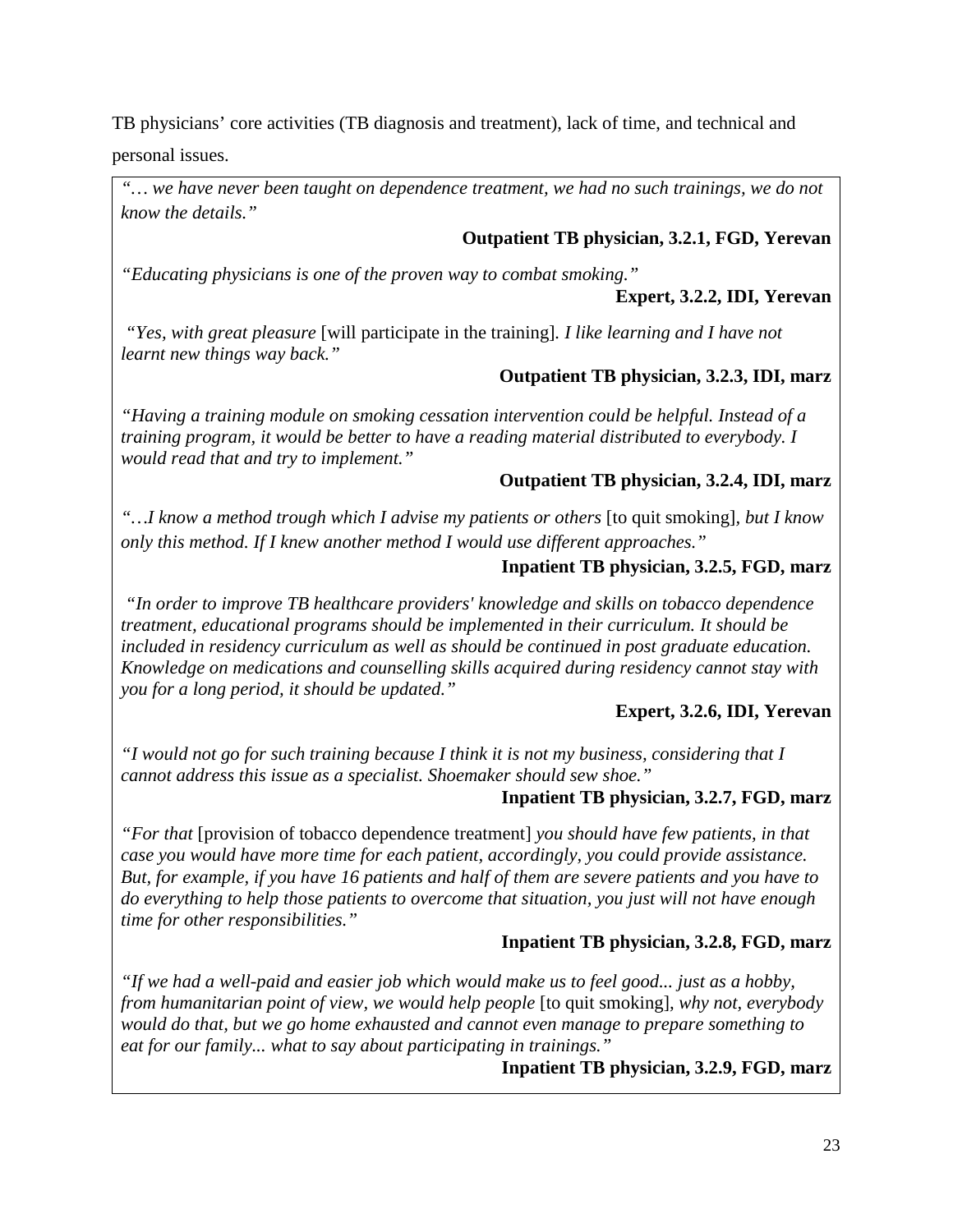TB physicians' expectations from the tobacco dependence treatment trainings were grouped into two major categories: learning and organizational. While discussing the learning expectation, TB physicians highlighted the need to gain knowledge on dependence treatment methods in general. They were interested to learn both psychological and pharmaceutical approaches to tobacco dependence treatment, including international experience. Some of them were interested in learning about the potential interaction between tobacco dependence treatment pharmacotherapy with TB medications. The majority of TB physicians emphasized that the training content should be practical, useful and applicable to their daily practice.

*"I am interested in general, how psychological rather than pharmacological support is provided."*

# **Outpatient TB physician, 3.2.10, FGD, Yerevan**

*"I would like to learn new approaches, new equipment, new medications, new treatment schemes, psychological methods. I would love to learn anything and apply it into practice."* **Outpatient TB physician, 3.2.11, IDI, marz**

*"I am interested in psychological methods and their usage. I rather trust those methods than medications."*

# **Inpatient TB physician, 3.2.12, FGD, marz**

*"I would like to learn not only about tobacco dependence but the treatment of dependence in general."*

# **Outpatient TB physician, 3.2.10, FGD, Yerevan**

*"It is interesting to learn about foreign experience regarding smoking cessation. If we were informed enough about smoking cessation methods maybe we would use them in our daily practice."*

# **Inpatient TB physician, 3.2.13, FGD, marz**

*"Received knowledge should be practical, in order to have something real to talk and explain to patients."*

# **Outpatient TB physician, 3.2.14, FGD, Yerevan**

*"The patients take at least 4 medications, later it becomes 2. And we should know how those smoking cessation medications interact with each of them and what side effects could occur. We need to be prepared on what to expect."*

# **Outpatient TB physician, 3.2.15, FGD, Yerevan**

While discussing the organizational issues such as training duration, site, and the trainers, the majority of TB physicians agreed that the optimal duration of the training should be up to 4 days. Participants shared different preferences regarding the settings; some of them preferred their polyclinics, others would like to participate in trainings organized at the AUA. Importantly,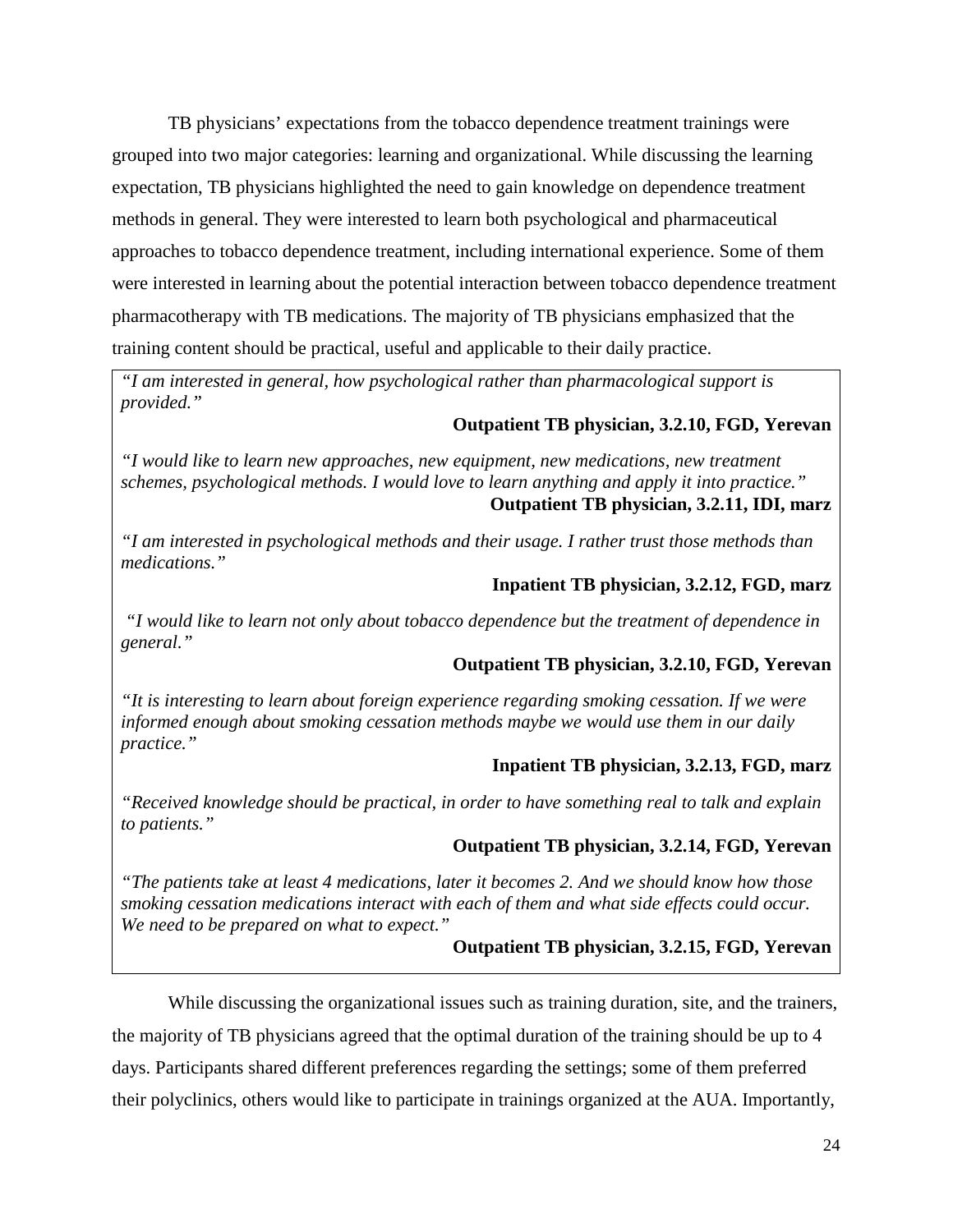some of the TB physicians from remote areas stated that they would prefer to host the training in their premises rather than to travel to Yerevan. When discussing who should lead the training, they listed psychologists, trained tobacco dependence treatment specialists, biologists, indicating that having past smoker as a trainer would be advantageous. One of the experts stressed the importance of Continuous Medical Education (CME) credits which might serve as a motivator for participation in the trainings.

*"It* [training] *can take from 1 to 3 days, it depends on the volume of information to be provided."*

# **Outpatient TB physician, 3.2.16, FGD, Yerevan**

**"***In general, training programs lasting more than 1 week become more difficult, though any duration of program would work for me... I have been in the American University of Armenia and I liked it. Any similar place might be good for organizing the training."*

# **Outpatient TB physician, 3.2.17, IDI, marz**

*"I would like those seminars and trainings be organized in our hospital. We would not be distracted from our work and all the physicians would be able to participate. I think that would be a better option*."

# **Inpatient TB physician, 3.2.18, FGD, marz**

*"The closer the program will be organized to us the better, so we will not go to Yerevan."* **Outpatient TB physician, 3.2.19, IDI, marz**

*"The trainer should be a psychologist."*

# **Outpatient TB physician, 3.2.20, FGD, Yerevan**

*"…I think they* [trainers] *should be former smokers. Those persons would be able to share their experience."*

# **Inpatient TB physician, 3.2.21, FGD, marz**

*"Several professionals should teach. For example, general things could be explained by narcologist, biologist, and some other professionals."*

# **Outpatient TB physician, 3.2.22, FGD, Yerevan**

*I think the trainer should be a physician. I am not sure if there is a specialist for tobacco dependence treatment in Armenia? I don't think there is one. Of course, that would be great to have such a professional as a trainer.* 

# **Outpatient TB physician, 3.2.17, IDI, marz**

<span id="page-31-0"></span>*I think that TB healthcare providers would like to participate in trainings as frequently they encounter a problem with acquiring continues medical education (CEM) credits.*

# **Expert, 3.2.23, IDI, Yerevan**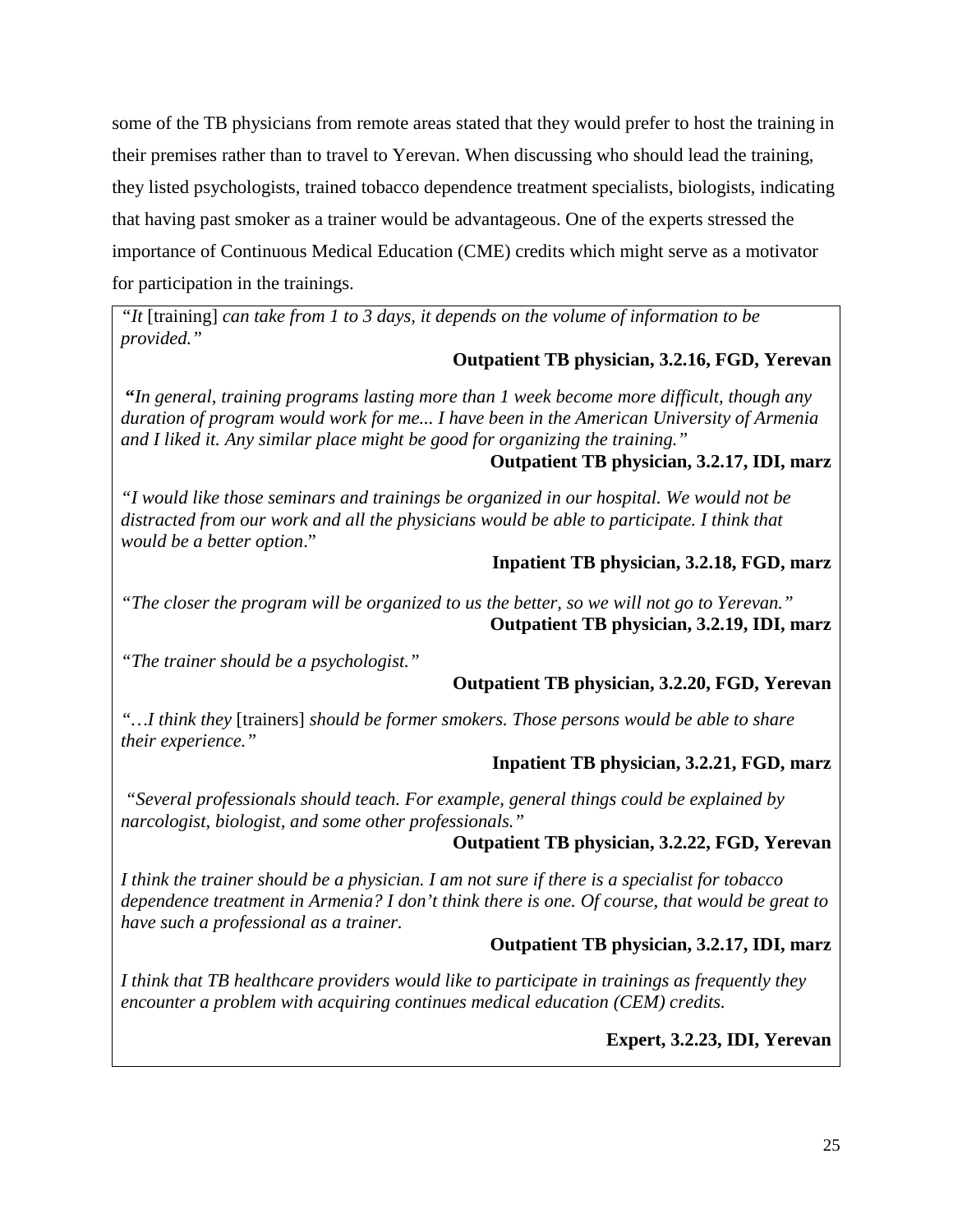#### 3.3. *Monitoring and evaluation of joint TB and tobacco control interventions*

TB physicians shared their experience of documenting patients' smoking status in the medical records and e-TB electronic database. According to them inpatient medical record forms have a special area for recording smoking status, while outpatient medical records for regular TB patients miss that space. Inpatient TB physicians highlighted that they also report smoking status of their patients in the e-TB electronic database, which was later transferred to outpatient TB physicians along with the TB patients' referral. TB physicians also mentioned that during patients' initial counselling, they were collecting smoking-related information, including the age when a patient started to smoke and the number of cigarettes smoked, but verbally without documenting it. Some TB physicians stated that they recorded these details in a narrative form. However, in case of DR-TB, they were also documenting the smoking-related information in the DR program enrollment forms.

However, several experts clarified that the collected information on smoking status, duration and amount of cigarettes smoked per day were not used for the monitoring and evaluation purposes as there were no relevant indicators developed.

*"Ambulatory medical records do not have an area for documenting smoking status."* **Inpatient TB physician, 3.3.1, FGD, marz**

*"In e-TB program, when they* [TB patients] *come from the hospital, the number of smoked cigarettes* [per day] *is written. In the paper forms* [medical records]*, we do not have space for that* [number of smoked cigarettes]*, only for drug resistant TB patients we have such a space* [in DR program enrollment form]*."*

#### **Outpatient TB physician, 3.3.2, FGD, Yerevan**

*"Current medical records for drug resistant TB patients were implemented as a new program which came from abroad. These forms include very detailed information, which is normal for TB."*

#### **Outpatient TB physician, 3.3.3, FGD, Yerevan**

*"I even ask at what age they started to smoke. There is no area for this information in medical records, but I write it in the anamnesis* [medical history] *of patients."*

#### **Inpatient TB physician, 3.3.4, FGD, marz**

*"I document that the patient is a smoker in the section of 'bad habits'. But I don't write the number of cigarettes smoked per day. I just ask them verbally."*

#### **Outpatient TB physician, 3.3.5, IDI, marz**

*"There are no indicators for monitoring and evaluating the tobacco control activities within the TB control program."*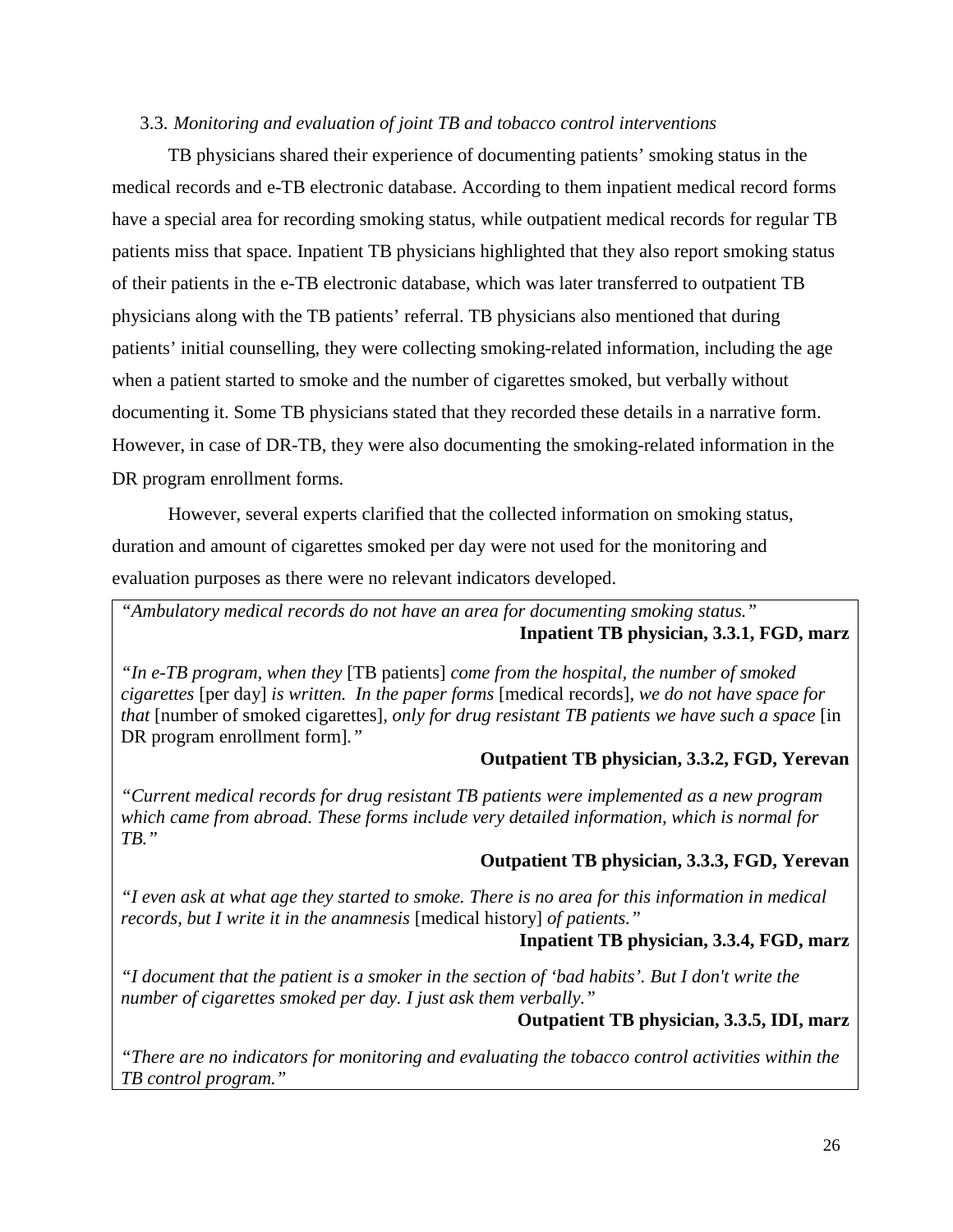**Expert, 3.3.6, IDI, Yerevan**

*"As far as I know we do not have tobacco related indicators for TB patients."* **Expert, 3.3.7, IDI, Yerevan**

*"I do not know about any indicators for monitoring TB and tobacco interventions."* **Expert, 3.3.8, IDI, Yerevan**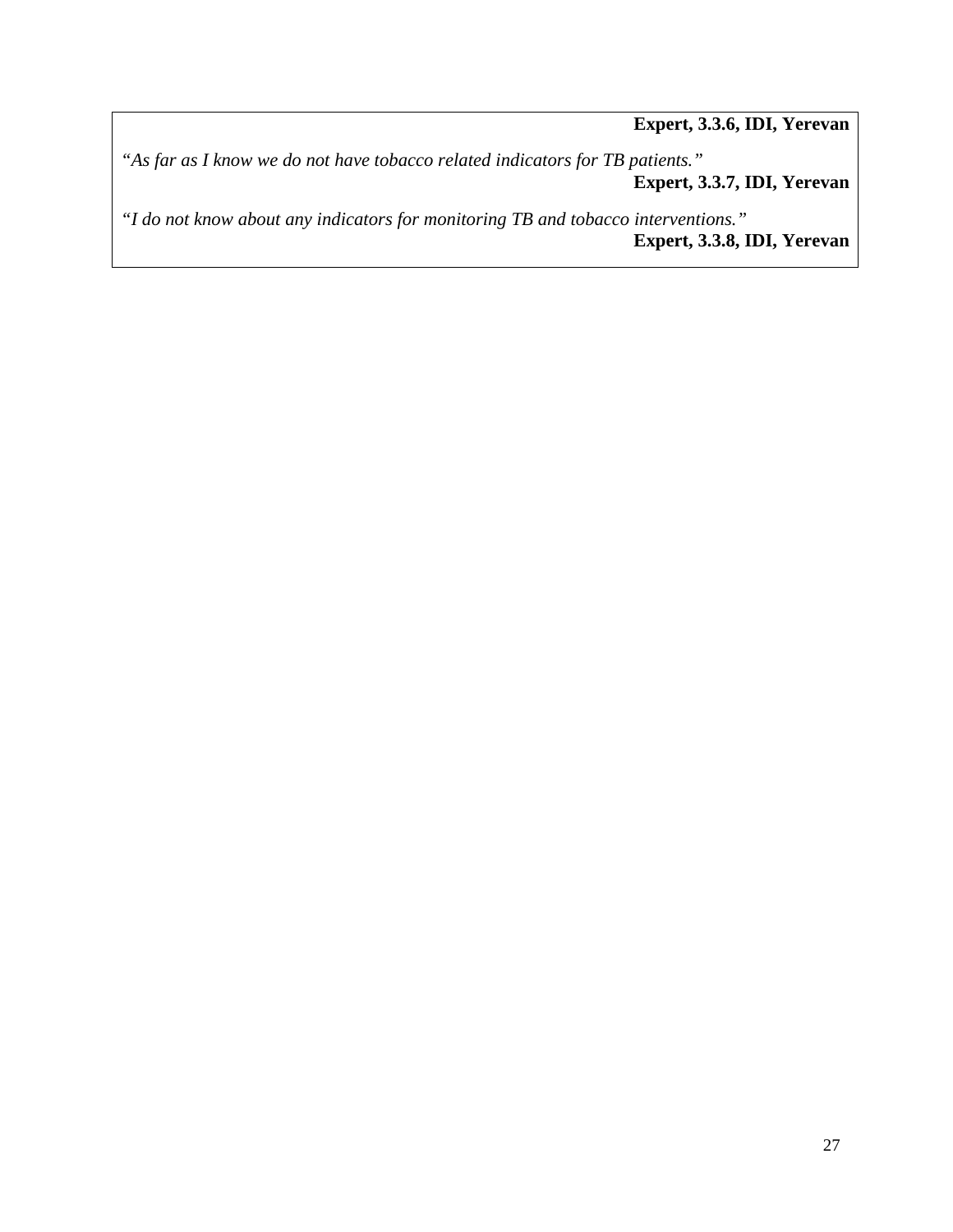# <span id="page-34-0"></span>**CONCLUSIONS/ RECOMMENDATIONS**

Based on the study findings the research team came up with the following conclusions and recommendations:

#### *1. Provision of tobacco dependence treatment to TB patients*

Knowledge about smoking cessation

- TB physicians acknowledged tobacco use as a major problem for their TB patients, especially among the male population.
- TB physicians identified improved TB treatment effectiveness and outcomes, accelerated recovery, and decreased risk of TB relapse as the most common positive effects of smoking cessation among TB patients.
- TB physicians' demonstrated poor knowledge of evidence-based smoking cessation methods and emphasized the role of willpower in quitting smoking.
	- o Experts noted that TB physicians' lack of appropriate knowledge and skills was a result of the overall healthcare system which did not value or emphasize the importance of smoking cessation.

### Attitude towards smoking cessation

- TB diagnosis itself, continuous/regular patient-provider encounters, strong trust in physicians, and physicians' perceived significant role in treating TB patients were identified as opportunities to engage the TB patients in smoking cessation counseling.
- TB physicians identified several factors that threatened the provision of smoking cessation counseling, including psychological distress which patients experience upon discovering their diagnosis, anxiety because of the nature of TB treatment (long duration, fear of infecting others, isolation), withdrawal symptoms, and reluctance to accept pharmacological interventions in during the TB treatment.
- o TB physicians prioritized addressing alcohol intake over quitting smoking among their TB patients because of interaction between alcohol and anti-TB medications. Practice related to smoking cessation

(ABC approach – A for Ask, B for Brief advice and C for Cessation support)

• TB physicians reported that during their routine practice they usually asked their TB patients' smoking status and recorded the responses in the medical records and e-TB electronic database.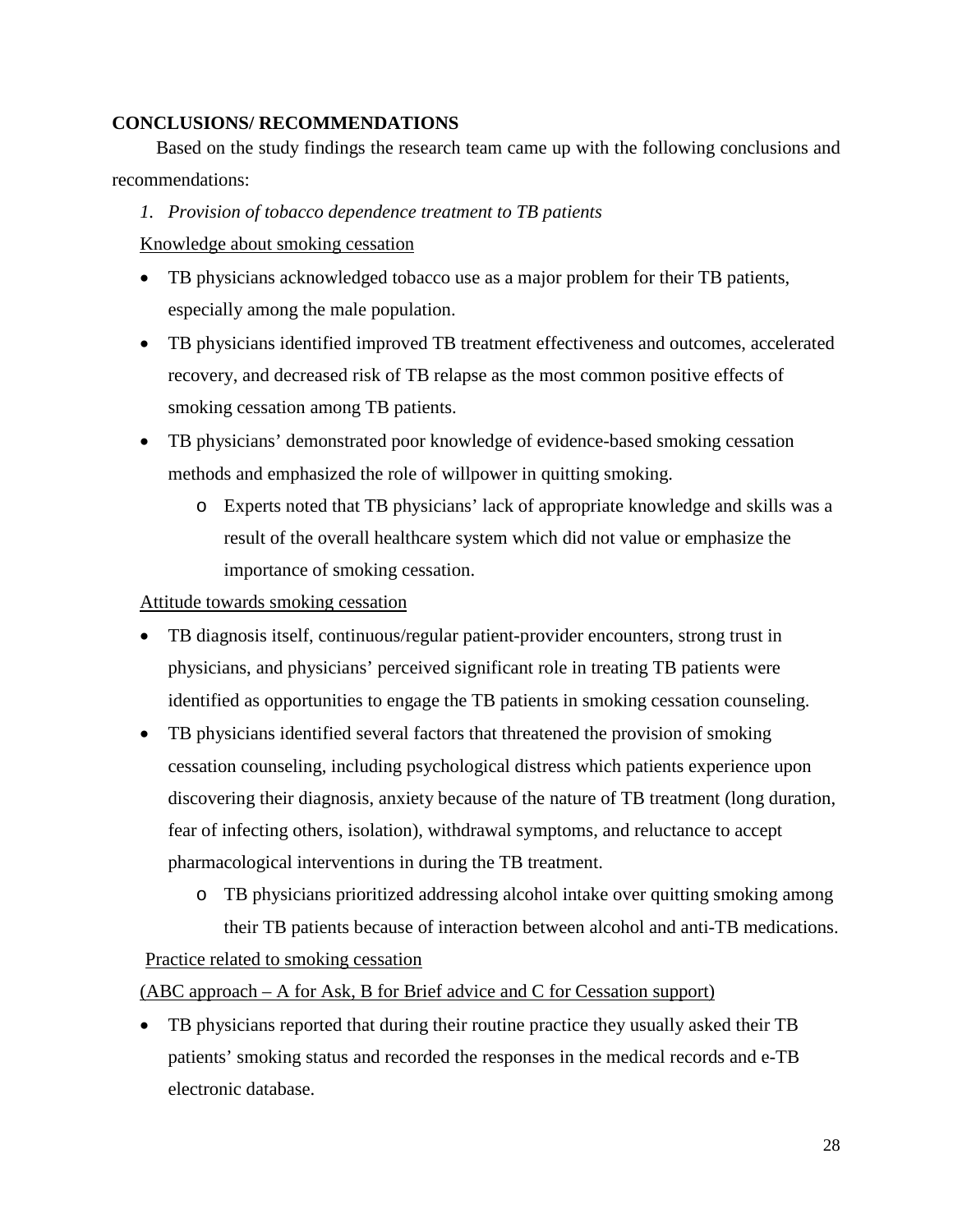- TB physicians usually advised their patients to quit smoking. However, TB physicians stated that there was no universal algorithm according to which to discuss smoking with their patients, and each of them utilized different approaches.
- TB physicians believed that their patients had unique needs and they offered various behavioral and psychological techniques to help them to quit smoking:
	- o "Scaring" strategies to motivate.
	- o Use of sunflower seeds, chewing gum, candies, etc. to assist.
- TB physicians commonly reported that they did not prescribe smoking cessation medication to their patients.
	- o Lack of knowledge and experience on tobacco dependence treatment, possible interaction of pharmacotherapy with TB medication, and uncertainty about the effectiveness of smoking cessation drugs were the most cited reasons for not prescribing pharmacotherapy.
- *2. Establishment of smoke-free healthcare settings*
- TB physicians expressed positive attitude towards smoke-free environments in public places, including TB facilities.
	- o TB physicians listed interventions implemented in their facilities to ban in-door smoking: "No smoking" signs, written warnings stating that smoking was prohibited, designation of smoking areas in mentioned TB facilities, posting of pictures of lungs damaged by the smoke, and warning on financial penalties in case of smoking.
- TB physicians and experts agreed that smoke-free policy was implemented in TB facilities.
	- o TB physicians were satisfied with the level of implementation of smoke-free policy in their TB facilities and mentioned that no additional actions were needed.
	- o TB physicians outlined several directions of actions for effective enforcement of the smoking ban: distribution of educational and video materials to TB patients, implementation of fines, and incorporation of built-in alarm systems in TB facilities.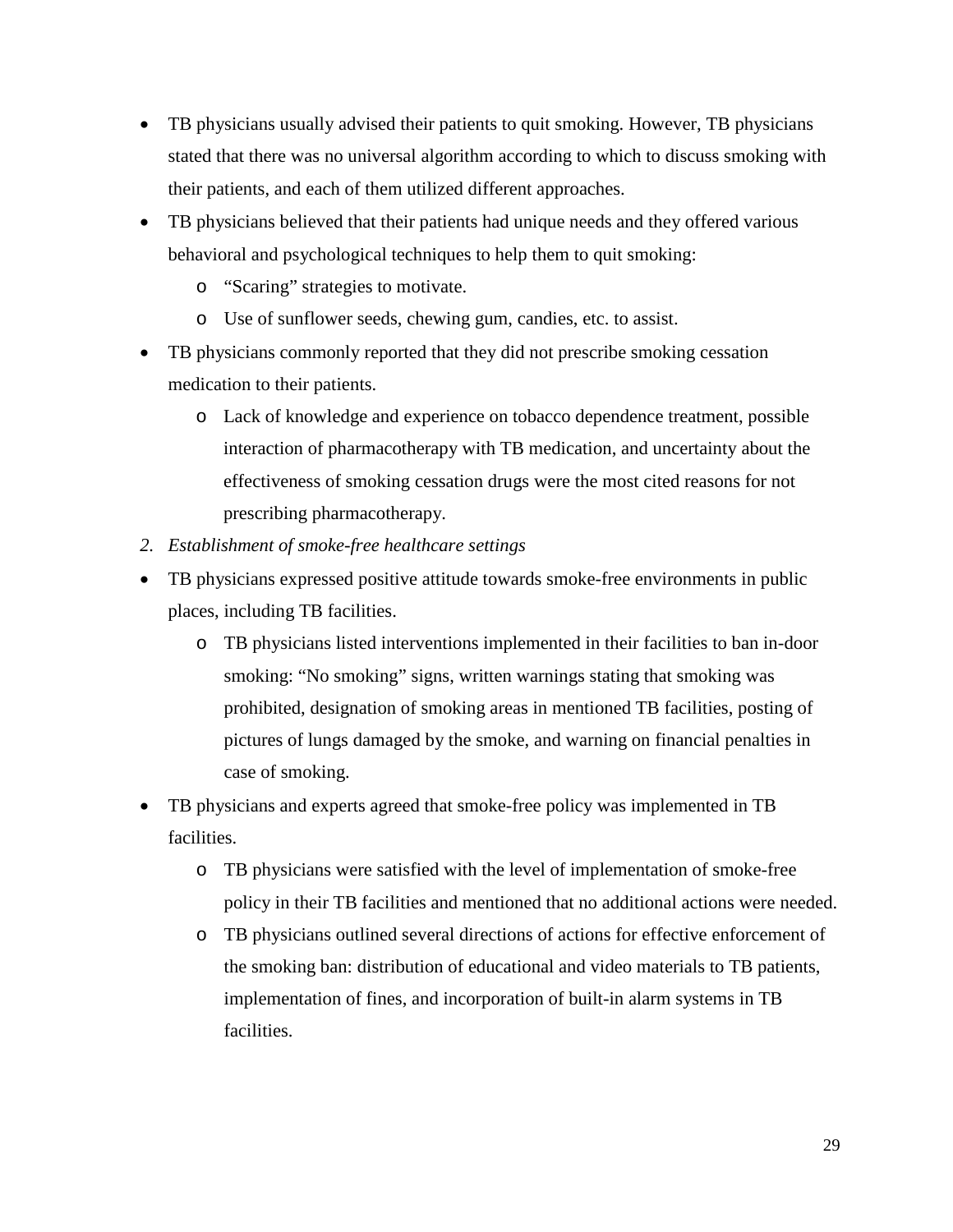- Administration members, heads of departments, and TB physicians were identified as responsible persons in charge for implementing and enforcing smoke-free ban.
- *3. Managerial support for integration of tobacco control into TB care*
- TB physicians and experts confirmed that there was no existing policy or regulation that would guide joint TB and tobacco control activities in Armenia.
- TB physicians and experts discussed the need of integrating tobacco dependence treatment into TB treatment schemes.
	- o There was a suggestion to pilot a small scale program in the NTCC to check the effectiveness of joint TB and tobacco dependence treatment program.
	- o TB physicians believed that MOH, NTCC, AUA, and Yerevan State Medical University were responsible organizations for joint TB and tobacco control activities.
- TB physicians and experts reported on the absence of trainings that could help to perform tobacco control activities during TB treatment.
	- o TB physicians willing to participate in tobacco dependence treatment training expressed several learning expectations: to learn psychological, pharmaceutical approaches, as well as possible drug interaction between NRT and TB medications.
	- o Perceived irrelevance of tobacco dependence treatment to TB physicians' core activities (TB diagnosis and treatment), lack of time, and technical and personal issues were the most cited reasons for not participating in tobacco dependence treatment trainings.
- TB physicians reported that they usually document TB patients' smoking status in the medical charts and e-TB electronic database.
	- o The inpatient TB medical records contain a special area where the TB patients' smoking status should be recorded.
	- o The outpatient TB medical records do not have a designated space where the smoking status should be recorded.
	- o Drug resistant (DRTB) patients' medical records require to record more detailed information on DRTB patients' smoking behavior.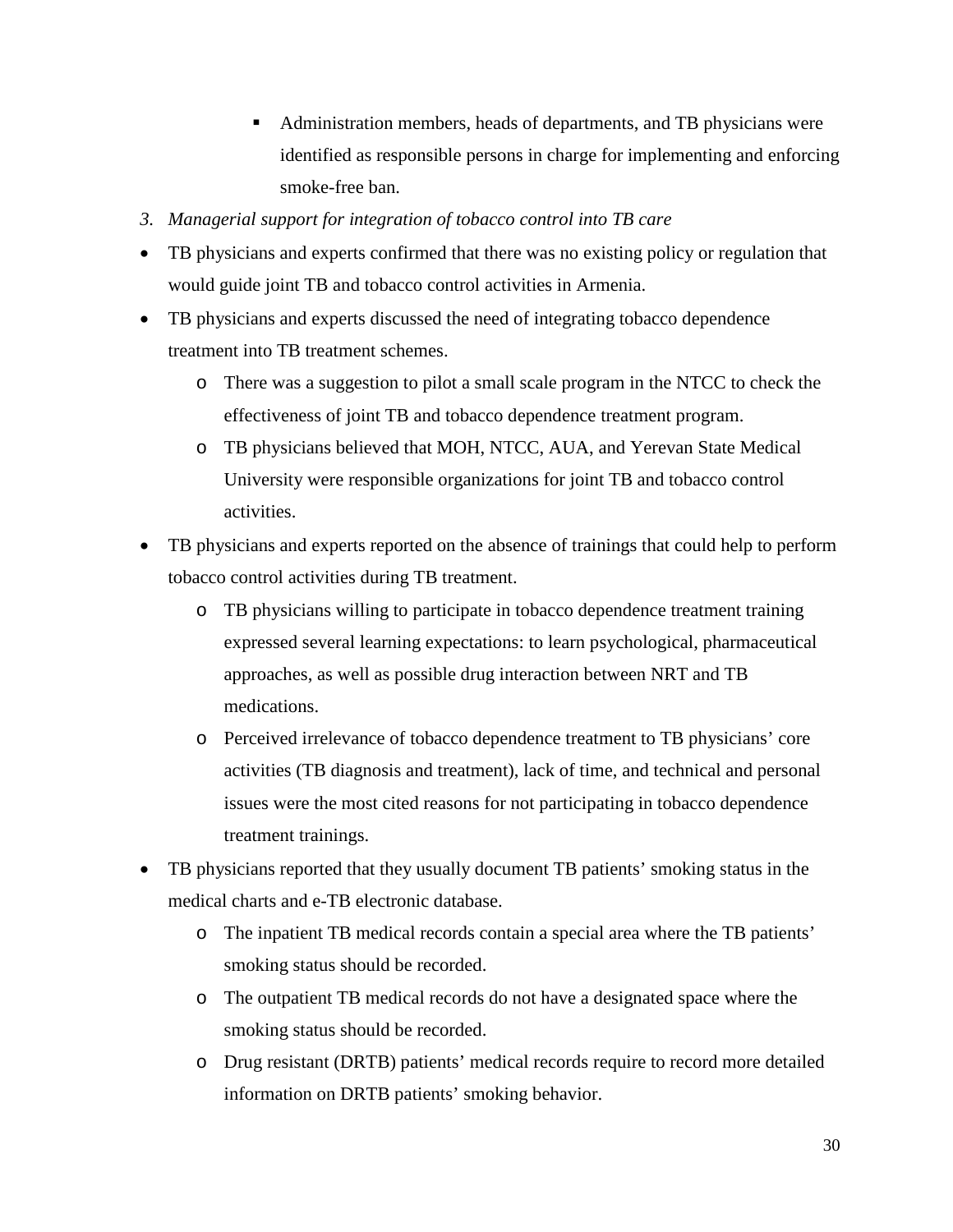• Experts mentioned that no monitoring and evaluation was performed to track the trends of tobacco use among TB patients.

The research team developed several *recommendations* for strengthening the existing and for developing new actions for joint TB and tobacco control efforts.

- To compare the findings of the qualitative study against the international evidence-based recommendations for joint TB and tobacco control activities.
- To establish a nationwide healthcare professional partnership between the National TB Control Center and the National Tobacco Control Program.
	- o Prepare a policy paper to provide guidance to managers of national TB and Tobacco control programs to plan and implement joint tobacco control activities within the framework of the existing and evolving TB strategies.
	- o Develop technical and operational policies for the identification, reporting of smokers and treatment of tobacco dependence among TB patients in primary health care settings and in TB facilities providing inpatient care.
- Build smoking cessation capacity among TB healthcare providers through development and implementation of smoking cessation training on patient counseling and treatment of tobacco dependence for healthcare providers.
- Develop capacity for enforcing a policy of smoke-free environments for all facilities where outpatient and inpatient services are delivered to TB suspects and TB patients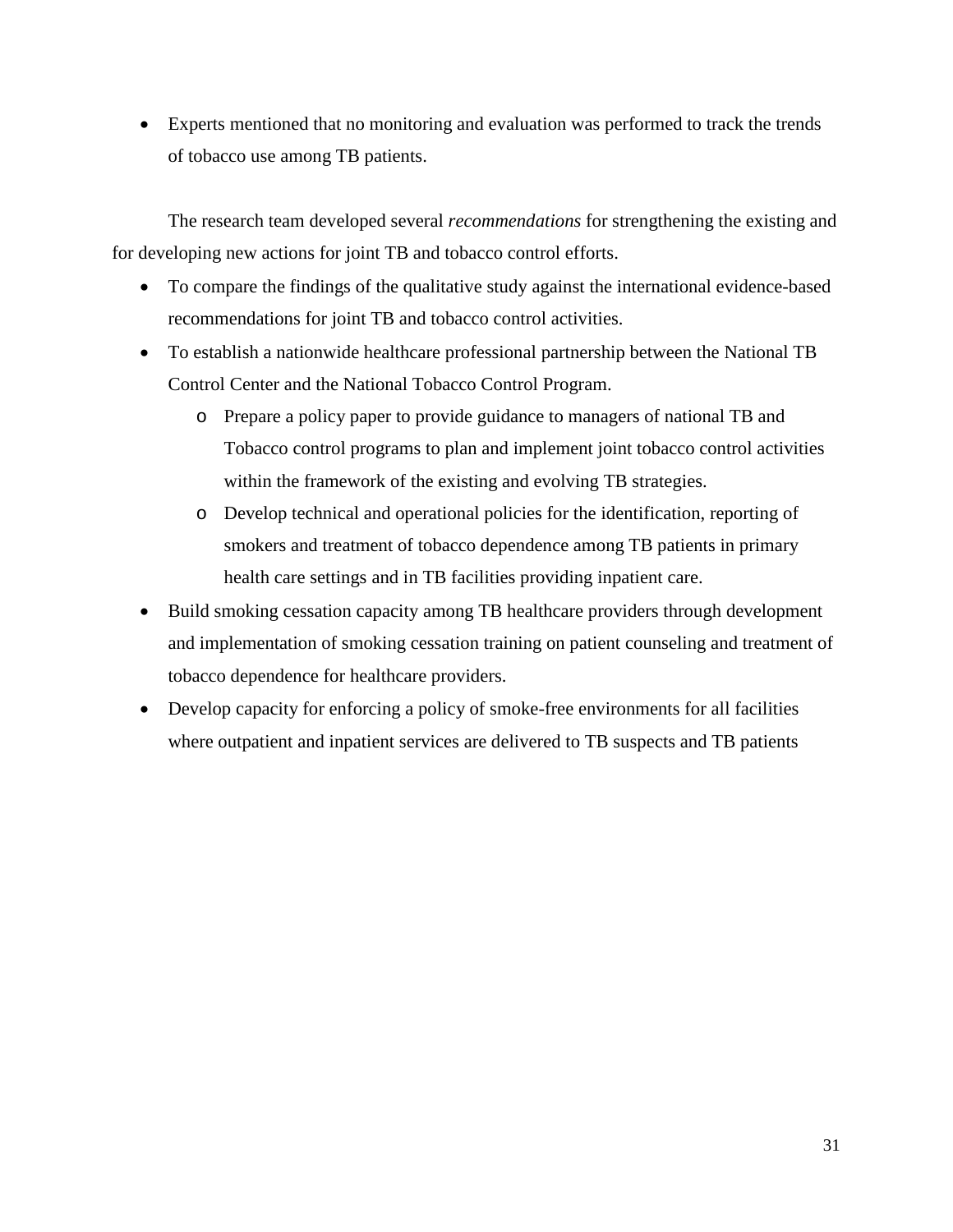### <span id="page-38-0"></span>**REFERENCES**

- 1. WHO. *Global Tuberculosis Report 2017*.; 2017. doi:WHO/HTM/TB/2017.23.
- 2. WHO. *Global Tuberculosis Report 2016*.; 2016.
- 3. *Framework Convention on Tobacco Control. Implementation Challenges in Armenia. Civil Society Report 2005-2010.*; 2011.
- 4. *Health System Performance Assessment: Armenia*.; 2014.
- 5. US Department of Health and Human Services. The Health Consequences of Smoking: A Report of the Surgeon General. US Department of Health and Human Services, Centers for Disease Control and Prevention, National Center for Chronic Disease Prevention and Health Promotion, Smoking and Health. 2004.
- 6. Lin Y, Wang L-X, Qiu L-X, et al. A smoking cessation intervention among tuberculosis patients in rural China. *Public Heal Action*. 2015;5(3):183-187. doi:10.5588/pha.15.0025.
- 7. WHO/The Union. A WHO / The Union monograph on TB and tobacco control: joining efforts to control two related global epidemics. 2007.
- 8. Harutyunyan A, Truzyan N, Petrosyan V. Factors associated with smoking status among tuberculosis patients in Armenia. *Eur J Public Health*. 2015;25(suppl\_3). doi:10.1093/eurpub/ckv176.158.
- 9. World Health Organization (WHO). *International Union Against Tuberculosis and Lung Disease. The Union Monograph on TB and Tobacco Control.* Geneva; 2008.
- 10. International Union Against Tuberculosis and Lung Disease. *Smoking Cessation and Smokefree Environments for Tuberculosis Patients*.; 2010.
- 11. WHO. *Toolkit for Delivering the 5A's and 5R's Brief Tobacco Interventions to TB Patients in Primary Care*.; 2014.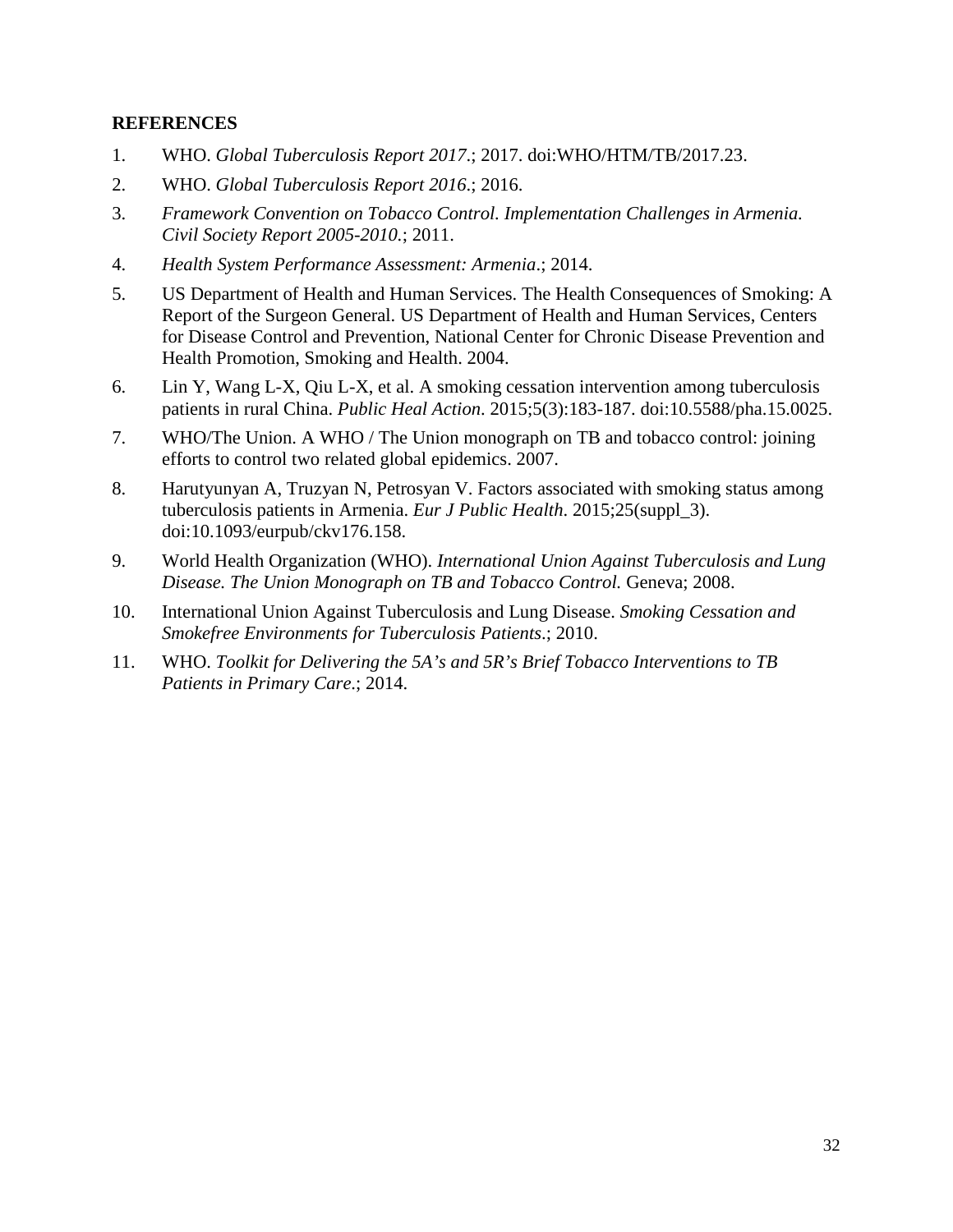# <span id="page-39-0"></span>**TABLES**

# <span id="page-39-1"></span>**Table 1. Demographic characteristics of study participants**

| <b>CHARACTERISTICS</b><br>N(%)                       |                |                |            |
|------------------------------------------------------|----------------|----------------|------------|
| Age (years), mean (range)                            |                | $53.43(27-70)$ |            |
| <b>Gender</b>                                        |                |                |            |
|                                                      | Male           | 2(9.5)         |            |
|                                                      | Female         | 19(90.5)       |            |
| <b>Place of work</b>                                 |                | Inpatient      | Outpatient |
|                                                      | Yerevan        | 1(4.8)         | 8(38.1)    |
|                                                      | <b>Marzes</b>  | $10(47.6\%)$   | 2(9.5)     |
| <b>Current smoking status</b>                        |                |                |            |
|                                                      | Smoker         |                | 3(14.3)    |
|                                                      | Non-smoker     |                | 18(85.7)   |
| Working years as TB physician, mean (range)          |                | $22.57(3-41)$  |            |
|                                                      |                |                |            |
| Previous participation in smoking cessation training |                |                |            |
|                                                      | Yes            | 1(4.8)         |            |
|                                                      | N <sub>o</sub> |                | 20(95.2)   |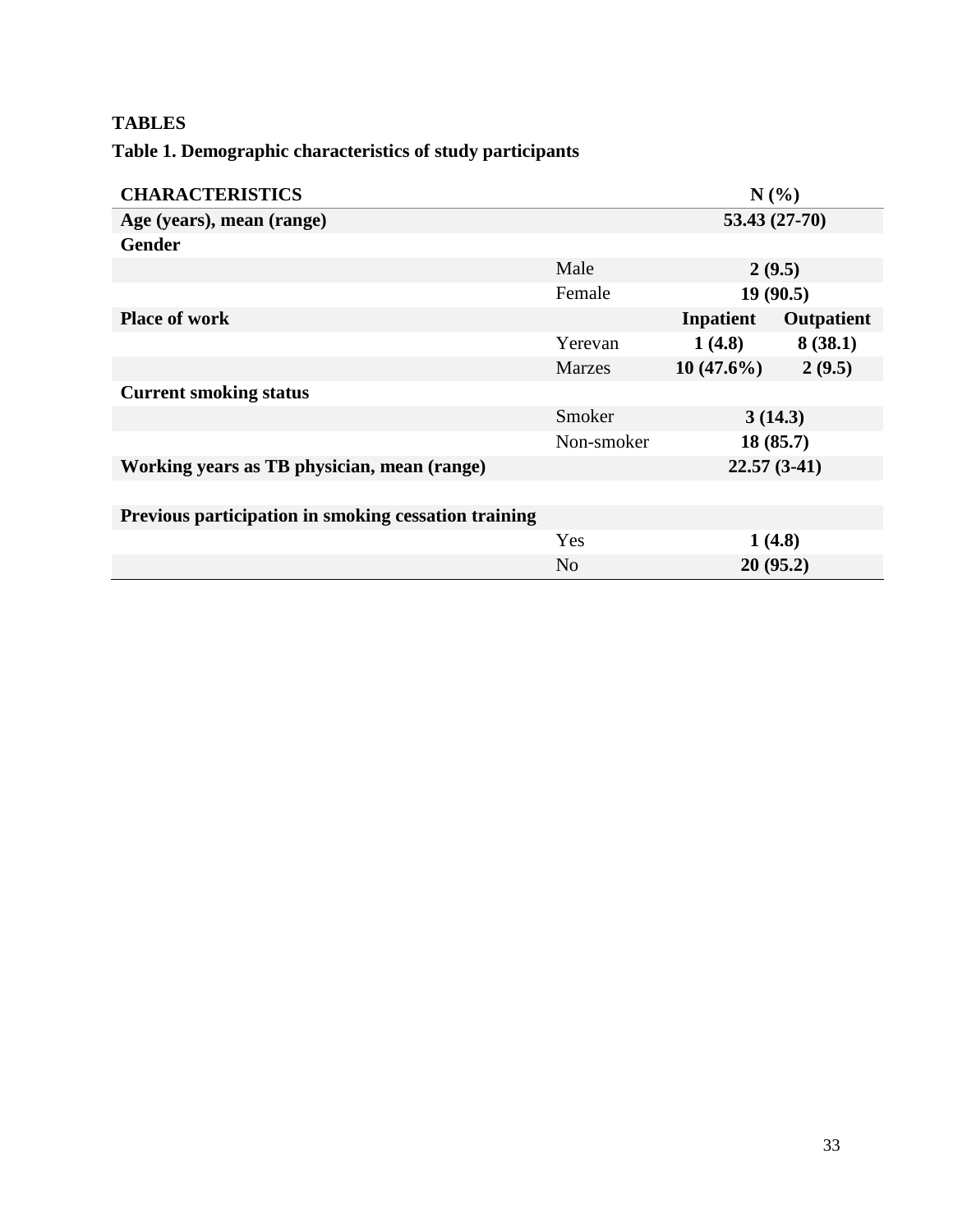# <span id="page-40-0"></span>**APPENDICES**

# <span id="page-40-1"></span>**Appendix 1. Interview guide for in-depth interviews with experts**

*(English and Armenian versions)*

#### **Questions related to joint TB and tobacco control practice**

- 1. What tobacco control measures are implemented in TB care in Armenia? *a. Are there any existing policies or regulations on this issue?*
- 2. What is the role of TB healthcare providers in providing smoking cessation counseling to TB patients?
- 3. To what extent TB healthcare providers are engaged in promoting and assisting smoking cessation among TB patients?
- 4. How do TB physicians report the patients smoking status and/or whether provided consultation in the medical records?
	- *a. What information do medical records contain on smoking related issues?*
- 5. What is your opinion about TB healthcare providers' knowledge and skills for provision of smoking cessation counseling?
- 6. What barriers do TB physicians face for providing smoking cessation counseling? *a. Do they have enough time? Patients' motivation? Available resources?*
- 7. What indicators do you know/use for monitoring and evaluating the tobacco control activities within the TB control program?

#### **Questions related to training needs**

- 8. How the knowledge and skills on tobacco dependence treatment among TB physicians can be improved?
- 9. Is there a need for course/training on smoking cessation counseling for TB specialists? Why? Why not?
	- *a. What would be the main obstacles? How we can minimize the barriers? What would help to make it easier/faster? To what extent those trainings will be helpful for TB healthcare providers in helping their patients to quit?*

#### **Question on smoke-free environments**

- 10. What do you think about smoke-free policy in healthcare settings?
	- *a. What are the benefits of smoke-free environments?*
	- *b. How being a "Smoke free" environment affects the Hospital image in the community?*
- 11. To what extend the smoking ban is implemented in TB healthcare facilities?
	- *a. What actions are taken when staff members/patients smoke inside the settings (verbal warnings, disciplinary actions)?*
- 12. In the recent years what interventions were implemented for banning smoking inside the health facility?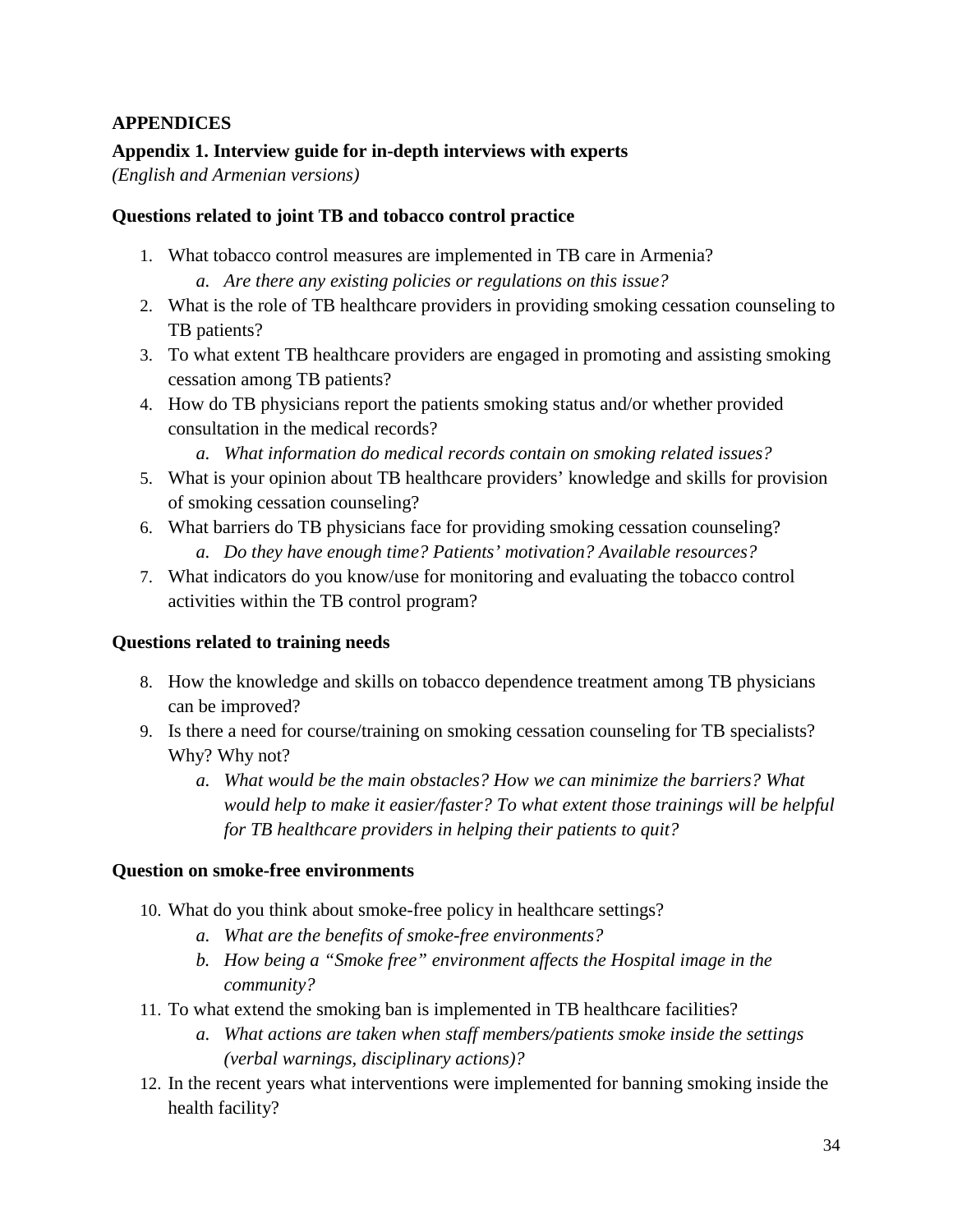- *a. Is there a person assigned to coordinate these interventions?*
- *b. What system and materials (sign, documentation, etc.) were developed and integrated for policy implementation.*
- *c. Were those interventions successful? Why? How?*
- 13. What should be done to make smoking prohibition effective in inpatient/outpatients TB healthcare settings?
	- *a. What are the steps and who should do them?*

### **Questions on future actions**

- 14. How could Armenia strengthen its tobacco control policies?
- 15. What kind of joint programs/projects/activities could be implemented to resolve the problem of TB and tobacco in Armenia?
- 16. What institutions and policy makers are responsible for developing such kind of joint programs and policies?
- 17. How international standards and evidence-based recommendations can be applied in Armenia to promote joint actions on Tobacco and TB control?
	- *a. How we can implement best international practice in Armenia?*
	- *b. What would be the main obstacles during the implementation?*
	- *c. What are the steps that will help to overcome those obstacles?*

# **Other questions**

- 18. Please describe the ways how tobacco products and industry influences are banned in TB healthcare facilities.
- 19. Is there any other information regarding this topic you would like to add?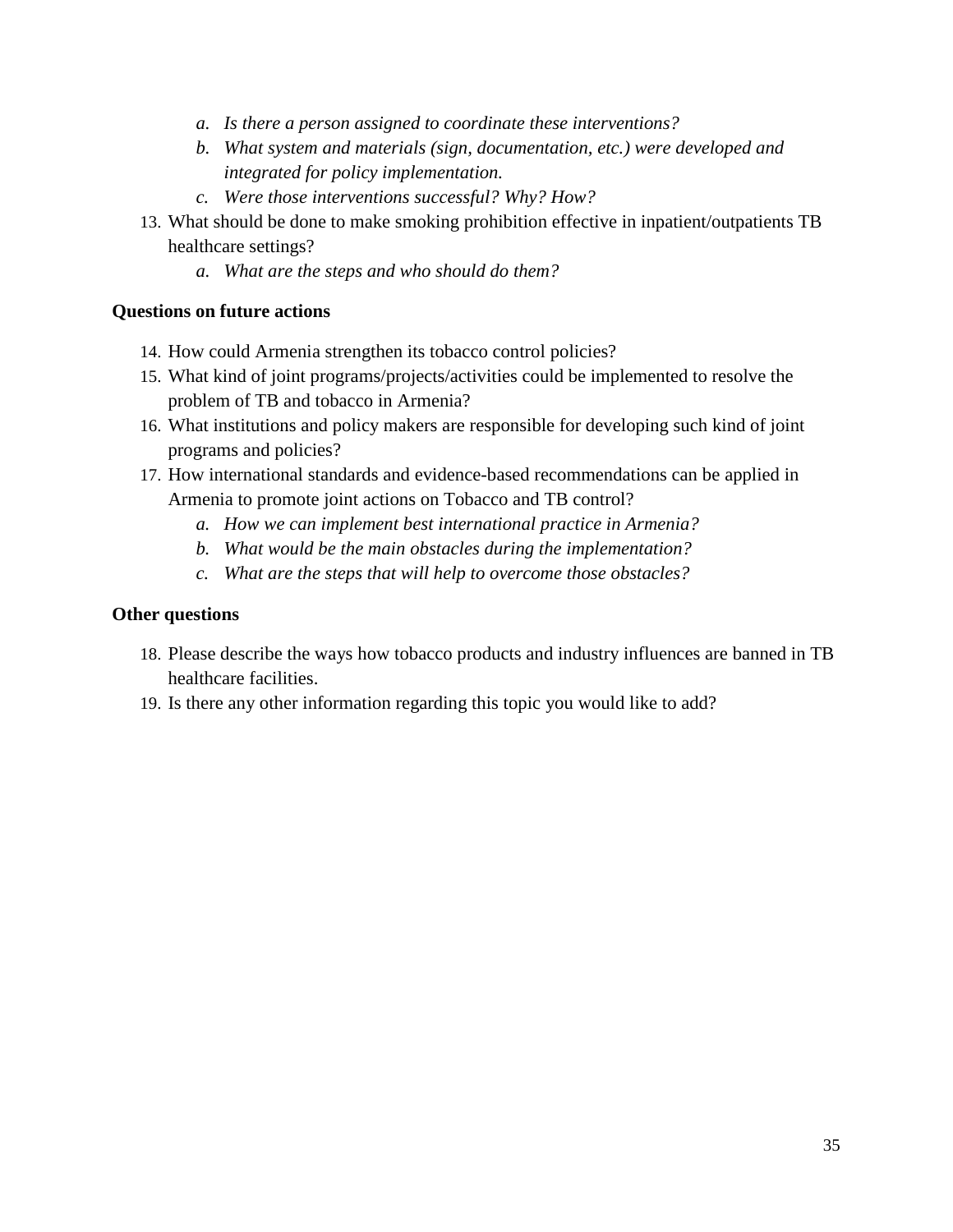# Փորձագետների հետ անհատական հարցազրույցի ուղեցույց

| Վայր    | Վարող |
|---------|-------|
| Ամսաթիվ | Ժամ   |

# Ներածություն

Նպատակ: Դուք հրավիրված եք մասնակցելու այս հարցազրույցին, քանի որ հանդիսանում եք ՏԲ/ծխախոտի դեմ պայքարի ոլորտի առաջատար մասնագետ/փորձագետ: Այսօրվա մեր հանդիպման նպատակն է ծանոթանալ ՏԲ և ծխախոտի դեմ համատեղ պայքարի վերաբերյալ Ձեր մոտեցմանը, առկա քաղաքականությանը, լսել Ձեր կարծիքը ծխից ազատ միջավայրերի, ՏԲ բժիշկների համար ծխախոտային կախվածության բուժման վերաբերյալ դասընթացի անհրաժեշտության և ՏԲ/ ծխախոտի դեմ համատեղ պայքարին ուղղված հետագա գործողությունների վերաբերյալ:

Գաղտնիություն: Ձեր կողմից տրամադրված տեղեկատվությունը կպահպանվի գաղտնի և կկիրառվի միայն հետազոտական նպատակներով: Միայն ամփոփված տվյալները կներկայացվեն վերջնական զեկույցում:

Ձեր մասնակցությունն այս հարցազրույցին կամավոր է: Դուք իրավունք ունեք դադարեցնել հարցազրույցը, երբ ցանկանաք, և դա ոչ մի բացասական հետևանք չի ունենա Ձեր աշխատանքի վրա:

Ընթացակարգ: Այս հարցազրույցը տևելու է մոտավորապես 30-ից 45 րոպե: Մենք կգրառենք և Ձեր թույլտվությամբ նաև կձայնագրենք հանդիպումը՝ համոզված լինելու համար, որ ոչ մի կարևոր ինֆորմացիա բաց չենք թողել:

Ձեր մասնակցությունն այս հարցազրույցին չի նախատեսում որևէ անմիջական օգուտ կամ վնաս, սակայն Ձեր անկեղծ պատասխանները չափազանց կարևոր են մեզ համար և կնպաստեն այս ծրագրի բարեհաջող զարգացմանն ու ներդրմանը: Կարո՞ղ ենք սկսել: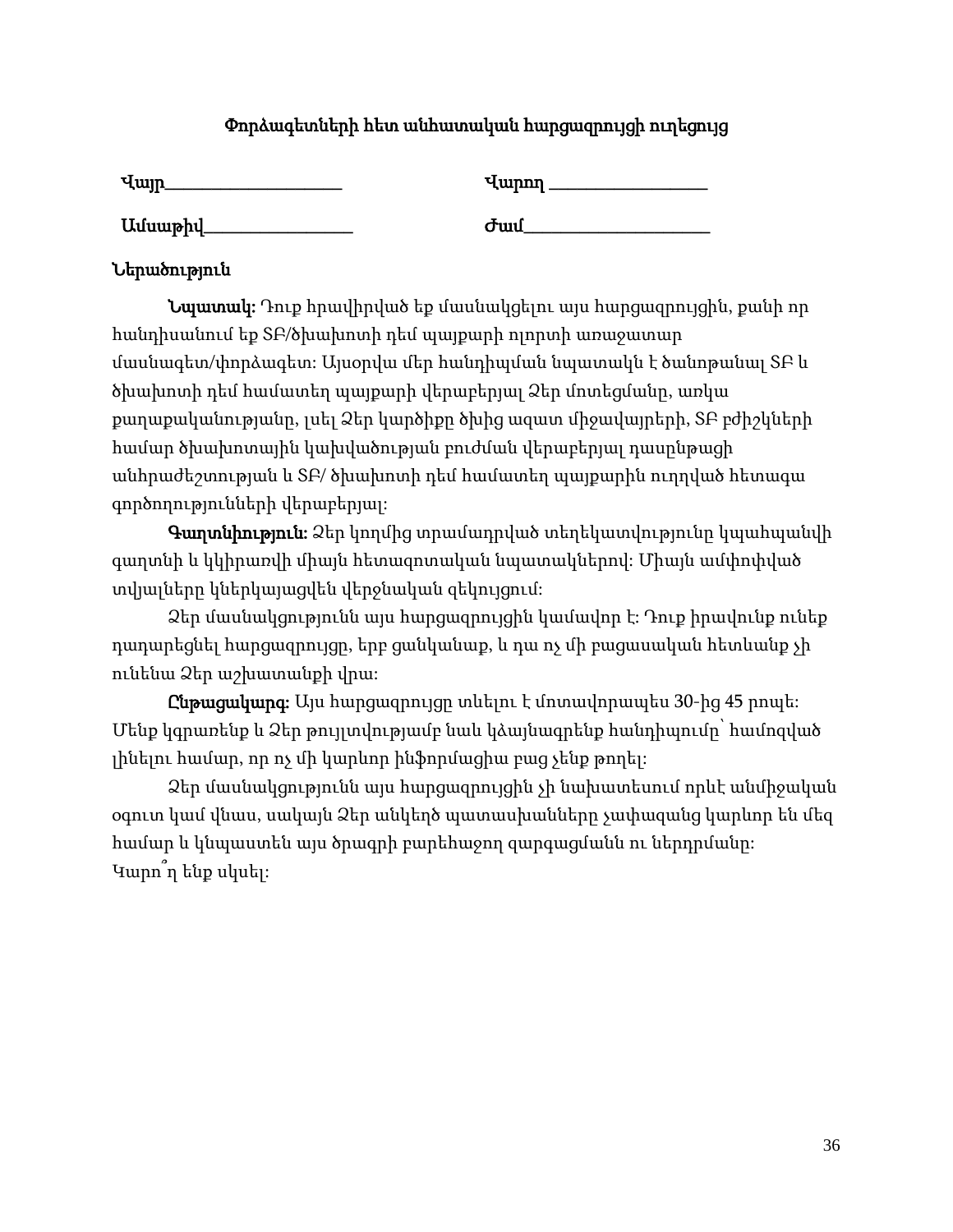# Ա. Հայաստանում ՏԲ-ի և ծխախոտի դեմ համատեղ պայքարի վերաբերյալ հարցեր

1. Ծխախոտի դեմ պայքարի ի՞նչ միջոցառումներ են ներդրվել Հայաստանում ՏԲ բուժման գործընթացում:

<sup>ա</sup>) Այս հարցի վերաբերյալ գոյություն ունե՞ն արդյոք քաղաքականություն կամ կանոնակարգեր:

- 2. Ձեր կարծիքով, ո՞րն է ՏԲ բուժաշխատողի դերը ծխախոտային կախվածության բուժման գործընթացում:
- 3. Ձեր կարծիքով, Հայաստանում ո՞րքանով է ՏԲ բուժաշխատողը ներգրաված ՏԲ հիվանդների շրջանում ծխախոտային կախվածության բուժման խթանման և աջակցության գործընթացում:
- 4. Նկարագրեք խնդրում եմ, թե ՏԲ բուժաշխատողներն ինչպե՞ս են արձանագրում հիվանդի ծխելու կարգավիճակը և/կամ նրան տրամադրած խորհրդատվությունը բժշկական քարտում:

<sup>ա</sup>) Ծխելու վերաբերյալ ի՞նչ տեղեկատվություն <sup>է</sup> ներառված հիվանդի բժշկական քարտում:

- 5. Ի՞նչ եք կարծում ծխախոտի օգտագործման դադարեցմանն ուղղված խորհրդատվություն տրամադրելու վերաբերյալ ՏԲ բուժաշխատողների գիտելիքների և հմտությունների վերաբերյալ:
- 6. Ի՞նչ խոչընդոտների են հանդիպում ՏԲ բուժաշխատողները ծխախոտի օգտագործման դադարեցմանն ուղղված խորհրդատվություն տրամադրելիս: <sup>ա</sup>) Ունե՞ն բավարար ժամանակ: Հիվանդները մոտիվացվա՞ծ են: Առկա՞ են ռեսուրսներ:
- 7. Ի՞նչ չափորոշիչներ են կիրառվում/գիտեք ՏԲ բուժման գործընթացում ծխախոտի դեմ պայքարի գործողությունների մշտադիտարկման /մոնիտորինգ/ և գնահատման համար:

# Բ) Դասընթացի/վերապատրաստման անհրաժեշտության վերաբերյալ հարցեր

- 8. Ինչպե՞ս կարելի է բարելավել ՏԲ բուժաշխատողների շրջանում ծխախոտային կախվածության վերաբերյալ գիտելիքները և հմտությունները:
- 9. Ձեր կարծիքով, կա արդյոք ՏԲ բուժաշխատողների շրջանում ծխախոտային կախվածության բուժման վերաբերյալ դասընթացի/վերապատրաստման անհրաժեշտություն: Ինչո՞ւ: Ինչո՞ւ ոչ:

<sup>ա</sup>) Որո՞նք են հիմնական խոչընդոտները: Ինչպե՞ս կարող ենք նվազեցնել խոչընդոտները: <sup>Ի</sup>՞նչը կօգնի արագացնել, բարելավել այն: Որքանո՞վ այդ դասընթացներն օգտակար կլինեն ՏԲ բուժաշխատողների համար: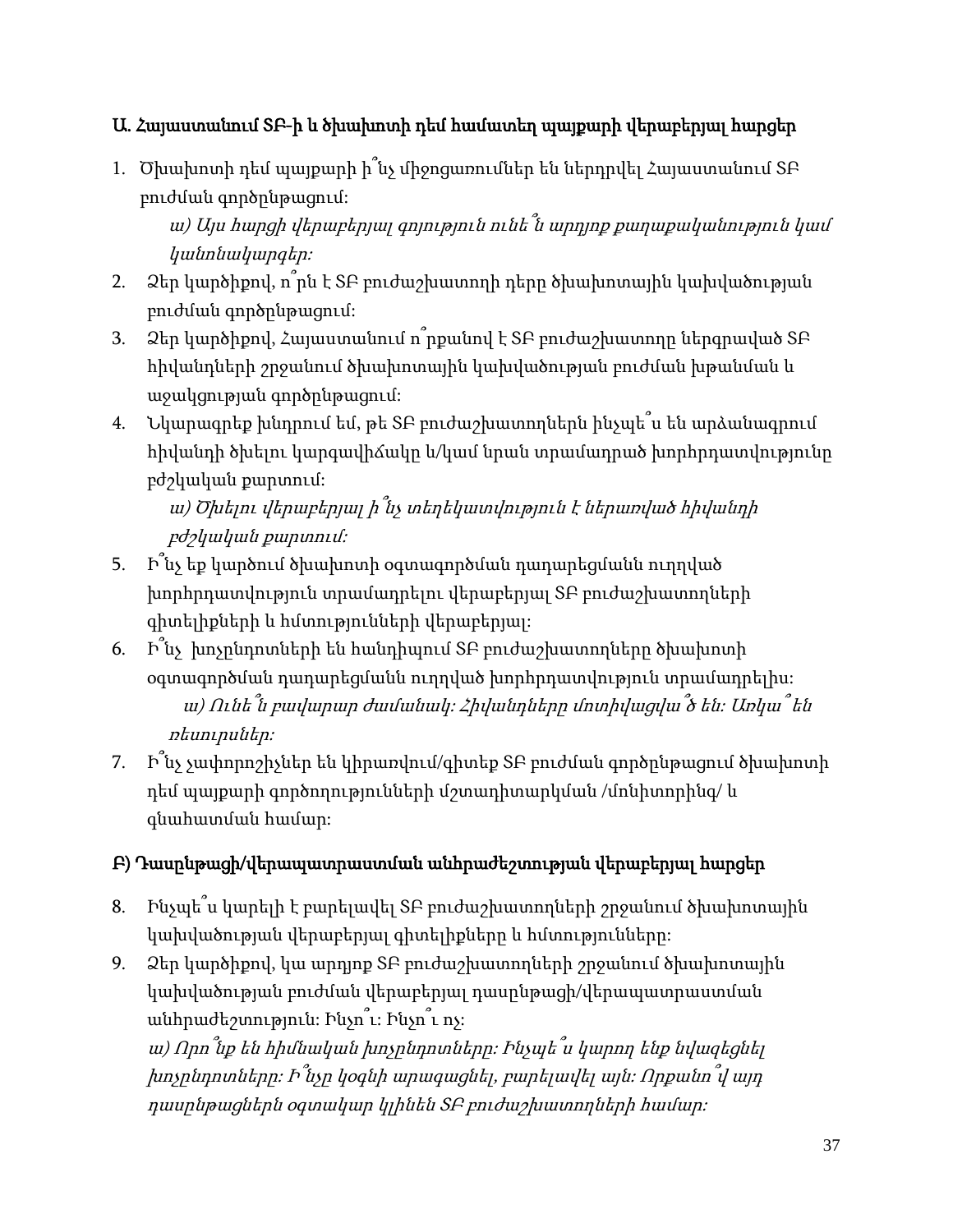# Գ) Ծխախոտի ծխից ազատ միջավայրերի վերաբերյալ հարցեր

10. Ի՞նչ եք մտածում բուժհաստատություններում ծխախոտի ծխից ազատ քաղաքականության վերաբերյալ: <sup>ա</sup>) Որո՞նք են ծխախոտի ծխից ազատ միջավայրերի առավելությունները: <sup>բ</sup>) «Ծխախոտի ծխից ազատ» միջավայր լինելն ինչպե՞ս <sup>է</sup> ազդում

բուժհաստատության վարկանիշի վրա:

11. Որքանո՞վ է ծխելու արգելքի քաղաքականությունը ներդրված ՏԲ բուժհաստատություններում:

ա) Ի՞նչ քայլեր են ձեռնարկվում, երբ անձնակազմից կամ հիվանդներից որևէ մեկը ծխում է հաստատության ներսում (բանավոր զգուշացում, կարգապահական տույժեր):

12. Վերջերս ի՞նչ միջամտություններ են իրականացվել ՏԲ առողջապահական հաստատություններում ծխելն արգելելու համար:

ա) Ո՞վ է պատասխանատու այդ միջամտությունների համար։ <sup>բ</sup>) Ի՞նչ համակարգ/նյութեր (նշաններ/փաստաթղթեր) են պատրաստվել <sup>և</sup> ներառվել քաղաքականության ներդրման համար: <sup>գ</sup>) Արդյոք այդ միջամտություններն արդյունավե՞տ էին: Ինչո՞ւ: Ինչպե՞ս:

13. Ի՞նչ պետք է անել ծխելն ՏԲ բուժհաստատություններում ծխելու արգելքն առավել արդյունավետ իրագործելու համար: <sup>ա</sup>) Որո՞նք են քայլերն <sup>և</sup> <sup>ո</sup>՞վ պետք <sup>է</sup> այն իրականացնի:

# Դ) Հետագա քայլերի վերաբերյալ հարցեր

- 14. Ինչպե՞ս կարող է Հայաստանն ուժեղացնել ծխախոտի դեմ պայքարի քաղաքականությունը:
- 15. Ի՞նչ համատեղ ծրագրեր/գործողություններ պետք է ներդրվեն Հայաստանում ՏԲ և ծխախոտային կախվածության վերաբերյալ խնդիրների միասնական հաղթահարման համար:
- 16. Ո՞ր կառույցներն են պատասխանատու Հայաստանում նման համատեղ ծրագրի և քաղաքականության մշակման համար:
- 17. Ինչպե՞ս կարելի է միջազգային չափորոշիչները և գիտական տվյալների վրա հիմնված առաջարկությունները կիրառելի Հայաստանում, որպեսզի խթանեն ՏԲ և ծխախոտի դեմ համատեղ պայքարին ուղղված գործողությունները:
	- <sup>ա</sup>) Ինչպե՞ս կարող ենք ներդնել միջազգային լավագույն փորձը Հայաստանում:

<sup>բ</sup>) Որո՞նք կլինեն հիմնական խոչընդոտները:

 $q$ ) Որոնք են քայլերը, որոնք կօգնեն հաղթահարել այդ խոչընդոտները: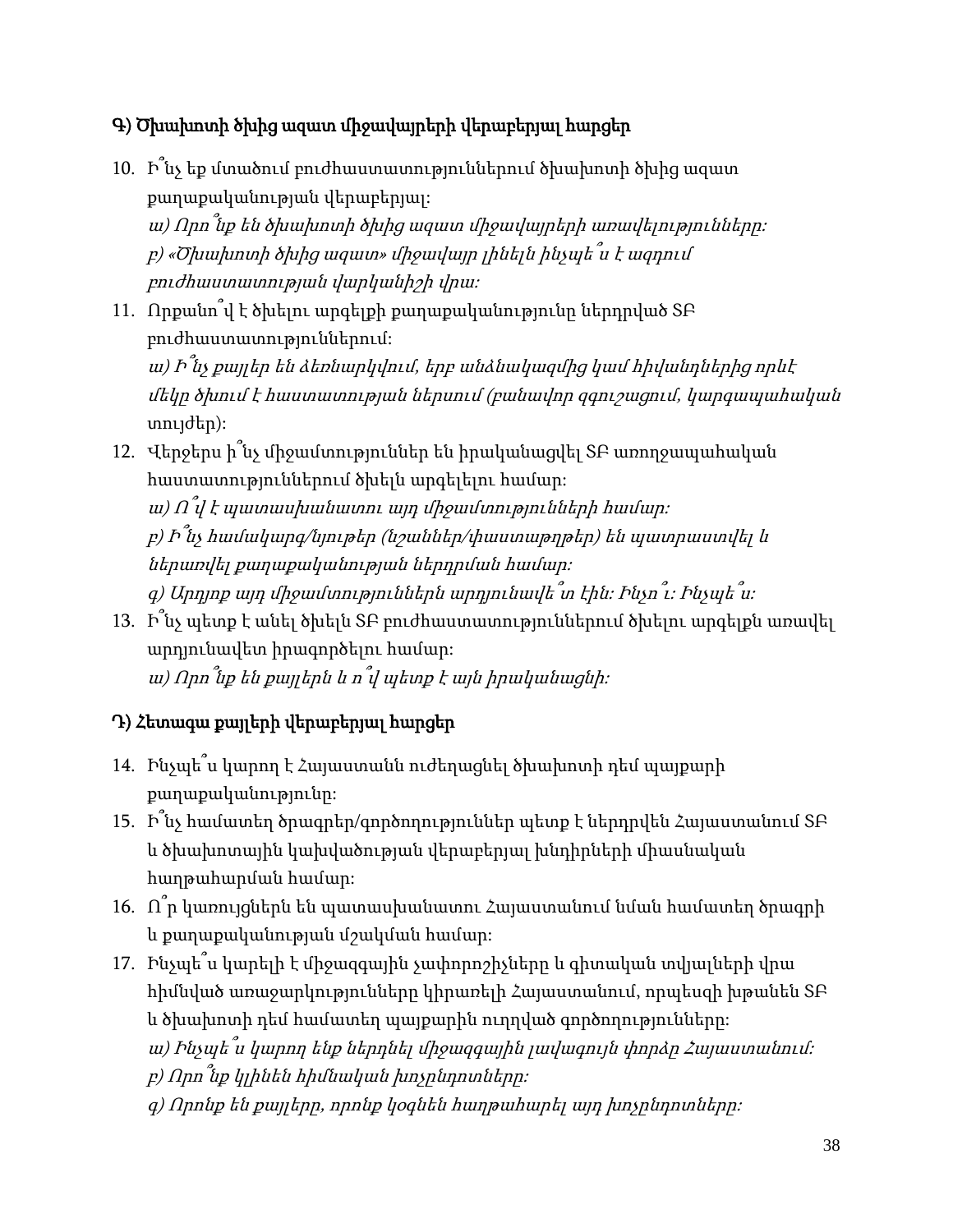# Ե) Այլ հարցեր

- 18. Խնդրում եմ նկարագրեք, թե ինչպես է ՏԲ դեմ պայքարի բուժհաստատություններում արգելվում ծխախոտի արտադրատեսակների և ծխախոտային արդյունաբերության ներթափանցումը (վաճառք, գովազդ, հովանավորչություն):
- 19. Կա արդյոք որևէ բան, որ Դուք կցանկանայիք ավելացնել:

Շնորհակալություն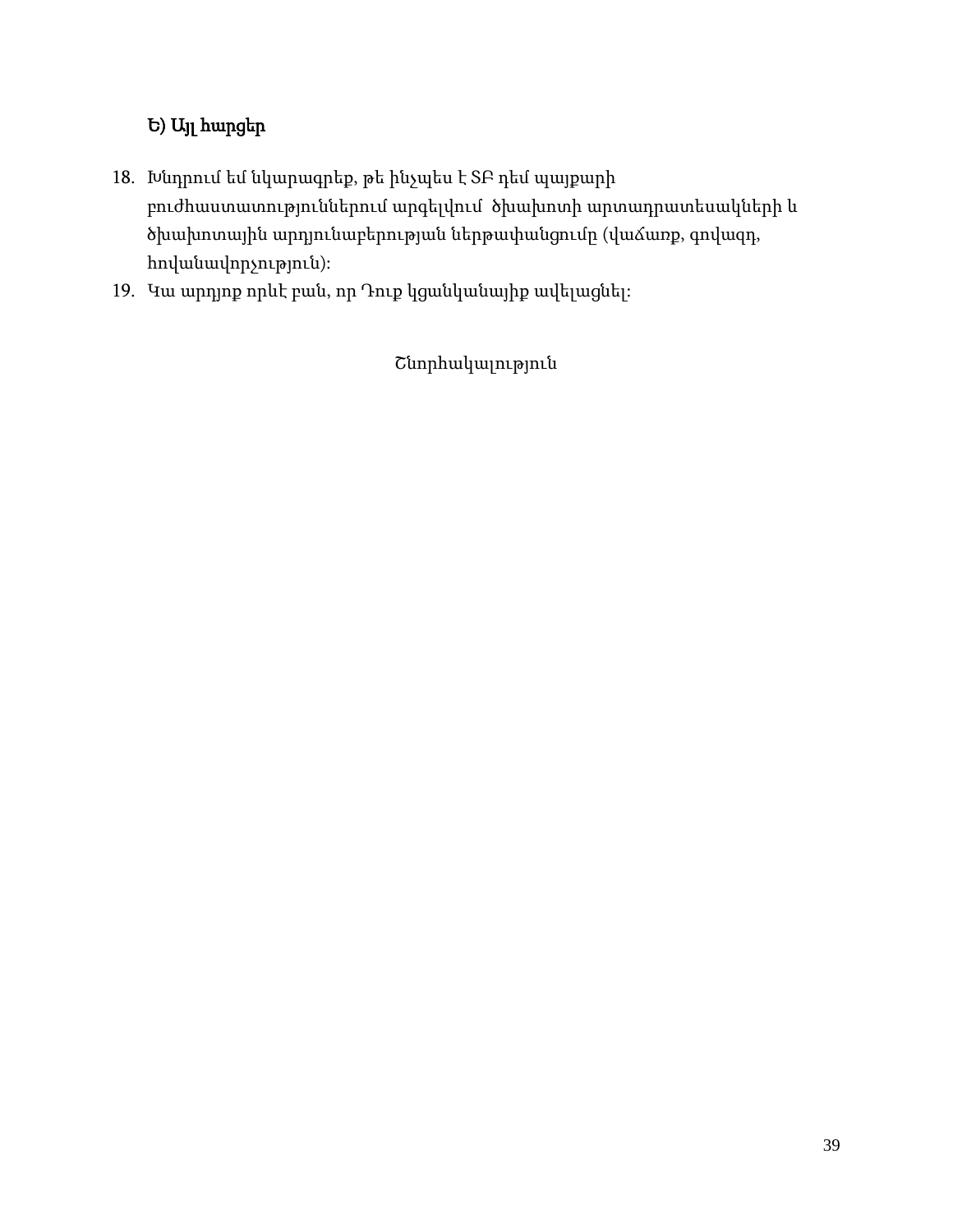# <span id="page-46-0"></span>**Appendix 2. Interview guide for focus group discussions with TB physicians**

*(English and Armenian versions)*

| <b>Place</b>     | <b>Date</b> |
|------------------|-------------|
| <b>Moderator</b> | <b>Time</b> |

### *Introduction*

**Purpose:** The purpose of today's discussion is to learn about your knowledge, attitude, and practice regarding smoking cessation among TB patients, as well as to clarify your perceived needs for training and support for addressing tobacco use among your TB patients. All your views, concerns, perspectives and suggestions are extremely important for us as it will help to design, implement, and evaluate an advocacy and training program for integrating tobacco control measures into tuberculosis (TB) care in Armenia.

**Procedures:** Our discussion will last about 60 minutes. Please remember that there are no right or wrong answers and you are free to ask for clarification if you do not understand the question. We want this to be a group discussion, so feel free to respond to me and to other members in the group without waiting to be called on. However, we would appreciate if only one person talks at a time. Be ensured that all of you have an equal opportunity to express your opinions. Please be respectful to divergent attitudes expressed by other participants.

**Confidentiality**: With your permission the session will be audio-recorded to make sure that we will not miss any of the information you provide us with. But you should be aware that it is within your right to ask to turn off the recorder at any time during the interview, whenever you want to. Please be assured that at no time I will record any names or other identifying information. We will protect the information you give us and the audio-recording will be destroyed after completion of the project. You can refuse to answer any question and leave discussion group at any time. You will not be penalised in any way if you decide not to participate. May I continue?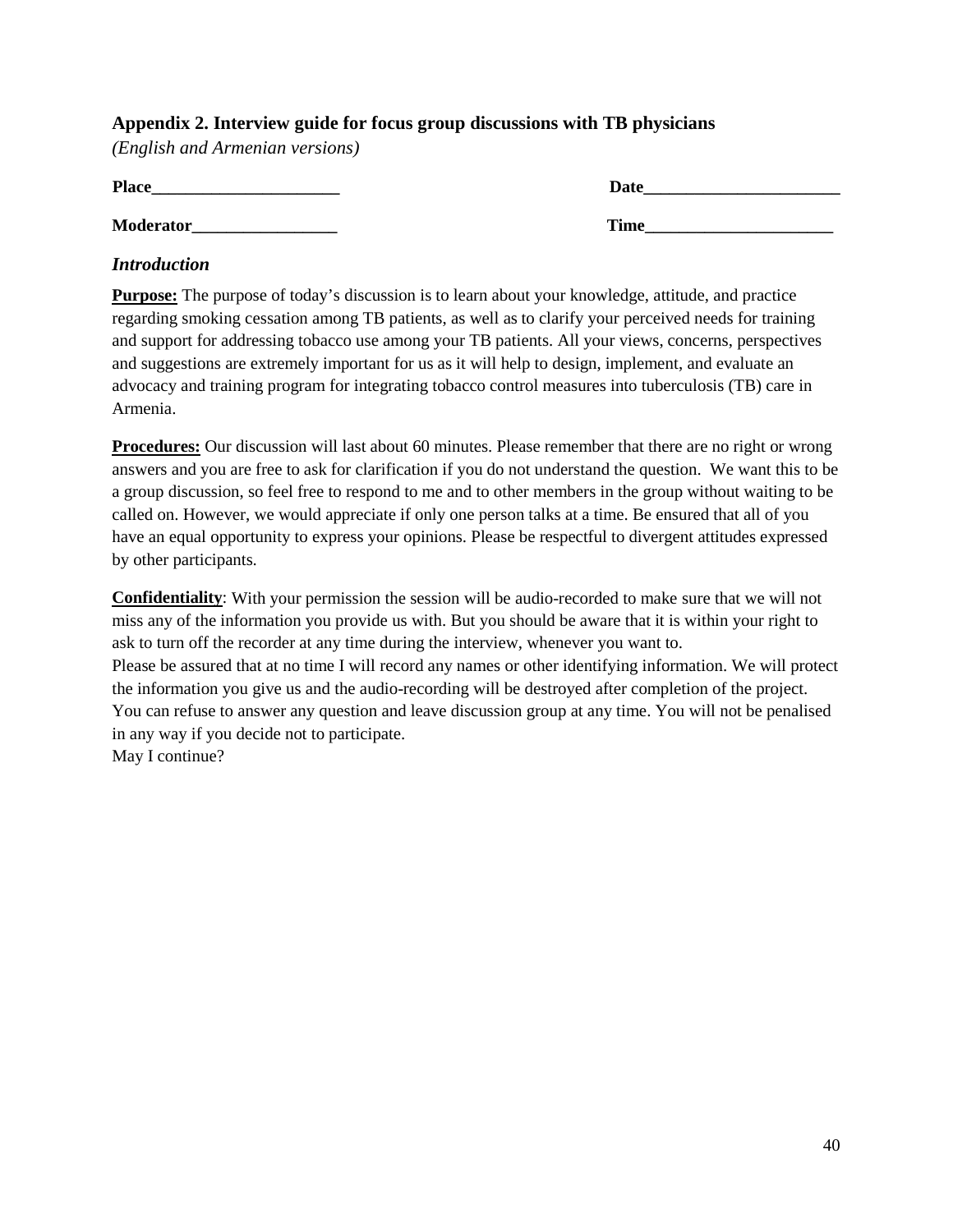# **A. General questions on medical practice**

- 1. Let's start with each of you telling about your daily work activities and years of work as a TB healthcare provider?
	- *a. How many patients do you see per day/week?*
	- *b. How much time do you spend with each patient?*
- 2. What do you like/dislike most in your work?

# **B. Knowledge on smoke-free environments in healthcare facilities**

- 3. What do you think about the smoking ban in healthcare facilities?
	- *a. In your opinion how does being a "Smoke-free" environment affect the healthcare facility?*
- 4. What interventions have been implemented to ban smoking in your healthcare facility during recent years? Please describe to what extent those interventions were successful?
	- *a. How did you learn about those policies, have you been trained?*
- 5. Please share in your opinion what steps/actions should be implemented to make smoking prohibition more effective in your healthcare facility?
	- *a. Who, do you think, is responsible for implementing those actions?*

# **C. Knowledge on smoking cessation**

- 6. Do you see many smoking patients in your daily practice? In your opinion, does the smoking status affect their treatment process/outcome (*recurrence/complications/mortality of TB*)? How?
- 7. Could you suggest few reasons why smoker TB patients should quit/should not quit?
- 8. Are you familiar with any cessation methods? If yes, what are they?
- 9. What difficulties, issues can a smoker experience while trying to stop smoking?

# **D. Attitude towards smoking cessation**

- 10. Please share your opinion on how smoking cessation could influence your patients' TB treatment process and outcomes?
- 11. In your opinion, what is the role of TB healthcare specialist in helping patients to quit?
	- *a. How do you perceive your responsibility of asking about patients smoking status, advising and assisting patients to quit?*
	- *b. How do you motivate patients to quit?*
- 12. In your opinion, how would your TB patients react/will react on the provision of smoking cessation assistance during their TB treatment?
	- *a. How do you motivate patients to quit?*

# **E. Practices regarding smoking cessation**

- 13. How do you identify your TB patients' smoking status?
- 14. Could you please list/ describe the most common ways your TB patients quit smoking?
- 15. Please tell us about how do you help your TB patients' to quit smoking?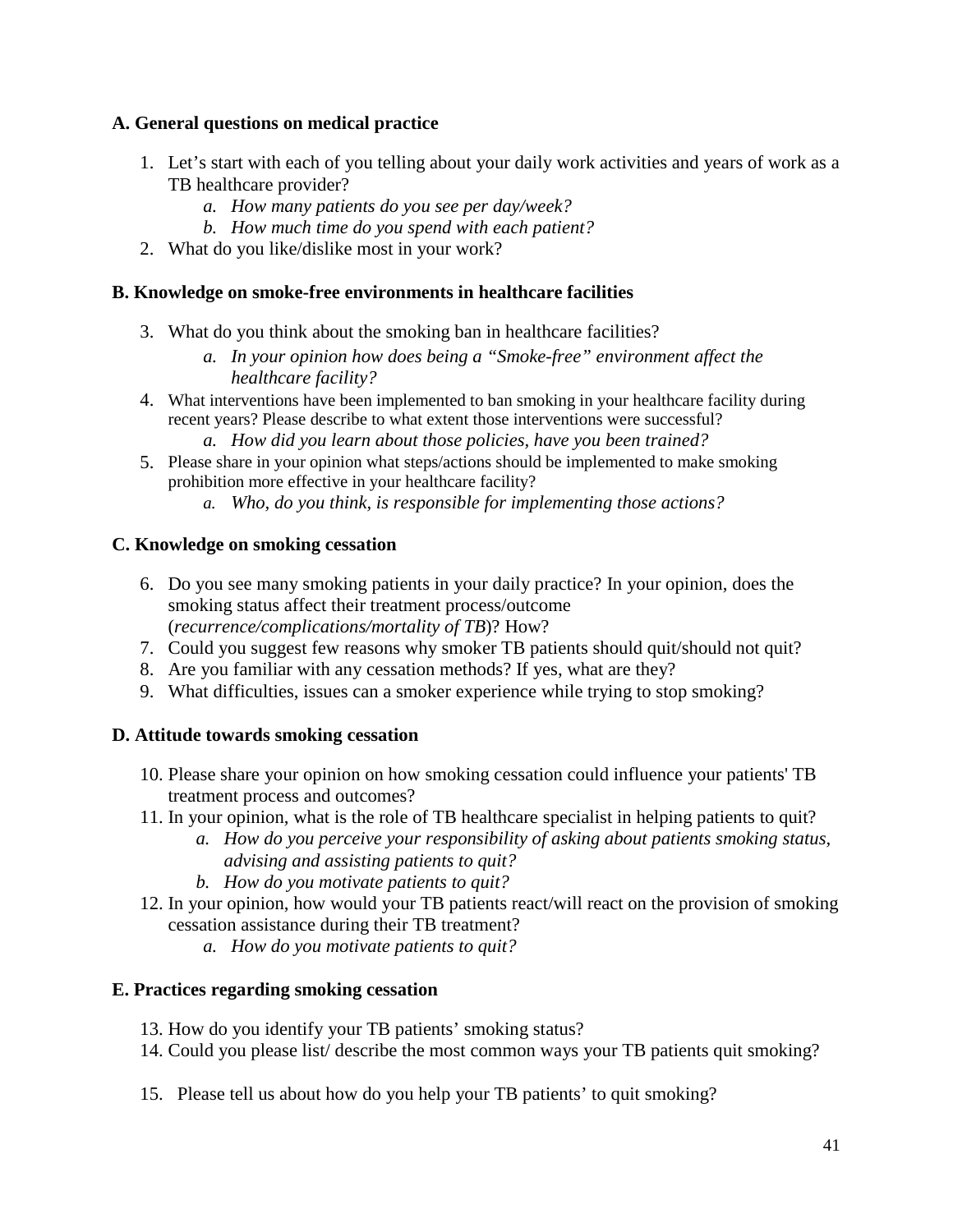- *a. Tell us about your success stories? Failures?*
- *b. How do you identify the smoker's interest in quitting?*
- *c. How do you inform patients on possibility of quitting smoking?*
- *d. How comfortable do you feel about advising your patients to quit? Why?*
- *e. How do you assist patients in quitting smoking? How about those patients who do not want to quit?*
- 16. How do you report your patients smoking status and/or provided consultation in the medical records?
- 17. How comfortable do you feel about prescribing your patients medications for quitting smoking? Why?

### **F. Barriers**

- 18. What are the barriers that you may encounter while providing smoking cessation counselling?
	- *a. Do you have enough time? Patients' motivation? Available resources?*

#### **G. Perceived needs for training**

- 19. Would you be interested in taking a course/training on smoking cessation counseling to help your patients to quit? Why? Why not?
- 20. What would be your main expectations from that course/training?
	- *a. How long the training should be? What topics are you most interested in? Who should be the teachers? Where should this trainings be organized?*

#### **H. Questions on future actions**

- 21. Do you have any suggestions on how we can implement smoking cessation services into TB care in Armenia?
- 22. Is there any other information regarding this topic you would like to add?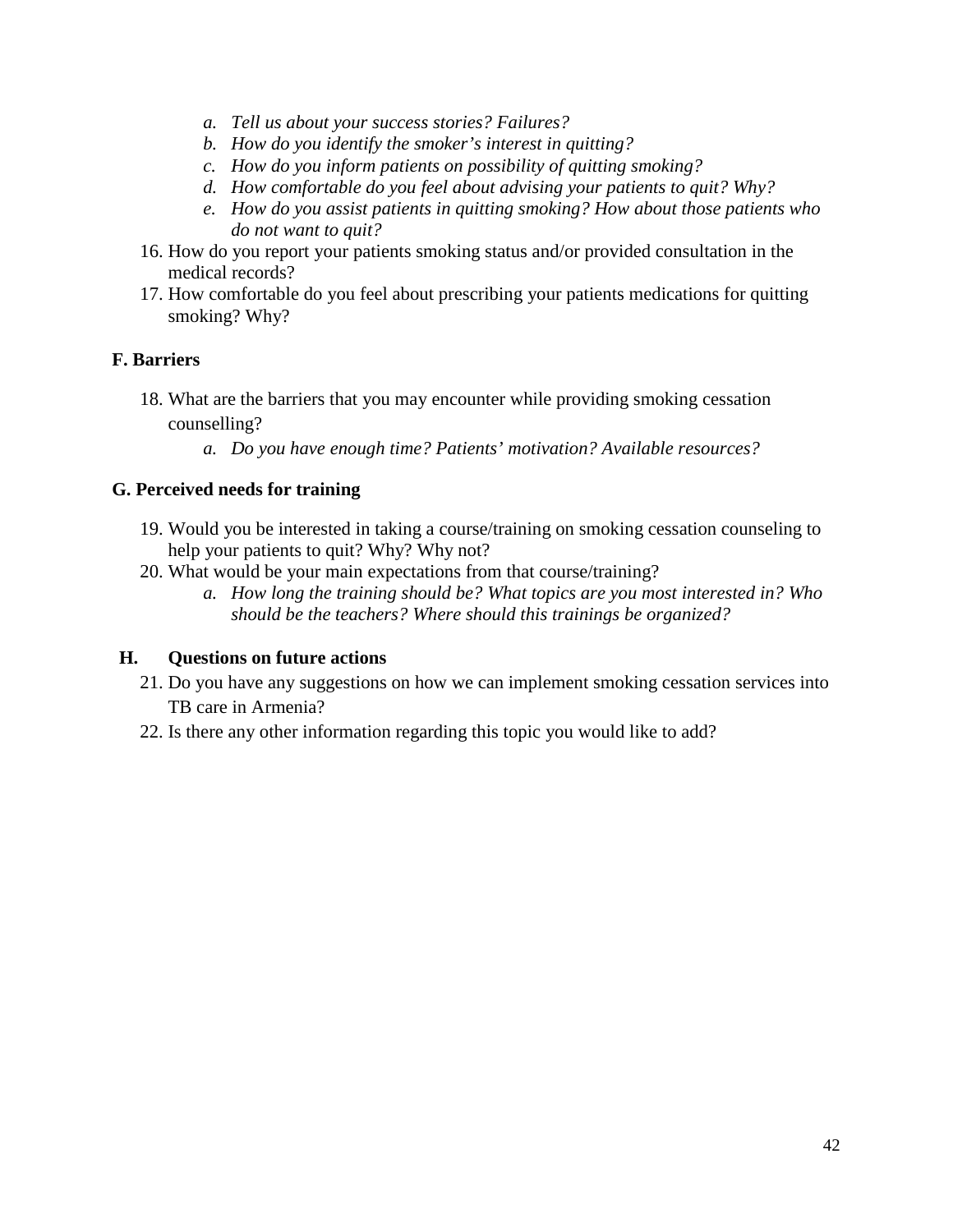# **Closure of the Focus Group Discussion**

We have finished with the discussions today. Thank you very much for participation. Your time is very much appreciated and your comments have been very helpful.

| Time at the end of the discussion | h <br>min |
|-----------------------------------|-----------|
| <b>Comments:</b>                  |           |
|                                   |           |
|                                   |           |
|                                   |           |
|                                   |           |

THANK YOU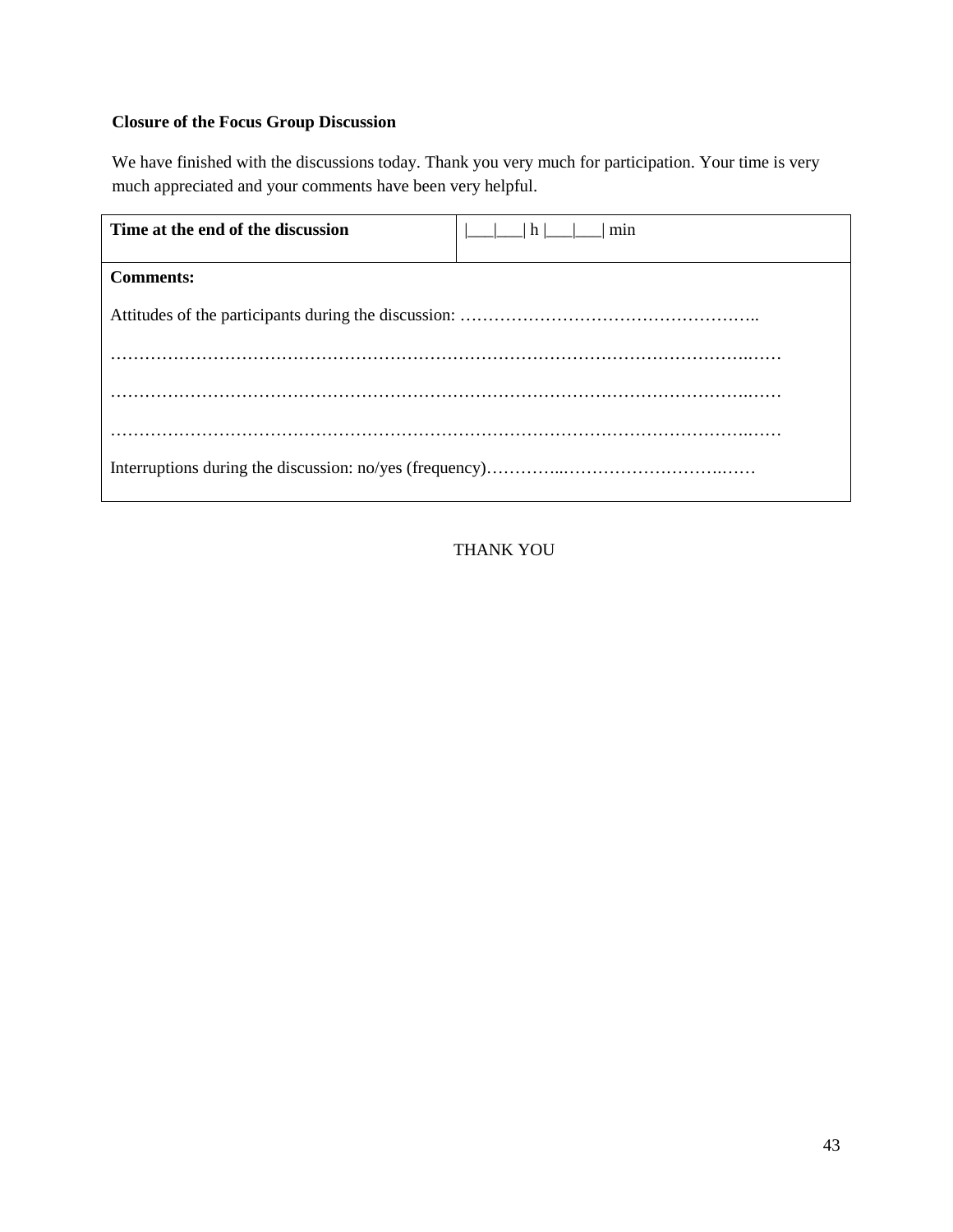# <span id="page-50-0"></span>**Appendix 3. Demographic forms for study participants**

*(English and Armenian versions)*

| 1.               | Age                                                                |
|------------------|--------------------------------------------------------------------|
| 2.               | Gender                                                             |
|                  | $\Box$ Male                                                        |
|                  | $\Box$ Female                                                      |
| 3.               | Where do you work?                                                 |
|                  | $\Box$ TB inpatient healthcare facility<br>$\Box$ Yerevan          |
|                  | $\Box$ TB outpatient healthcare facility                           |
|                  | $\Box \text{ village} \underline{\hspace{2cm}}$                    |
|                  |                                                                    |
| $\overline{4}$ . | Which statement best describes you?                                |
|                  |                                                                    |
|                  | $\Box$ I have never smoked cigarettes                              |
|                  | $\Box$ I smoke cigarettes less than daily                          |
|                  | $\Box$ I smoke cigarettes every day                                |
|                  | $\Box$ I quit smoking cigarettes less than 1 year ago              |
|                  | $\Box$ I quit smoking cigarettes more than 1 year ago              |
| 5.               | How many years do you work as a TB physician (excluding residency) |
|                  |                                                                    |
|                  |                                                                    |
| 6.               | Have you ever participated in training on smoking cessation?       |
|                  |                                                                    |
|                  | $\Box$ Yes                                                         |
|                  | $\Box$ No                                                          |
|                  |                                                                    |

# Ժողովրդագրական տվյալներ

| 1.               | Suppp                                                     |
|------------------|-----------------------------------------------------------|
| 2.               | Utn                                                       |
|                  | $□$ Տղամարդ                                               |
|                  | □ Կին                                                     |
| 3.               | Որտե ղ եք Դուք աշխատում։                                  |
|                  | $\Box$ Երևան<br>□ SԲ դեմ պայքարի հիվանդանոցային           |
|                  | կաբինետ                                                   |
|                  | □ SԲ դեմ պայքարի արտահիվանդանոցային<br>$\Box$ wij pwn wp. |
|                  | կաբինետ                                                   |
|                  | $\Box$ qinth                                              |
| $\overline{4}$ . | Ներքոհիշյալ ո՞ր պնդումն է ամենալավը բնութագրում Ձեզ։      |
|                  | $\Box$ Ես երբեք ծխախոտ չեմ օգտագործել                     |
|                  | $\Box$ Ես օգտագործում եմ ծխախոտ, բայց ոչ ամեն օր          |
|                  | $\Box$ Ես օգտագործում եմ ծխախոտ ամեն օր                   |
|                  | □ Ես թողել եմ ծխելը վերջին 1 տարվա ընթացքում              |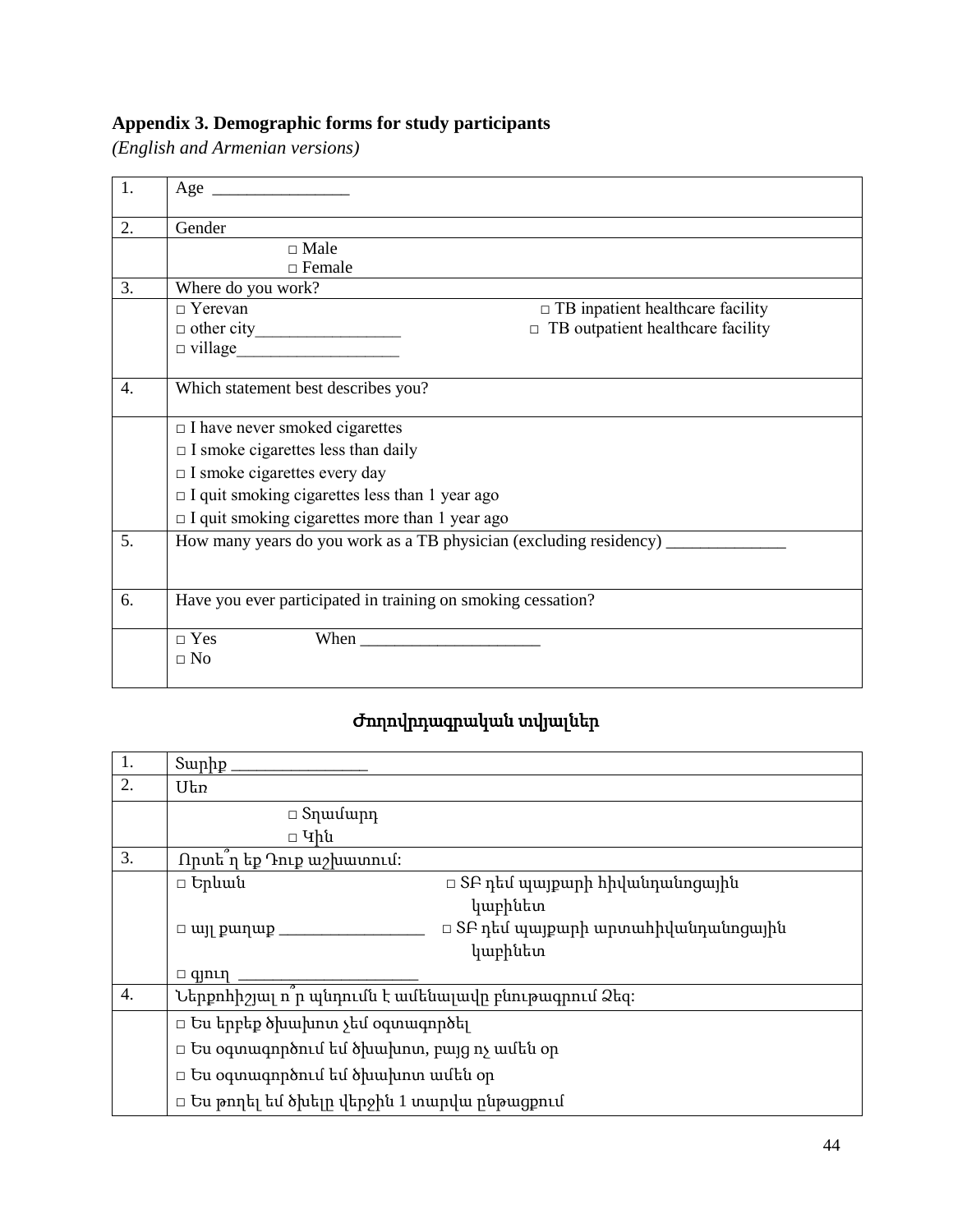|    | $\Box$ Ես թողել եմ ծխելը ավելի քան 1 տարի առաջ                        |
|----|-----------------------------------------------------------------------|
| 5. | Քանի՛՛ տարի է, որ Դուք աշխատում եք որպես ՏԲ բժիշկ (չհաշված կլինիկական |
|    | օրդինատուրան)                                                         |
| 6. | Երբևէ մասնակցել եք ծխախոտի դադարեցման վերաբերյալ                      |
|    | վերապատրաստման/դասընթացի։                                             |
|    | $\Box$ U <sub>II</sub>                                                |
|    |                                                                       |
|    | $\Box$ 119                                                            |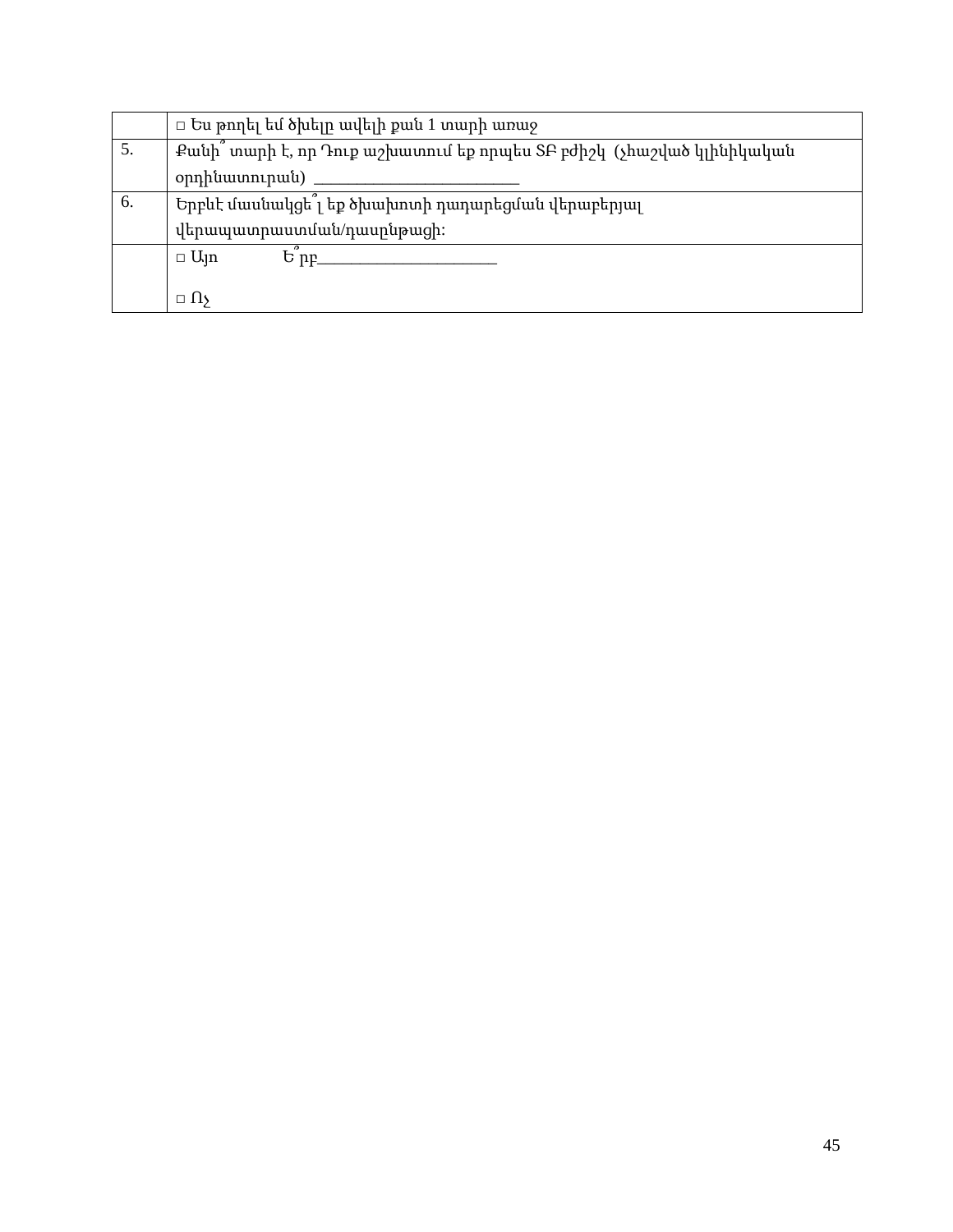<span id="page-52-0"></span>*(English and Armenian versions)*

# **Consent form for IDIs with experts/policy makers American University of Armenia Institutional Review Board #1**

#### **"Integrating evidence-based tobacco control services into tuberculosis control in Armenia"**

Hello! My name is… I am working at the Zvart Avedisian Onanian Center for Health Services Research and Development within the Gerald and Patricia Turpanjian School of Public Health at the American University of Armenia. American University of Armenia (AUA) is conducting a project that aims to design, implement, and evaluate an advocacy and training program for integrating tobacco control measures into tuberculosis (TB) care in Armenia.

You have been invited to participate in this interview because you are a key person for the overall management and coordination of TB/Tobacco control activities. The purpose of our interview today is to learn your opinions on joint TB and tobacco practices, policies, smoke freeenvironments, TB care specialists' needs for training on smoking cessation and future possible actions to promote joint actions on Tobacco and TB control.

The information provided by you will remain confidential and will be used only for current project. Only aggregate/summary data will be used in further research. The participation in this interview is completely voluntary. It is your right to withdraw whenever you want; there won't be any negative consequences related to your work.

Participation in this interview does not have any direct benefit or harm to you, but your responses are valuable for us and will contribute to successful development and implementation of this project.

Today's interview will last approximately 30-45 minutes. We will take notes throughout the interview. Also with your permission we will audio-record the interview to make sure that we will not miss any of the information you provide.

Here is the card with contact information for the research team. If you have any questions regarding this project you can call the Principal Investigator Dr. Arusyak Harutyunyan, (+37460) 612621 or (+374 94) 630077 (mobile).

If you feel you have not been treated fairly or think you have been hurt by joining the project you should contact Varduhi Hayrumyan, the Human Subject Protection Administrator of the American University of Armenia (37460) 61 25 62.

Do you agree to participate? Thank you. If yes, shall we continue?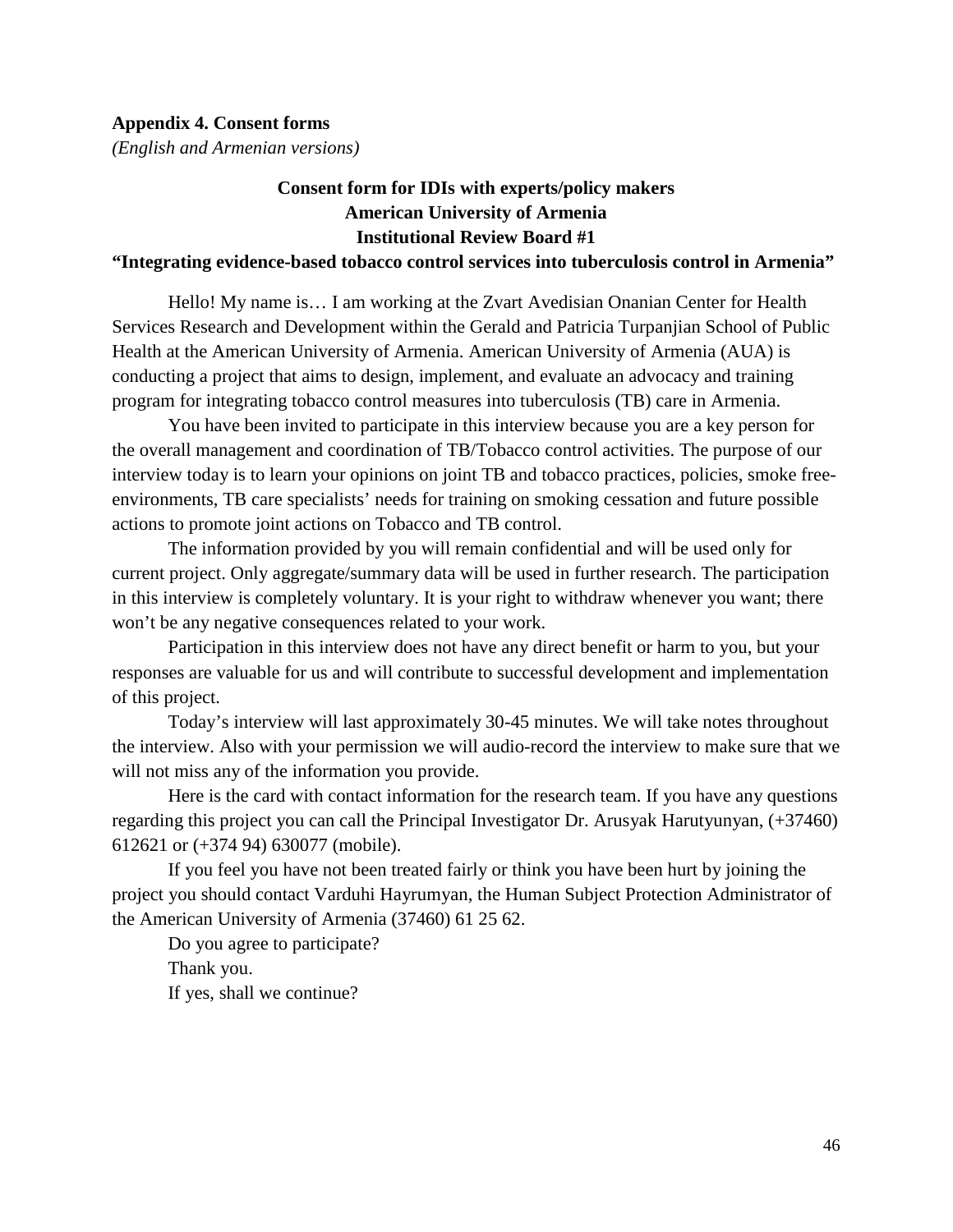# Իրազեկ համաձայնության ձև Հայաստանի ամերիկյան համալսարան Գիտահետազոտական էթիկայի թիվ 1 հանձնաժողով «Ապացույցների վրա հիմնված ծխախոտի դեմ պայքարի ծառայությունների ներդրումը տուբերկուլյոզի բուժման մեջ Հայաստանում»

Բարև ձեզ, իմ անունն ..... է: Ես աշխատում եմ Հայաստանի ամերիկյան համալսարանի Ժիրայր և Փաթրիշա Թրփանճեան հանրային առողջապահության ֆակուլտետում: Հայաստանի ամերիկյան համալսարանի Զուարթ Աւետիսեան Օնանեան առողջապահական ծառայությունների հետազոտման և զարգացման կենտրոնն իրականացնում է մի ծրագիր, որի նպատակն է ՏԲ բուժաշխատողների համար մշակել, ներդնել և գնահատել ծխելը դադարեցնելուն ուղղված ուսուցողական դասընթաց:

Դուք հրավիրված եք մասնակցելու այս հարցազրույցին, քանի որ հանդիսանում եք ՏԲ/ծխախոտի դեմ պայքարի ոլորտի առաջատար մասնագետ: Այսօրվա մեր հանդիպման նպատակն է ծանոթանալ ՏԲ և ծխախոտի դեմ համատեղ պայքարի վերաբերյալ Ձեր մոտեցմանը, առկա քաղաքականությանը, լսել Ձեր կարծիքը ծխից ազատ միջավայրերի, ՏԲ բժիշկների համար ծխախոտային կախվածության բուժման վերաբերյալ դասընթացի անհրաժեշտության և ՏԲ/ ծխախոտի դեմ համատեղ պայքարին ուղղված հետագա գործողությունների վերաբերյալ:

Ձեր կողմից տրամադրված տեղեկատվությունը կպահպանվի գաղտնի և կկիրառվի միայն հետազոտական նպատակներով: Միայն ամփոփված տվյալները կներկայացվեն վերջնական զեկույցում:

Ձեր մասնակցությունն այս հարցազրույցին կամավոր է: Դուք իրավունք ունեք դադարեցնել հարցազրույցը, երբ ցանկանաք, և դա ոչ մի բացասական հետևանք չի ունենա Ձեր աշխատանքի վրա:

Ձեր մասնակցությունն այս հարցազրույցին չի նախատեսում որևէ անմիջական օգուտ կամ վնաս, սակայն Ձեր անկեղծ պատասխանները չափազանց կարևոր են մեզ համար և կնպաստեն այս ծրագրի բարեհաջող զարգացմանն ու ներդրմանը:

Այս հարցազրույցը տևելու է մոտավորապես 30-ից 45 րոպե: Մենք կգրառենք և Ձեր թույլտվությամբ նաև կձայնագրենք հանդիպումը՝ համոզված լինելու համար, որ ոչ մի կարևոր ինֆորմացիա բաց չենք թողել: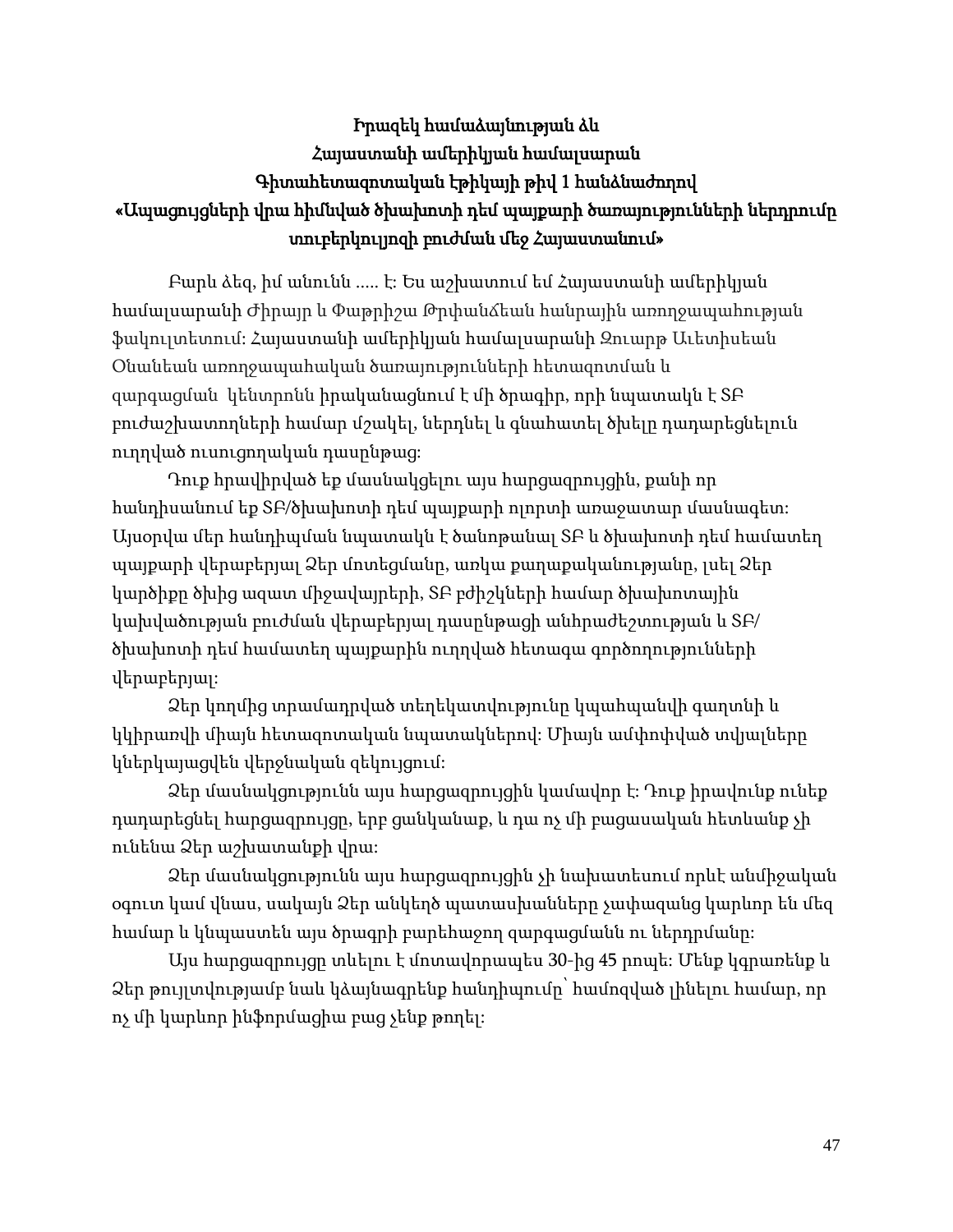Եթե Դուք որևէ հարց ունենաք այս ծրագրի վերաբերյալ, ապա կարող եք այս այցեքարտում նշված հեռ. համարով զանգահարել գլխավոր հետազոտող Արուսյակ Հարությունյանին (374 60)612621 կամ (374 94) 630077 (բջջային):

Եթե Դուք կարծում եք, որ Ձեզ հետ արդարացի չենք վարվել կամ որևէ կերպ վնաս ենք պատճառել Ձեզ ծրագրի մասնակցության ընթացքում, ապա խնդրում ենք դիմել Հայաստանի ամերիկյան համալսարանի Էթիկայի հանձնաժողովի համակարգող Վարդուհի Հայրումյանին հետևյալ հեռախոսահամարով ՝ (374 60) 61 25 62:

Դուք ցանկանո՞ւմ եք մասնակցել: Շնորհակալություն: Կարո՞ղ ենք սկսել: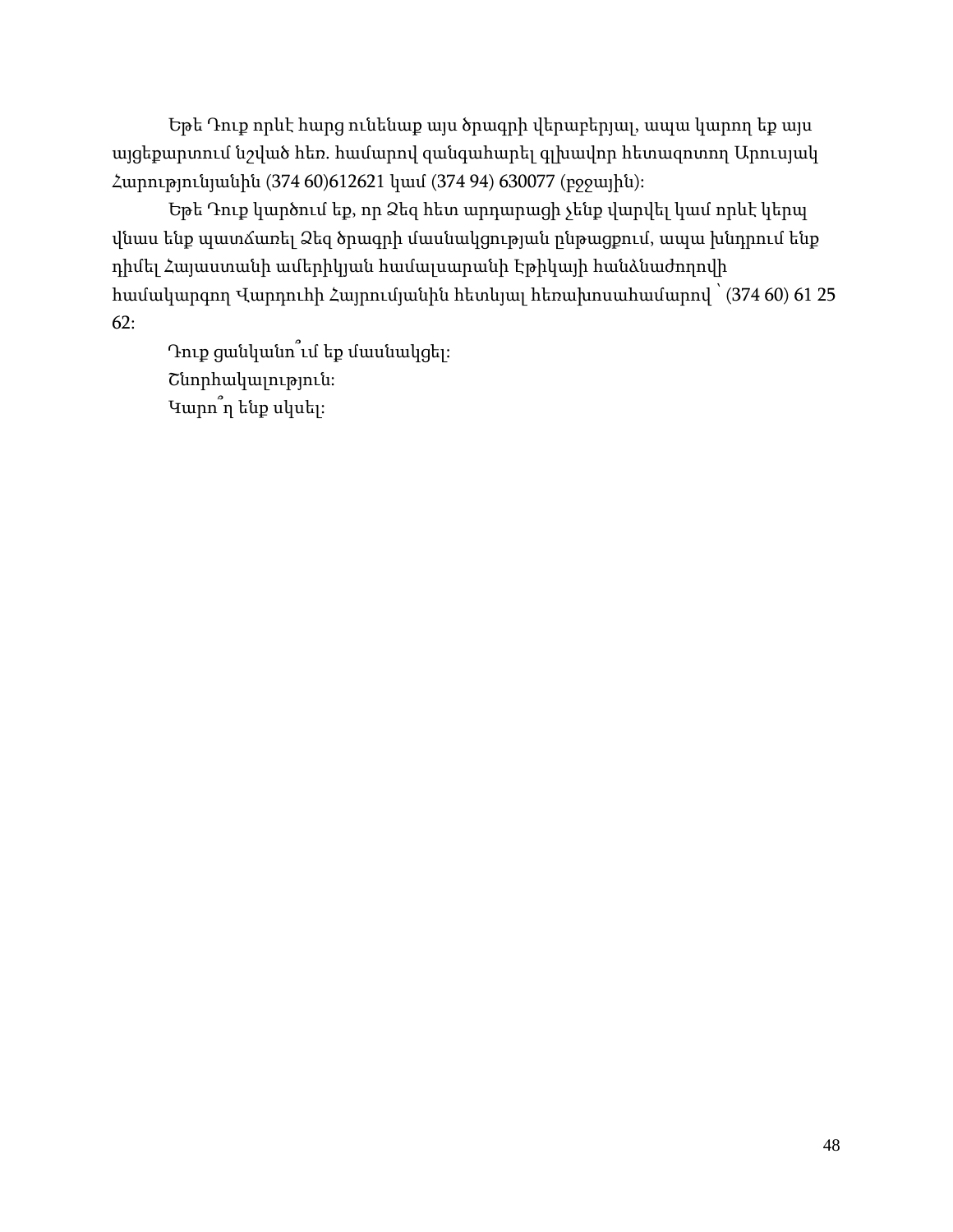# **Consent form for FGDs/IDIs with TB physicians American University of Armenia Institutional Review Board #1**

#### **"Integrating evidence-based tobacco control services into tuberculosis control in Armenia"**

Hello! My name is… I am working at the Zvart Avedisian Onanian Center for Health Services Research and Development within the Gerald and Patricia Turpanjian School of Public Health at the American University of Armenia. American University of Armenia (AUA) is conducting a project that aims to design, implement, and evaluate an advocacy and training program for integrating tobacco control measures into tuberculosis (TB) care in Armenia.

You have been invited to this meeting because you are a TB healthcare provider. We will have a few such meetings with up to 30-40 other physicians. The purpose of our meeting today is to learn about your knowledge, attitude, and practice regarding smoking cessation, as well as to clarify your perceived needs for training and support for addressing tobacco use among your patients.

The information provided by you will remain confidential and will be used only for current project. Only aggregate/summary data will be used in further research. The participation in this discussion is completely voluntary. It is your right to withdraw whenever you want; there won't be any negative consequences related to your work. Please feel free to share and present your opinions on the discussion questions, because all different opinions are equally important and respected.

Participation in these discussions does not have any direct benefit or harm to you, but your responses are valuable for us and will contribute to successful development and implementation of this project.

Today's discussion will last approximately 1 hour. We will take notes throughout the session. Also with your permission we will audio-record the discussions to make sure that we will not miss any of the information you provide.

Here is the card with contact information for the research team. If you have any questions regarding this project you can call the Principal Investigator Dr. Arusyak Harutyunyan, (+37460) 612621 or (+374 94) 630077 (mobile).

If you feel you have not been treated fairly or think you have been hurt by joining the project you should contact Varduhi Hayrumyan, the Human Subject Protection Administrator of the American University of Armenia (37460) 61 25 62.

Do you agree to participate? Thank you. If yes, shall we continue?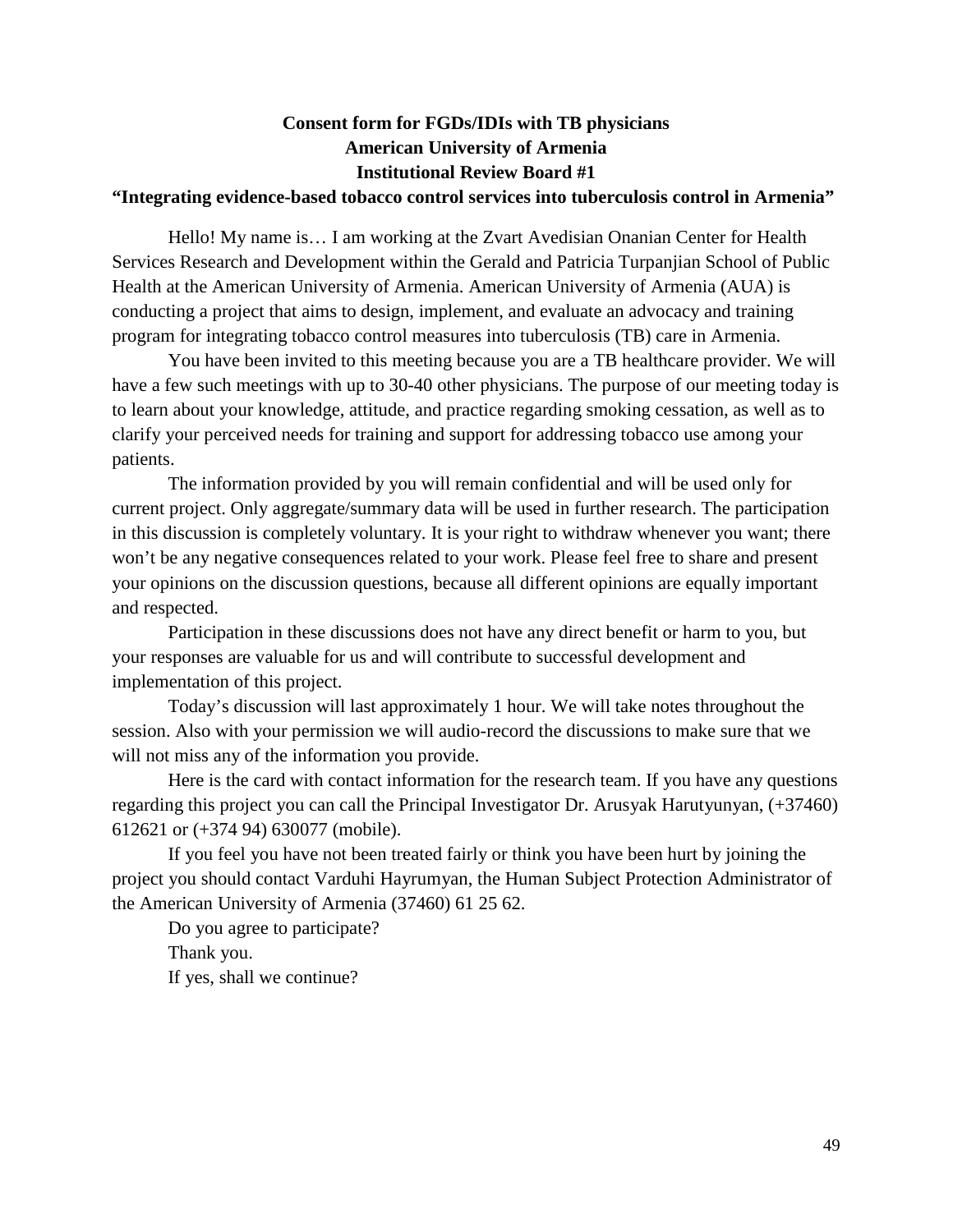# Իրազեկ համաձայնության ձև Հայաստանի ամերիկյան համալսարան Գիտահետազոտական էթիկայի թիվ 1 հանձնաժողով «Ապացույցների վրա հիմնված ծխախոտի դեմ պայքարի ծառայությունների ներդրումը տուբերկուլյոզի բուժման մեջ Հայաստանում»

Բարև ձեզ, իմ անունն ..... է: Ես աշխատում եմ Հայաստանի ամերիկյան համալսարանի Ժիրայր և Փաթրիշա Թրփանճեան հանրային առողջապահության ֆակուլտետում: Հայաստանի ամերիկյան համալսարանի Զուարթ Աւետիսեան Օնանեան առողջապահական ծառայությունների հետազոտման և զարգացման կենտրոնն իրականացնում է մի ծրագիր, որի նպատակն է ՏԲ բուժաշխատողների համար մշակել, ներդնել և գնահատել ծխելը դադարեցնելուն ուղղված ուսուցողական դասընթաց:

Դուք հրավիրված եք մասնակցելու այս հանդիպմանը, քանի որ դուք ՏԲ բուժաշխատողներ եք: Մենք մի քանի նմանատիպ հանդիպումներ կունենանք 30-40 այլ ՏԲ բուժաշխատողների հետ: Այսօրվա մեր հանդիպման նպատակն է ծանոթանալ ծխախոտային կախվածության բուժման վերաբերյալ Ձեր գիտելիքներին, վերաբերմունքին և գործելակերպին, ինչպես նաև պարզել Ձեր մոտեցումը ծխախոտային կախվածության բուժման դասընթացի անհրաժեշտության վերաբերյալ:

Ձեր կողմից տրամադրված տեղեկատվությունը կպահպանվի գաղտնի և կկիրառվի միայն հետազոտական նպատակներով: Միայն ամփոփված տվյալները կներկայացվեն վերջնական զեկույցում:

Ձեր մասնակցությունն այս ծրագրում կամավոր է: Դուք իրավունք ունեք դուրս գալ ծրագրից, երբ ցանկանաք, և դա ոչ մի բացասական հետևանք չի ունենա Ձեր աշխատանքի վրա: Խնդրում եմ ազատ զգացեք Ձեզ, արտահայտեք Ձեր կարծիքը քննարկվող հարցերի վերաբերյալ, քանի որ բոլորիդ կարծիքները հավասարապես կարևոր են մեզ համար և արժանի են ուշադրության:

Ձեր մասնակցությունն այս քննարկումներում չի նախատեսում որևէ անմիջական օգուտ կամ վնաս, սակայն Ձեր անկեղծ պատասխանները չափազանց կարևոր են մեզ համար և կնպաստեն այս ծրագրի բարեհաջող զարգացմանն ու ներդրմանը:

Այսօրվա քննարկումը տևելու է մոտավորապես 1 ժամ: Մենք կգրառենք և Ձեր թույլտվությամբ նաև կձայնագրենք հանդիպումը՝ համոզված լինելու համար, որ ոչ մի կարևոր ինֆորմացիա բաց չենք թողել: